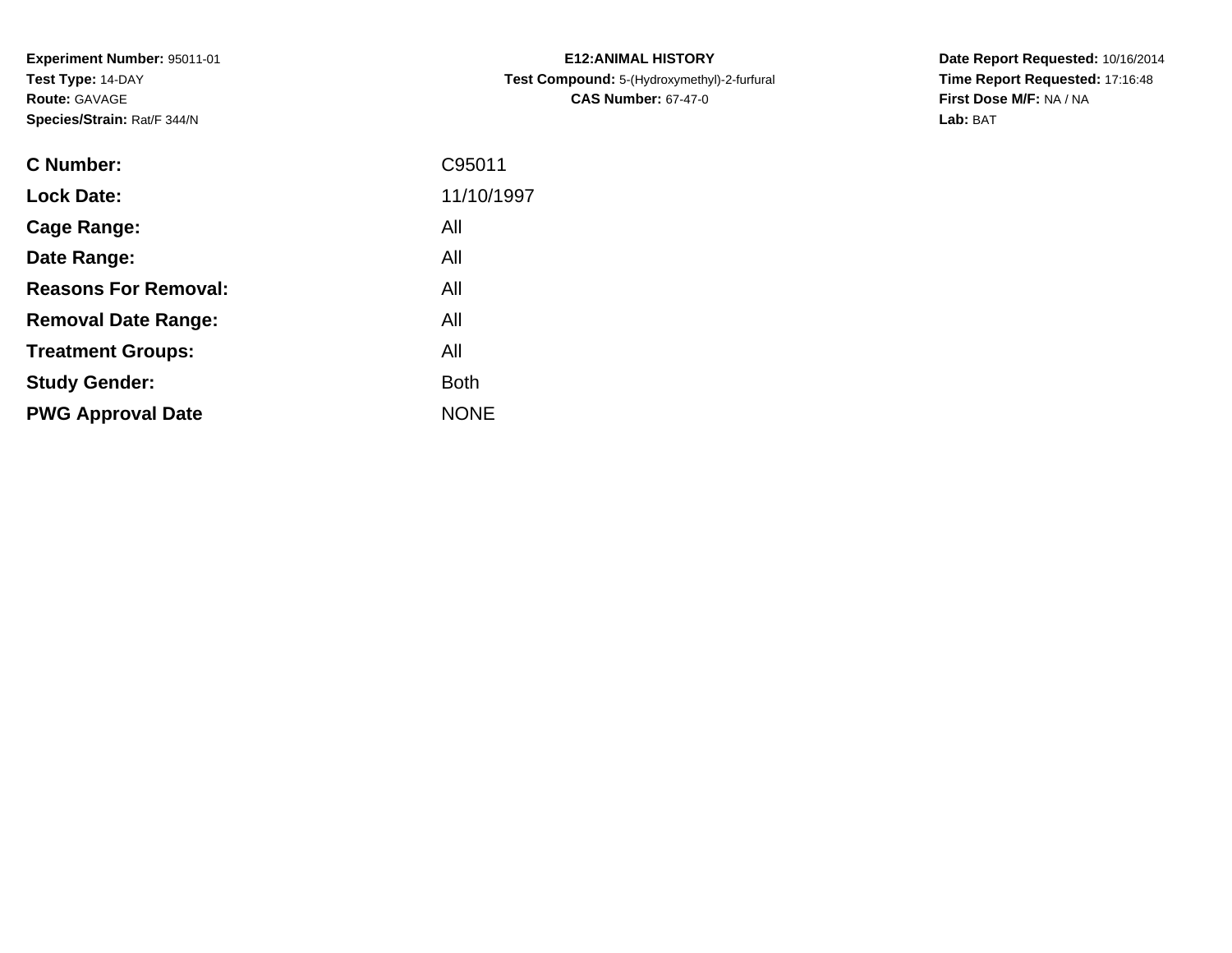**Test Type:** 14-DAY

**Route:** GAVAGE

**Species/Strain:** Rat/F 344/N

# **E12:ANIMAL HISTORY**

# **Test Compound:** 5-(Hydroxymethyl)-2-furfural

**CAS Number:** 67-47-0

**Date Report Requested:** 10/16/2014 **Time Report Requested:** 17:16:48**First Dose M/F:** NA / NA**Lab:** BAT

# **CAGE:** 1 **SEX:** Male **TRT#:** <sup>1</sup> **TRT:** 0 MG/KG**ANIMAL ID:** 1

| <b>DAY</b> | <b>DATE</b>                                   | OP ID | <b>DOSE TIME</b> | WEIGHT TIME $WT(g)$ |       | <b>WEIGHT</b><br><b>STATUS</b> | <b>OBS TIME</b> | <b>OBSERVATIONS</b> |  |
|------------|-----------------------------------------------|-------|------------------|---------------------|-------|--------------------------------|-----------------|---------------------|--|
|            | 12/18/96                                      | 82    |                  | 07:24:20            | 111.0 |                                | 11:51:50        | Unremarkable        |  |
| 2          | 12/19/96                                      | 82    |                  |                     |       |                                | 09:44:54        | Unremarkable        |  |
| 3          | 12/20/96                                      | 82    |                  |                     |       |                                | 09:42:16        | Unremarkable        |  |
| 6          | 12/23/96                                      | 82    |                  |                     |       |                                | 09:59:22        | Unremarkable        |  |
| 7          | 12/24/96                                      | 82    |                  | 08:13:24            | 131.1 |                                |                 |                     |  |
| 9          | 12/26/96                                      | 83    |                  |                     |       |                                | 09:07:38        | Unremarkable        |  |
| 10         | 12/27/96                                      | 83    |                  |                     |       |                                | 08:40:38        | Unremarkable        |  |
| 13         | 12/30/96                                      | 82    |                  |                     |       |                                | 10:27:46        | Unremarkable        |  |
| 14         | 12/31/96                                      | 82    |                  | 10:06:08            | 163.8 |                                | 10:06:08        | Unremarkable        |  |
| 16         | 01/02/97                                      | 82    |                  |                     |       |                                | 10:14:06        | Unremarkable        |  |
| 17         | 01/03/97                                      | 82    |                  |                     |       |                                | 10:00:02        | Unremarkable        |  |
| 20         | 01/06/97                                      | 82    |                  |                     |       |                                | 09:40:38        | Unremarkable        |  |
| 21         | 01/07/97                                      | 82    |                  |                     |       |                                | 10:10:54        | Unremarkable        |  |
|            | <b>REMOVED ** REASON - TERMINAL SACRIFICE</b> |       |                  |                     |       |                                |                 |                     |  |
| 22         | 01/08/97                                      | 82    |                  | 08:01:10            | 199.7 |                                | 08:01:10        | Unremarkable        |  |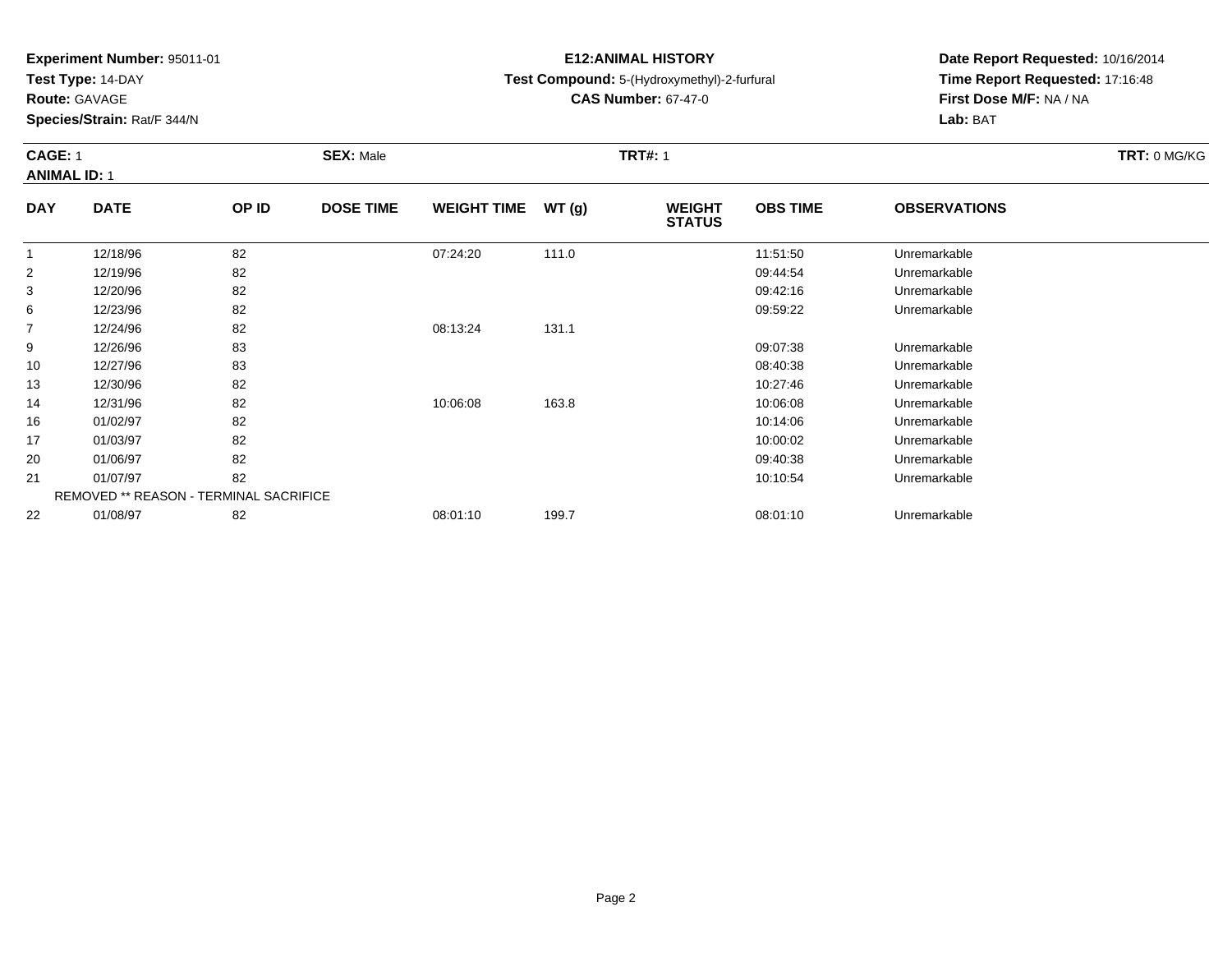**Test Type:** 14-DAY

**Route:** GAVAGE

**Species/Strain:** Rat/F 344/N

# **E12:ANIMAL HISTORY**

# **Test Compound:** 5-(Hydroxymethyl)-2-furfural

**CAS Number:** 67-47-0

**Date Report Requested:** 10/16/2014 **Time Report Requested:** 17:16:48**First Dose M/F:** NA / NA**Lab:** BAT

## **CAGE:** 1 **SEX:** Male **TRT#:** <sup>1</sup> **TRT:** 0 MG/KG**ANIMAL ID:** 2**DAY**

| <b>DAY</b>     | <b>DATE</b>                                   | OP ID | <b>DOSE TIME</b> | <b>WEIGHT TIME</b> | WT(g) | <b>WEIGHT</b><br><b>STATUS</b> | <b>OBS TIME</b> | <b>OBSERVATIONS</b> |  |
|----------------|-----------------------------------------------|-------|------------------|--------------------|-------|--------------------------------|-----------------|---------------------|--|
| 1              | 12/18/96                                      | 82    |                  | 07:24:20           | 116.6 |                                | 11:51:50        | Unremarkable        |  |
| 2              | 12/19/96                                      | 82    |                  |                    |       |                                | 09:44:54        | Unremarkable        |  |
| 3              | 12/20/96                                      | 82    |                  |                    |       |                                | 09:42:16        | Unremarkable        |  |
| 6              | 12/23/96                                      | 82    |                  |                    |       |                                | 09:59:22        | Unremarkable        |  |
| $\overline{7}$ | 12/24/96                                      | 82    |                  | 08:13:24           | 145.6 |                                |                 |                     |  |
| 9              | 12/26/96                                      | 83    |                  |                    |       |                                | 09:07:38        | Unremarkable        |  |
| 10             | 12/27/96                                      | 83    |                  |                    |       |                                | 08:40:38        | Unremarkable        |  |
| 13             | 12/30/96                                      | 82    |                  |                    |       |                                | 10:27:46        | Unremarkable        |  |
| 14             | 12/31/96                                      | 82    |                  | 10:06:08           | 182.1 |                                | 10:06:08        | Unremarkable        |  |
| 16             | 01/02/97                                      | 82    |                  |                    |       |                                | 10:14:06        | Unremarkable        |  |
| 17             | 01/03/97                                      | 82    |                  |                    |       |                                | 10:00:02        | Unremarkable        |  |
| 20             | 01/06/97                                      | 82    |                  |                    |       |                                | 09:40:38        | Unremarkable        |  |
| 21             | 01/07/97                                      | 82    |                  |                    |       |                                | 10:10:54        | Unremarkable        |  |
|                | <b>REMOVED ** REASON - TERMINAL SACRIFICE</b> |       |                  |                    |       |                                |                 |                     |  |
| 22             | 01/08/97                                      | 82    |                  | 08:01:10           | 203.0 |                                | 08:01:10        | Unremarkable        |  |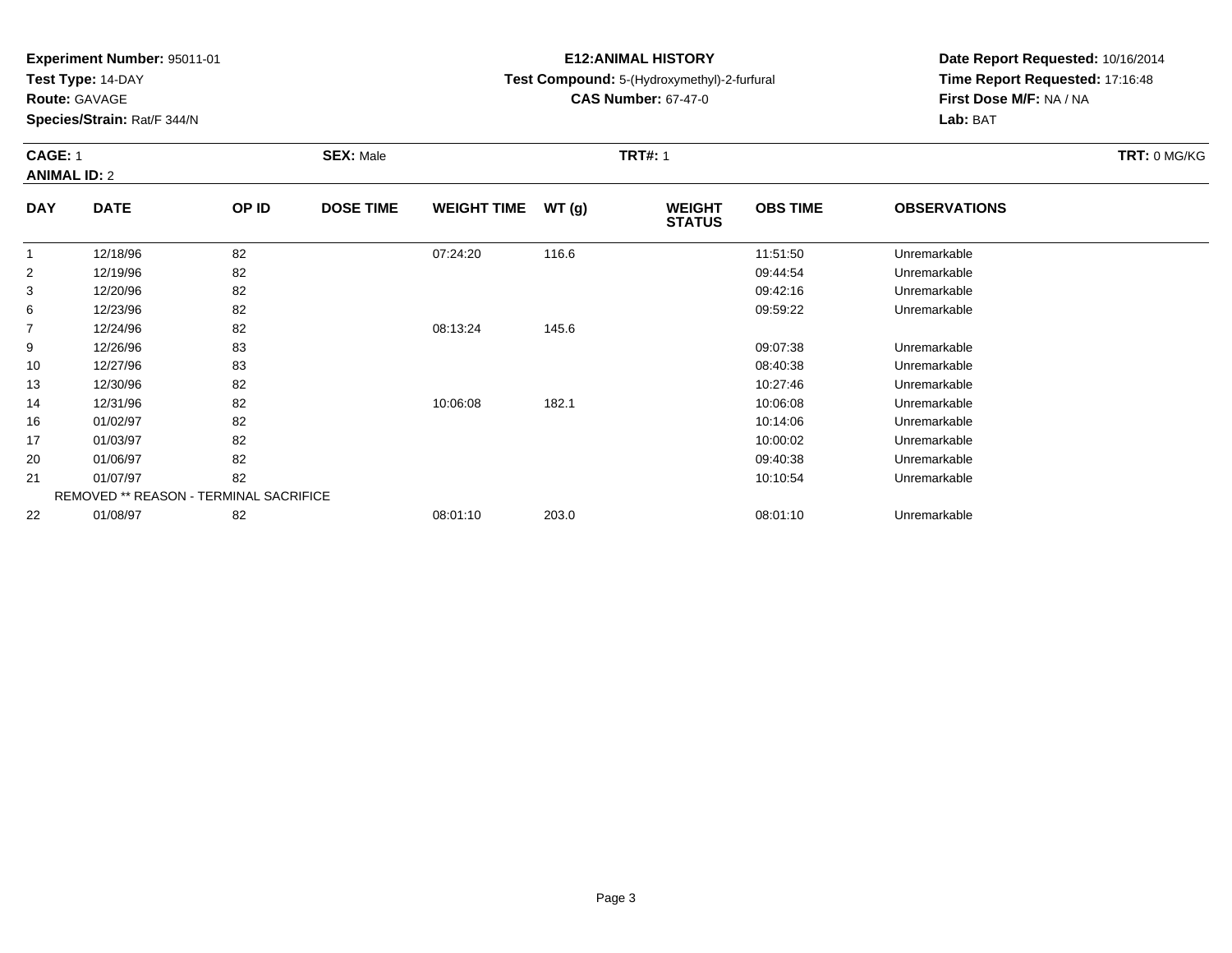**Test Type:** 14-DAY

**Route:** GAVAGE

**Species/Strain:** Rat/F 344/N

# **E12:ANIMAL HISTORY**

**Test Compound:** 5-(Hydroxymethyl)-2-furfural

**CAS Number:** 67-47-0

**Date Report Requested:** 10/16/2014**Time Report Requested:** 17:16:48**First Dose M/F:** NA / NA**Lab:** BAT

### **CAGE:** 1 **SEX:** Male **TRT#:** <sup>1</sup> **TRT:** 0 MG/KG**ANIMAL ID:** 3**DAYOBS TIMEOBSERVATIONS**

| <b>DAY</b>     | <b>DATE</b>                                   | OP ID | <b>DOSE TIME</b> | WEIGHT TIME $WT(g)$ |       | <b>WEIGHT</b><br><b>STATUS</b> | <b>OBS TIME</b> | <b>OBSERVATIONS</b> |  |
|----------------|-----------------------------------------------|-------|------------------|---------------------|-------|--------------------------------|-----------------|---------------------|--|
|                | 12/18/96                                      | 82    |                  | 07:24:20            | 100.9 |                                | 11:51:50        | Unremarkable        |  |
| $\overline{2}$ | 12/19/96                                      | 82    |                  |                     |       |                                | 09:44:54        | Unremarkable        |  |
| 3              | 12/20/96                                      | 82    |                  |                     |       |                                | 09:42:16        | Unremarkable        |  |
| 6              | 12/23/96                                      | 82    |                  |                     |       |                                | 09:59:22        | Unremarkable        |  |
| 7              | 12/24/96                                      | 82    |                  | 08:13:24            | 130.3 |                                |                 |                     |  |
| 9              | 12/26/96                                      | 83    |                  |                     |       |                                | 09:07:38        | Unremarkable        |  |
| 10             | 12/27/96                                      | 83    |                  |                     |       |                                | 08:40:38        | Unremarkable        |  |
| 13             | 12/30/96                                      | 82    |                  |                     |       |                                | 10:27:46        | Unremarkable        |  |
| 14             | 12/31/96                                      | 82    |                  | 10:06:08            | 163.8 |                                | 10:06:08        | Unremarkable        |  |
| 16             | 01/02/97                                      | 82    |                  |                     |       |                                | 10:14:06        | Unremarkable        |  |
| 17             | 01/03/97                                      | 82    |                  |                     |       |                                | 10:00:02        | Unremarkable        |  |
| 20             | 01/06/97                                      | 82    |                  |                     |       |                                | 09:40:38        | Unremarkable        |  |
| 21             | 01/07/97                                      | 82    |                  |                     |       |                                | 10:10:54        | Unremarkable        |  |
|                | <b>REMOVED ** REASON - TERMINAL SACRIFICE</b> |       |                  |                     |       |                                |                 |                     |  |
| 22             | 01/08/97                                      | 82    |                  | 08:01:10            | 196.2 |                                | 08:01:10        | Unremarkable        |  |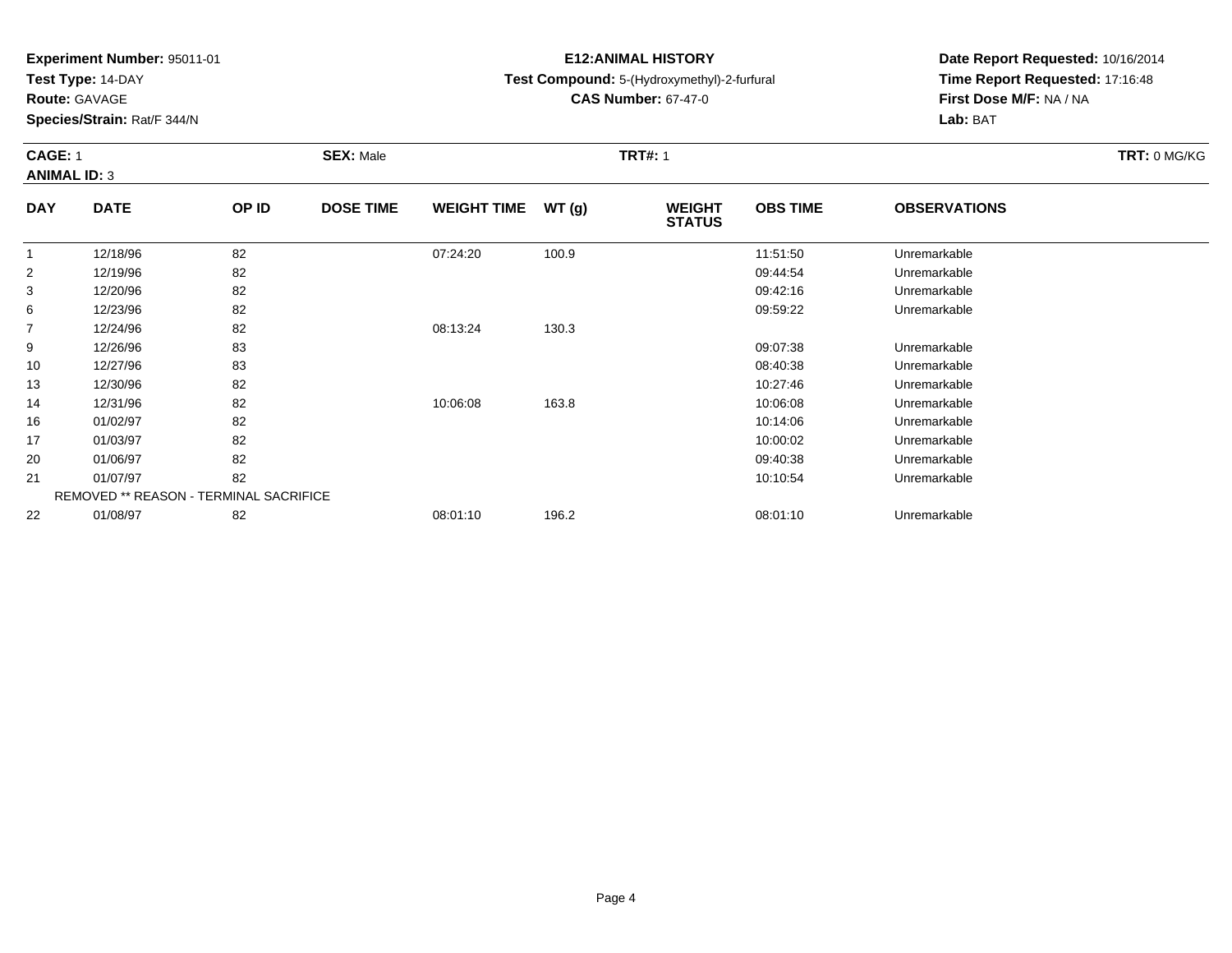**Test Type:** 14-DAY

**Route:** GAVAGE

**Species/Strain:** Rat/F 344/N

# **E12:ANIMAL HISTORY**

**Test Compound:** 5-(Hydroxymethyl)-2-furfural

**CAS Number:** 67-47-0

**Date Report Requested:** 10/16/2014 **Time Report Requested:** 17:16:48**First Dose M/F:** NA / NA**Lab:** BAT

### **CAGE:** 1 **SEX:** Male **TRT#:** <sup>1</sup> **TRT:** 0 MG/KG**ANIMAL ID:** 4**DAYOBS TIMEOBSERVATIONS**

| <b>DAY</b>     | <b>DATE</b>                                   | OP ID | <b>DOSE TIME</b> | WEIGHT TIME $WT(g)$ |       | <b>WEIGHT</b><br><b>STATUS</b> | <b>OBS TIME</b> | <b>OBSERVATIONS</b> |  |
|----------------|-----------------------------------------------|-------|------------------|---------------------|-------|--------------------------------|-----------------|---------------------|--|
|                | 12/18/96                                      | 82    |                  | 07:24:20            | 105.8 |                                | 11:51:50        | Unremarkable        |  |
| $\overline{2}$ | 12/19/96                                      | 82    |                  |                     |       |                                | 09:44:54        | Unremarkable        |  |
| 3              | 12/20/96                                      | 82    |                  |                     |       |                                | 09:42:16        | Unremarkable        |  |
| 6              | 12/23/96                                      | 82    |                  |                     |       |                                | 09:59:22        | Unremarkable        |  |
| $\overline{7}$ | 12/24/96                                      | 82    |                  | 08:13:24            | 128.9 |                                |                 |                     |  |
| 9              | 12/26/96                                      | 83    |                  |                     |       |                                | 09:07:38        | Unremarkable        |  |
| 10             | 12/27/96                                      | 83    |                  |                     |       |                                | 08:40:38        | Unremarkable        |  |
| 13             | 12/30/96                                      | 82    |                  |                     |       |                                | 10:27:46        | Unremarkable        |  |
| 14             | 12/31/96                                      | 82    |                  | 10:06:08            | 161.0 |                                | 10:06:08        | Unremarkable        |  |
| 16             | 01/02/97                                      | 82    |                  |                     |       |                                | 10:14:06        | Unremarkable        |  |
| 17             | 01/03/97                                      | 82    |                  |                     |       |                                | 10:00:02        | Unremarkable        |  |
| 20             | 01/06/97                                      | 82    |                  |                     |       |                                | 09:40:38        | Unremarkable        |  |
| 21             | 01/07/97                                      | 82    |                  |                     |       |                                | 10:10:54        | Unremarkable        |  |
|                | <b>REMOVED ** REASON - TERMINAL SACRIFICE</b> |       |                  |                     |       |                                |                 |                     |  |
| 22             | 01/08/97                                      | 82    |                  | 08:01:10            | 191.0 |                                | 08:01:10        | Unremarkable        |  |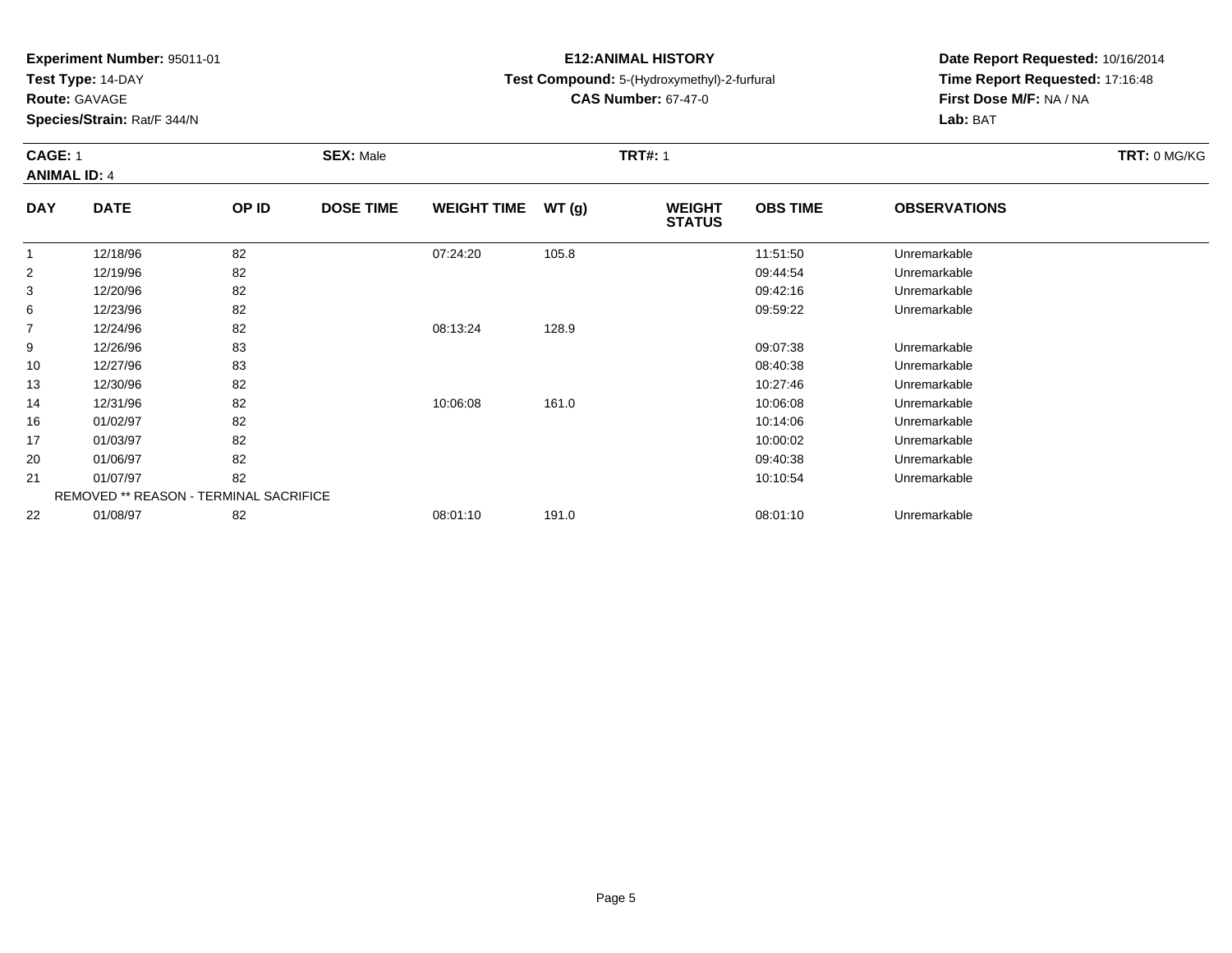**Test Type:** 14-DAY

**Route:** GAVAGE

**Species/Strain:** Rat/F 344/N

# **E12:ANIMAL HISTORY**

**Test Compound:** 5-(Hydroxymethyl)-2-furfural

**CAS Number:** 67-47-0

**Date Report Requested:** 10/16/2014 **Time Report Requested:** 17:16:48**First Dose M/F:** NA / NA**Lab:** BAT

### **CAGE:** 1 **SEX:** Male **TRT#:** <sup>1</sup> **TRT:** 0 MG/KG**ANIMAL ID:** 5**DAYOBS TIMEOBSERVATIONS**

| <b>DATE</b> | <b>OP ID</b> | <b>DOSE TIME</b> |                                               |       | <b>WEIGHT</b><br><b>STATUS</b> | <b>OBS TIME</b> | <b>OBSERVATIONS</b> |  |
|-------------|--------------|------------------|-----------------------------------------------|-------|--------------------------------|-----------------|---------------------|--|
| 12/18/96    | 82           |                  | 07:24:20                                      | 122.6 |                                | 11:51:50        | Unremarkable        |  |
| 12/19/96    | 82           |                  |                                               |       |                                | 09:44:54        | Unremarkable        |  |
| 12/20/96    | 82           |                  |                                               |       |                                | 09:42:16        | Unremarkable        |  |
| 12/23/96    | 82           |                  |                                               |       |                                | 09:59:22        | Unremarkable        |  |
| 12/24/96    | 82           |                  | 08:13:24                                      | 151.2 |                                |                 |                     |  |
| 12/26/96    | 83           |                  |                                               |       |                                | 09:07:38        | Unremarkable        |  |
| 12/27/96    | 83           |                  |                                               |       |                                | 08:40:38        | Unremarkable        |  |
| 12/30/96    | 82           |                  |                                               |       |                                | 10:27:46        | Unremarkable        |  |
| 12/31/96    | 82           |                  | 10:06:08                                      | 183.7 |                                | 10:06:08        | Unremarkable        |  |
| 01/02/97    | 82           |                  |                                               |       |                                | 10:14:06        | Unremarkable        |  |
| 01/03/97    | 82           |                  |                                               |       |                                | 10:00:02        | Unremarkable        |  |
| 01/06/97    | 82           |                  |                                               |       |                                | 09:40:38        | Unremarkable        |  |
| 01/07/97    | 82           |                  |                                               |       |                                | 10:10:54        | Unremarkable        |  |
|             |              |                  |                                               |       |                                |                 |                     |  |
| 01/08/97    | 82           |                  | 08:01:10                                      | 206.9 |                                | 08:01:10        | Unremarkable        |  |
|             |              |                  | <b>REMOVED ** REASON - TERMINAL SACRIFICE</b> |       | WEIGHT TIME $WT(g)$            |                 |                     |  |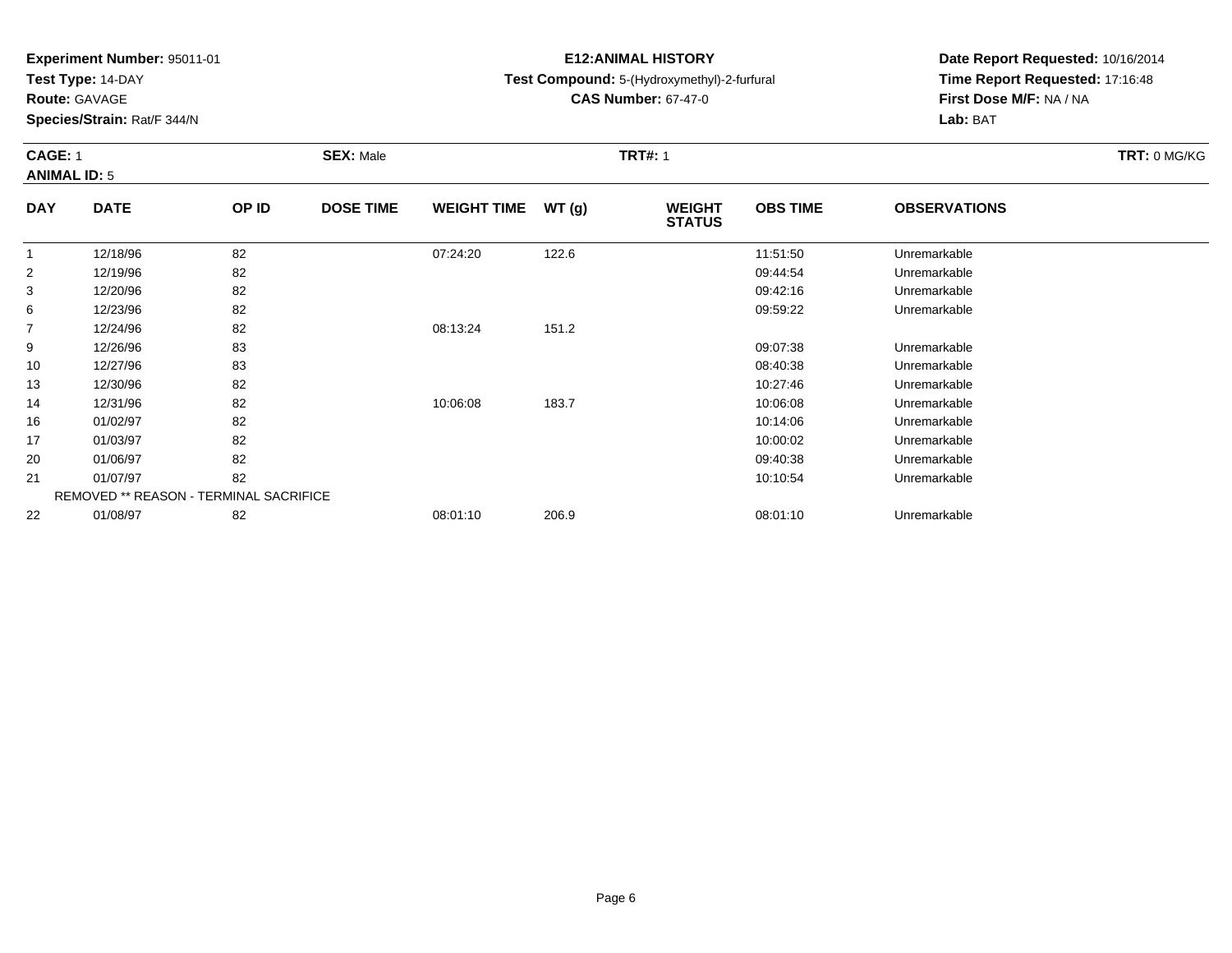**Test Type:** 14-DAY

**Route:** GAVAGE

**Species/Strain:** Rat/F 344/N

# **E12:ANIMAL HISTORY**

## **Test Compound:** 5-(Hydroxymethyl)-2-furfural

**CAS Number:** 67-47-0

**Date Report Requested:** 10/16/2014 **Time Report Requested:** 17:16:48**First Dose M/F:** NA / NA**Lab:** BAT

### **CAGE:** 2 **SEX:** Male **TRT#:** <sup>3</sup> **TRT:** 94 MG/KG**ANIMAL ID:** 6**DAYOBS TIMEOBSERVATIONS**

| <b>DAY</b> | <b>DATE</b>                                   | OP ID | <b>DOSE TIME</b> | <b>WEIGHT TIME</b> | WT(g) | <b>WEIGHT</b><br><b>STATUS</b> | <b>OBS TIME</b> | <b>OBSERVATIONS</b> |  |
|------------|-----------------------------------------------|-------|------------------|--------------------|-------|--------------------------------|-----------------|---------------------|--|
|            | 12/18/96                                      | 82    |                  | 07:29:30           | 114.2 |                                | 11:53:12        | Unremarkable        |  |
| 2          | 12/19/96                                      | 82    |                  |                    |       |                                | 09:45:50        | Unremarkable        |  |
| 3          | 12/20/96                                      | 82    |                  |                    |       |                                | 09:43:48        | Unremarkable        |  |
| 6          | 12/23/96                                      | 82    |                  |                    |       |                                | 10:00:42        | Unremarkable        |  |
| 7          | 12/24/96                                      | 82    |                  | 08:20:16           | 145.7 |                                |                 |                     |  |
| 9          | 12/26/96                                      | 83    |                  |                    |       |                                | 09:09:42        | Unremarkable        |  |
| 10         | 12/27/96                                      | 83    |                  |                    |       |                                | 08:42:20        | Unremarkable        |  |
| 13         | 12/30/96                                      | 82    |                  |                    |       |                                | 10:29:00        | Unremarkable        |  |
| 14         | 12/31/96                                      | 82    |                  | 10:11:48           | 181.3 |                                | 10:11:48        | Unremarkable        |  |
| 16         | 01/02/97                                      | 82    |                  |                    |       |                                | 10:15:24        | Unremarkable        |  |
| 17         | 01/03/97                                      | 82    |                  |                    |       |                                | 10:01:00        | Unremarkable        |  |
| 20         | 01/06/97                                      | 82    |                  |                    |       |                                | 09:41:40        | Unremarkable        |  |
| 21         | 01/07/97                                      | 82    |                  |                    |       |                                | 10:11:48        | Unremarkable        |  |
|            | <b>REMOVED ** REASON - TERMINAL SACRIFICE</b> |       |                  |                    |       |                                |                 |                     |  |
| 22         | 01/08/97                                      | 82    |                  | 08:04:54           | 208.8 |                                | 08:04:54        | Unremarkable        |  |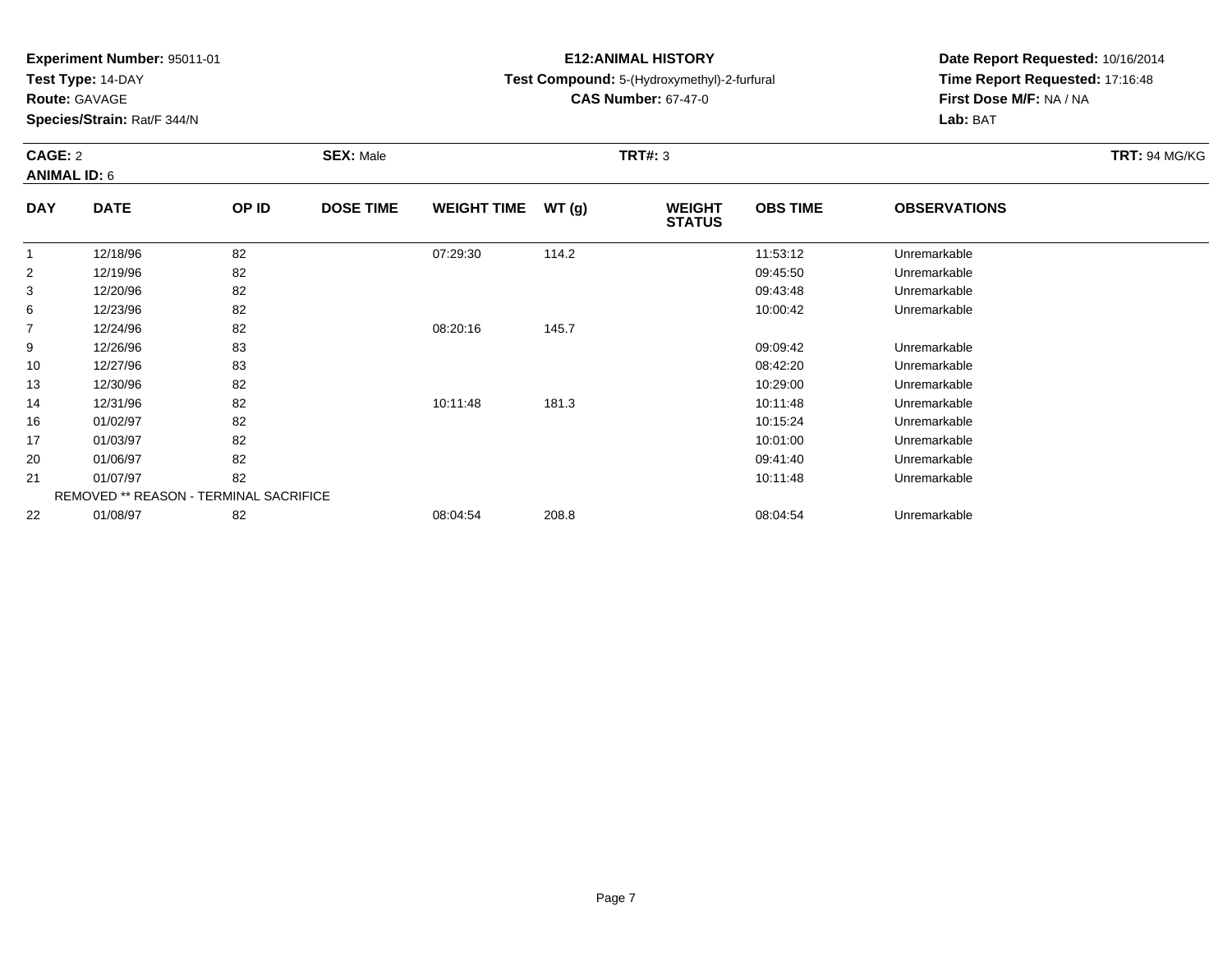**Test Type:** 14-DAY

**Route:** GAVAGE

**Species/Strain:** Rat/F 344/N

# **E12:ANIMAL HISTORY**

## **Test Compound:** 5-(Hydroxymethyl)-2-furfural

**CAS Number:** 67-47-0

**Date Report Requested:** 10/16/2014 **Time Report Requested:** 17:16:48**First Dose M/F:** NA / NA**Lab:** BAT

# **CAGE:** 2 **SEX:** Male **TRT#:** <sup>3</sup> **TRT:** 94 MG/KG**ANIMAL ID:** 7

| <b>DAY</b>     | <b>DATE</b>                                   | OP ID | <b>DOSE TIME</b> | <b>WEIGHT TIME</b> | WT(g) | <b>WEIGHT</b><br><b>STATUS</b> | <b>OBS TIME</b> | <b>OBSERVATIONS</b> |  |
|----------------|-----------------------------------------------|-------|------------------|--------------------|-------|--------------------------------|-----------------|---------------------|--|
|                | 12/18/96                                      | 82    |                  | 07:29:30           | 104.5 |                                | 11:53:12        | Unremarkable        |  |
| $\overline{2}$ | 12/19/96                                      | 82    |                  |                    |       |                                | 09:45:50        | Unremarkable        |  |
| 3              | 12/20/96                                      | 82    |                  |                    |       |                                | 09:43:48        | Unremarkable        |  |
| 6              | 12/23/96                                      | 82    |                  |                    |       |                                | 10:00:42        | Unremarkable        |  |
| $\overline{7}$ | 12/24/96                                      | 82    |                  | 08:20:16           | 133.3 |                                |                 |                     |  |
| 9              | 12/26/96                                      | 83    |                  |                    |       |                                | 09:09:42        | Unremarkable        |  |
| 10             | 12/27/96                                      | 83    |                  |                    |       |                                | 08:42:20        | Unremarkable        |  |
| 13             | 12/30/96                                      | 82    |                  |                    |       |                                | 10:29:00        | Unremarkable        |  |
| 14             | 12/31/96                                      | 82    |                  | 10:11:48           | 169.2 |                                | 10:11:48        | Unremarkable        |  |
| 16             | 01/02/97                                      | 82    |                  |                    |       |                                | 10:15:24        | Unremarkable        |  |
| 17             | 01/03/97                                      | 82    |                  |                    |       |                                | 10:01:00        | Unremarkable        |  |
| 20             | 01/06/97                                      | 82    |                  |                    |       |                                | 09:41:40        | Unremarkable        |  |
| 21             | 01/07/97                                      | 82    |                  |                    |       |                                | 10:11:48        | Unremarkable        |  |
|                | <b>REMOVED ** REASON - TERMINAL SACRIFICE</b> |       |                  |                    |       |                                |                 |                     |  |
| 22             | 01/08/97                                      | 82    |                  | 08:04:54           | 200.0 |                                | 08:04:54        | Unremarkable        |  |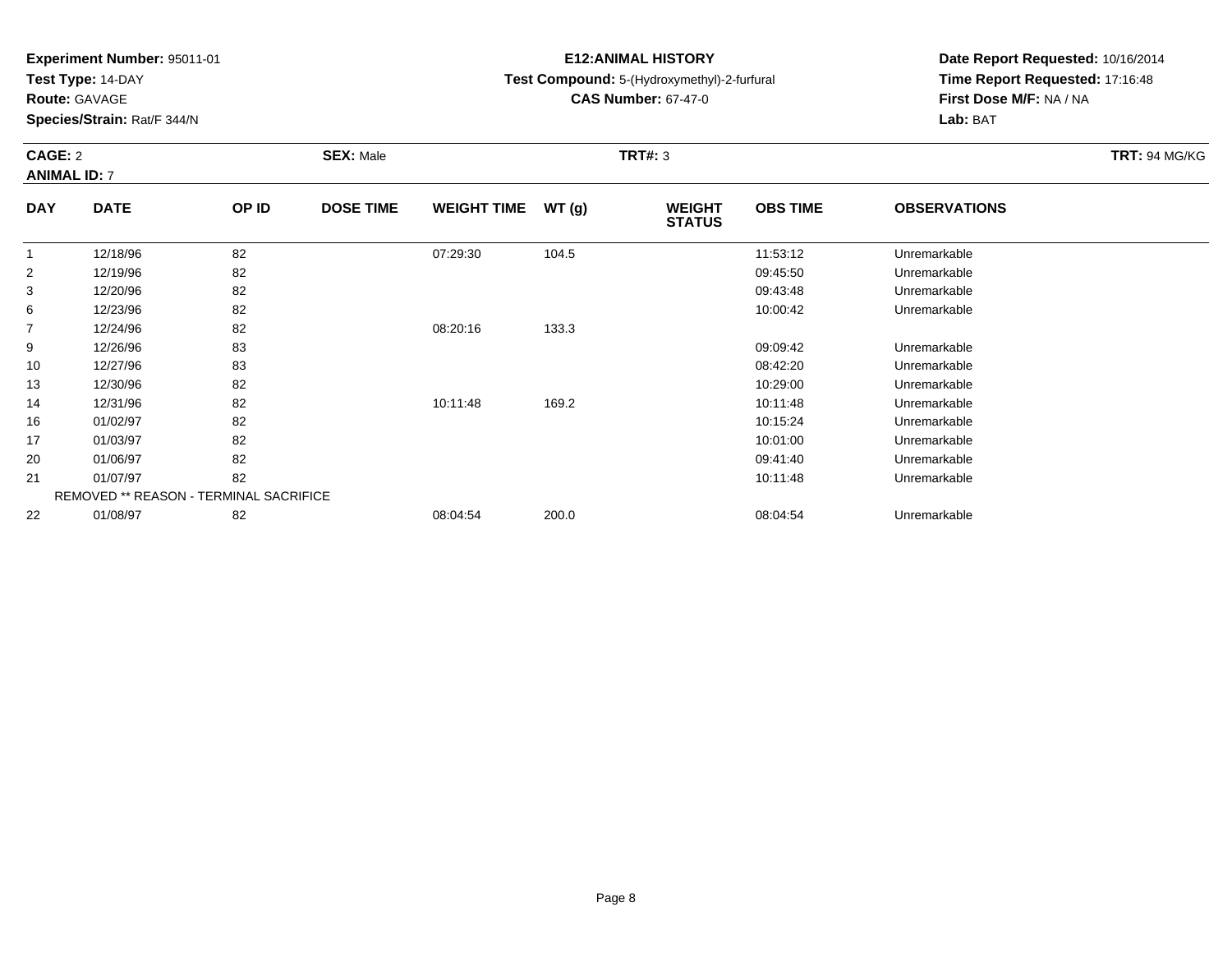**Test Type:** 14-DAY

**Route:** GAVAGE

**Species/Strain:** Rat/F 344/N

# **E12:ANIMAL HISTORY**

## **Test Compound:** 5-(Hydroxymethyl)-2-furfural

**CAS Number:** 67-47-0

**Date Report Requested:** 10/16/2014 **Time Report Requested:** 17:16:48**First Dose M/F:** NA / NA**Lab:** BAT

### **CAGE:** 2 **SEX:** Male **TRT#:** <sup>3</sup> **TRT:** 94 MG/KG**ANIMAL ID:** 8**DAYOBS TIMEOBSERVATIONS**

| <b>DATE</b> | <b>OP ID</b> | <b>DOSE TIME</b> |                                               |       | <b>WEIGHT</b><br><b>STATUS</b> | <b>OBS TIME</b> | <b>OBSERVATIONS</b> |  |
|-------------|--------------|------------------|-----------------------------------------------|-------|--------------------------------|-----------------|---------------------|--|
| 12/18/96    | 82           |                  | 07:29:30                                      | 111.2 |                                | 11:53:12        | Unremarkable        |  |
| 12/19/96    | 82           |                  |                                               |       |                                | 09:45:50        | Unremarkable        |  |
| 12/20/96    | 82           |                  |                                               |       |                                | 09:43:48        | Unremarkable        |  |
| 12/23/96    | 82           |                  |                                               |       |                                | 10:00:42        | Unremarkable        |  |
| 12/24/96    | 82           |                  | 08:20:16                                      | 137.5 |                                |                 |                     |  |
| 12/26/96    | 83           |                  |                                               |       |                                | 09:09:42        | Unremarkable        |  |
| 12/27/96    | 83           |                  |                                               |       |                                | 08:42:20        | Unremarkable        |  |
| 12/30/96    | 82           |                  |                                               |       |                                | 10:29:00        | Unremarkable        |  |
| 12/31/96    | 82           |                  | 10:11:48                                      | 171.8 |                                | 10:11:48        | Unremarkable        |  |
| 01/02/97    | 82           |                  |                                               |       |                                | 10:15:24        | Unremarkable        |  |
| 01/03/97    | 82           |                  |                                               |       |                                | 10:01:00        | Unremarkable        |  |
| 01/06/97    | 82           |                  |                                               |       |                                | 09:41:40        | Unremarkable        |  |
| 01/07/97    | 82           |                  |                                               |       |                                | 10:11:48        | Unremarkable        |  |
|             |              |                  |                                               |       |                                |                 |                     |  |
| 01/08/97    | 82           |                  | 08:04:54                                      | 200.4 |                                | 08:04:54        | Unremarkable        |  |
|             |              |                  | <b>REMOVED ** REASON - TERMINAL SACRIFICE</b> |       | WEIGHT TIME $WT(g)$            |                 |                     |  |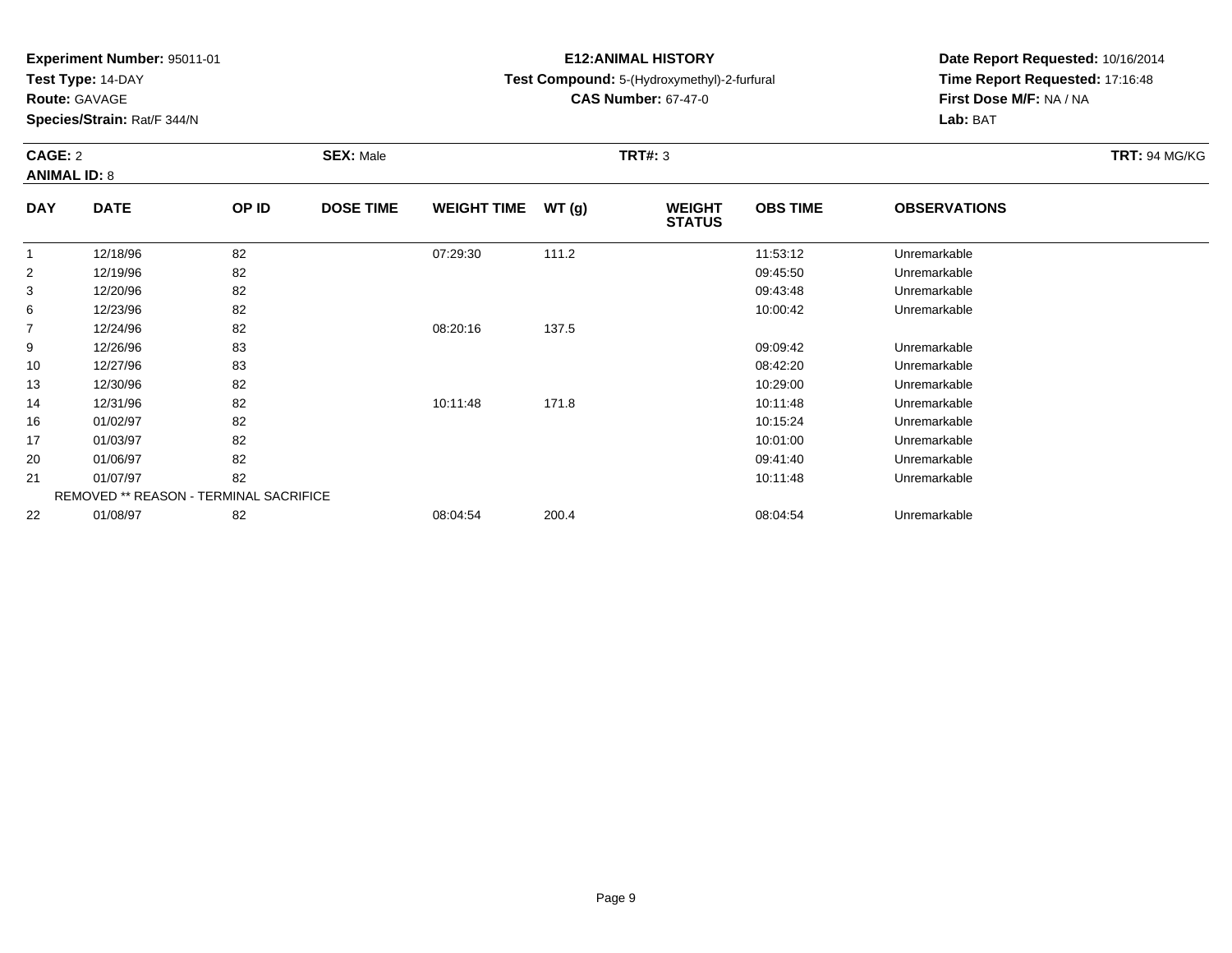**Test Type:** 14-DAY

**Route:** GAVAGE

**Species/Strain:** Rat/F 344/N

# **E12:ANIMAL HISTORY**

**Test Compound:** 5-(Hydroxymethyl)-2-furfural

**CAS Number:** 67-47-0

**Date Report Requested:** 10/16/2014 **Time Report Requested:** 17:16:48**First Dose M/F:** NA / NA**Lab:** BAT

### **CAGE:** 2 **SEX:** Male **TRT#:** <sup>3</sup> **TRT:** 94 MG/KG**ANIMAL ID:** 9**DAY DATE OP IDDOSE TIME WEIGHT TIME WT** (g) **STATUSOBS TIME OBSERVATIONS**  $\overline{1}$ 12/18/96 <sup>82</sup> 07:29:30 122.5 11:53:12 Unremarkable

|                | 12/10/90 | 0Z.                                    | ∪ປ.∠ອ.ບບ | 122.J | 11.00.12 | UITEITIAINAUIE |  |
|----------------|----------|----------------------------------------|----------|-------|----------|----------------|--|
| 2              | 12/19/96 | 82                                     |          |       | 09:45:50 | Unremarkable   |  |
| 3              | 12/20/96 | 82                                     |          |       | 09:43:48 | Unremarkable   |  |
| 6              | 12/23/96 | 82                                     |          |       | 10:00:42 | Unremarkable   |  |
| $\overline{7}$ | 12/24/96 | 82                                     | 08:20:16 | 160.9 |          |                |  |
| 9              | 12/26/96 | 83                                     |          |       | 09:09:42 | Unremarkable   |  |
| 10             | 12/27/96 | 83                                     |          |       | 08:42:20 | Unremarkable   |  |
| 13             | 12/30/96 | 82                                     |          |       | 10:29:00 | Unremarkable   |  |
| 14             | 12/31/96 | 82                                     | 10:11:48 | 197.8 | 10:11:48 | Unremarkable   |  |
| 16             | 01/02/97 | 82                                     |          |       | 10:15:24 | Unremarkable   |  |
| 17             | 01/03/97 | 82                                     |          |       | 10:01:00 | Unremarkable   |  |
| 20             | 01/06/97 | 82                                     |          |       | 09:41:40 | Unremarkable   |  |
| 21             | 01/07/97 | 82                                     |          |       | 10:11:48 | Unremarkable   |  |
|                |          | REMOVED ** REASON - TERMINAL SACRIFICE |          |       |          |                |  |
| 22             | 01/08/97 | 82                                     | 08:04:54 | 218.6 | 08:04:54 | Unremarkable   |  |
|                |          |                                        |          |       |          |                |  |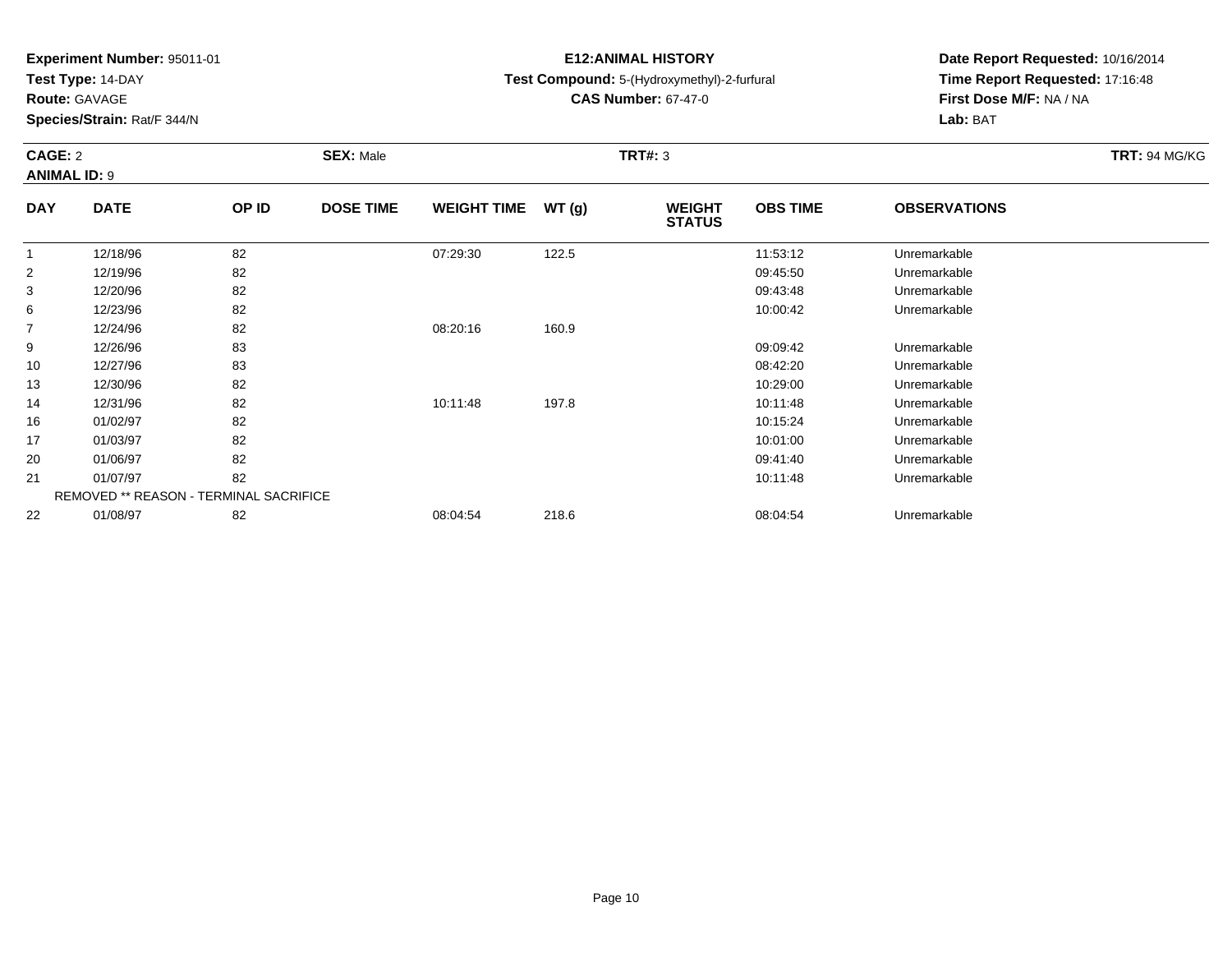**Test Type:** 14-DAY

**Route:** GAVAGE

**Species/Strain:** Rat/F 344/N

# **E12:ANIMAL HISTORY**

**Test Compound:** 5-(Hydroxymethyl)-2-furfural

**CAS Number:** 67-47-0

**Date Report Requested:** 10/16/2014 **Time Report Requested:** 17:16:48**First Dose M/F:** NA / NA**Lab:** BAT

### **CAGE:** 2 **SEX:** Male **TRT#:** <sup>3</sup> **TRT:** 94 MG/KG**ANIMAL ID:** 10**DAY DATE OP IDDOSE TIME WEIGHT TIME WT** (g) **STATUSOBS TIME OBSERVATIONS** 1 12/18/96 <sup>82</sup> 07:29:30 106.2 11:53:12 Unremarkable 2 12/19/96 <sup>82</sup> 09:45:50 Unremarkable 3 12/20/96 <sup>82</sup> 09:43:48 Unremarkable 6

| 3              | 12/20/96 | 82                                            |          |       | 09:43:48 | Unremarkable |  |
|----------------|----------|-----------------------------------------------|----------|-------|----------|--------------|--|
| 6              | 12/23/96 | 82                                            |          |       | 10:00:42 | Unremarkable |  |
| $\overline{7}$ | 12/24/96 | 82                                            | 08:20:16 | 136.2 |          |              |  |
| 9              | 12/26/96 | 83                                            |          |       | 09:09:42 | Unremarkable |  |
| 10             | 12/27/96 | 83                                            |          |       | 08:42:20 | Unremarkable |  |
| 13             | 12/30/96 | 82                                            |          |       | 10:29:00 | Unremarkable |  |
| 14             | 12/31/96 | 82                                            | 10:11:48 | 171.5 | 10:11:48 | Unremarkable |  |
| 16             | 01/02/97 | 82                                            |          |       | 10:15:24 | Unremarkable |  |
| 17             | 01/03/97 | 82                                            |          |       | 10:01:00 | Unremarkable |  |
| 20             | 01/06/97 | 82                                            |          |       | 09:41:40 | Unremarkable |  |
| 21             | 01/07/97 | 82                                            |          |       | 10:11:48 | Unremarkable |  |
|                |          | <b>REMOVED ** REASON - TERMINAL SACRIFICE</b> |          |       |          |              |  |
| 22             | 01/08/97 | 82                                            | 08:04:54 | 204.9 | 08:04:54 | Unremarkable |  |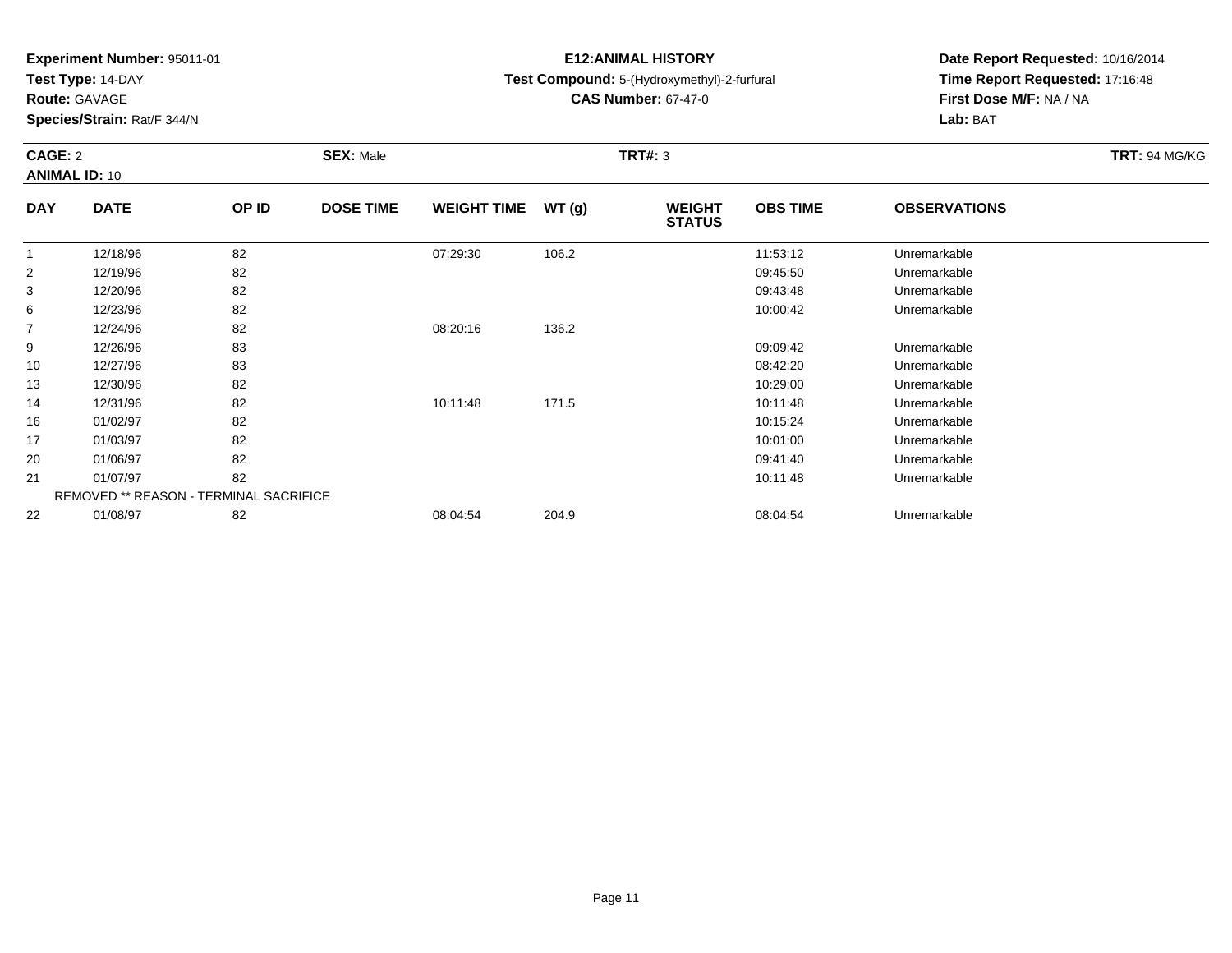**Test Type:** 14-DAY

**Route:** GAVAGE

**Species/Strain:** Rat/F 344/N

# **E12:ANIMAL HISTORY**

# **Test Compound:** 5-(Hydroxymethyl)-2-furfural

**CAS Number:** 67-47-0

**Date Report Requested:** 10/16/2014 **Time Report Requested:** 17:16:48**First Dose M/F:** NA / NA**Lab:** BAT

# **CAGE:** 3 **SEX:** Male **TRT#:** <sup>5</sup> **TRT:** 188 MG/KG**ANIMAL ID:** 11

| <b>DAY</b> | <b>DATE</b>                                   | OP ID | <b>DOSE TIME</b> | <b>WEIGHT TIME</b> | WT(g) | <b>WEIGHT</b><br><b>STATUS</b> | <b>OBS TIME</b> | <b>OBSERVATIONS</b> |  |
|------------|-----------------------------------------------|-------|------------------|--------------------|-------|--------------------------------|-----------------|---------------------|--|
|            | 12/18/96                                      | 82    |                  | 07:33:04           | 118.9 |                                | 11:54:32        | Unremarkable        |  |
| 2          | 12/19/96                                      | 82    |                  |                    |       |                                | 09:46:58        | Unremarkable        |  |
| 3          | 12/20/96                                      | 82    |                  |                    |       |                                | 09:45:24        | Unremarkable        |  |
| 6          | 12/23/96                                      | 82    |                  |                    |       |                                | 10:01:56        | Unremarkable        |  |
| 7          | 12/24/96                                      | 82    |                  | 08:25:34           | 149.5 |                                |                 |                     |  |
| 9          | 12/26/96                                      | 83    |                  |                    |       |                                | 09:11:50        | Unremarkable        |  |
| 10         | 12/27/96                                      | 83    |                  |                    |       |                                | 08:44:04        | Unremarkable        |  |
| 13         | 12/30/96                                      | 82    |                  |                    |       |                                | 10:30:14        | Unremarkable        |  |
| 14         | 12/31/96                                      | 82    |                  | 10:15:54           | 175.4 |                                | 10:15:54        | Unremarkable        |  |
| 16         | 01/02/97                                      | 82    |                  |                    |       |                                | 10:16:46        | Unremarkable        |  |
| 17         | 01/03/97                                      | 82    |                  |                    |       |                                | 10:02:22        | Unremarkable        |  |
| 20         | 01/06/97                                      | 82    |                  |                    |       |                                | 09:42:54        | Unremarkable        |  |
| 21         | 01/07/97                                      | 82    |                  |                    |       |                                | 10:12:46        | Unremarkable        |  |
|            | <b>REMOVED ** REASON - TERMINAL SACRIFICE</b> |       |                  |                    |       |                                |                 |                     |  |
| 22         | 01/08/97                                      | 82    |                  | 08:07:24           | 201.0 |                                | 08:07:24        | Unremarkable        |  |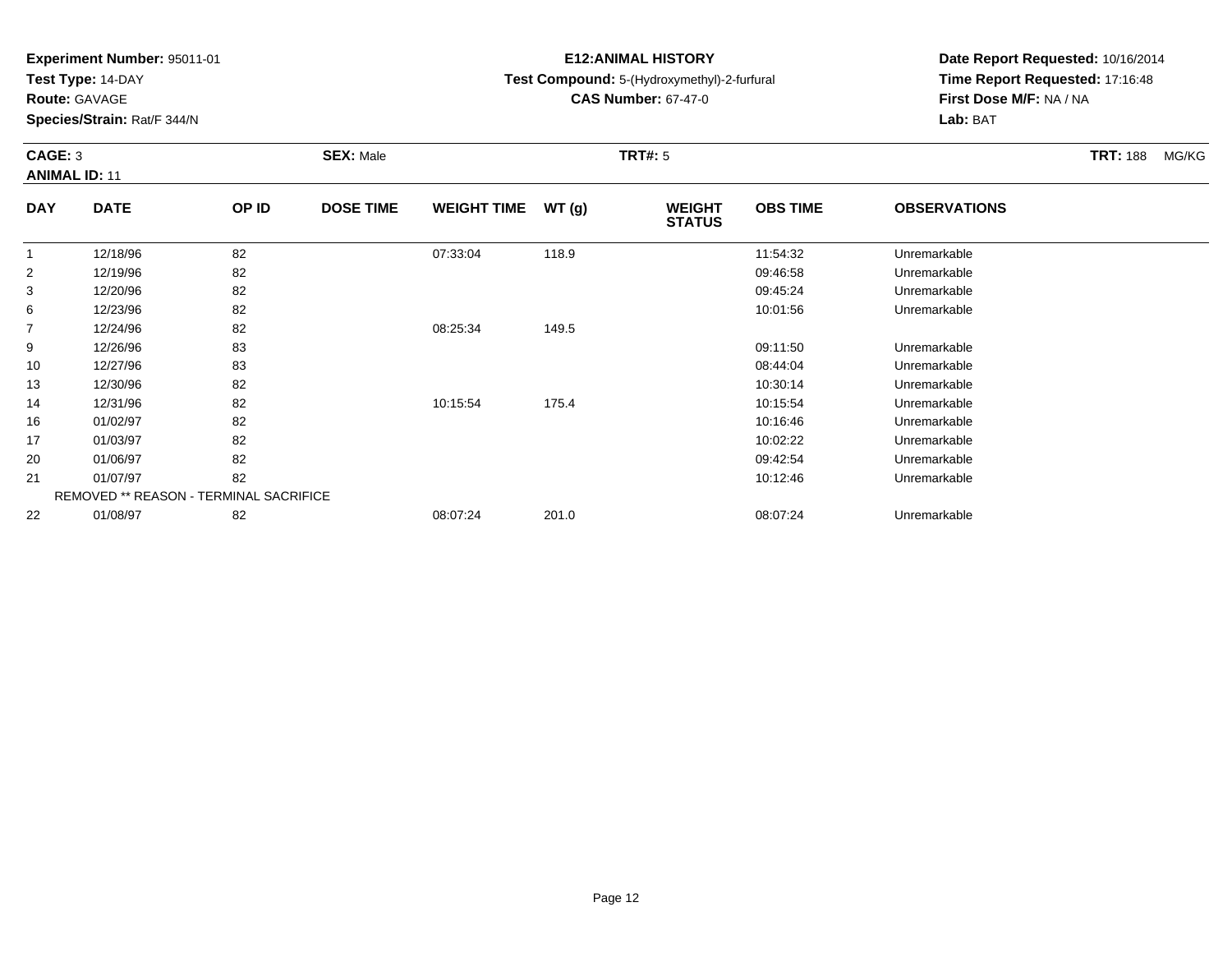**Test Type:** 14-DAY

**Route:** GAVAGE

**Species/Strain:** Rat/F 344/N

# **E12:ANIMAL HISTORY**

**Test Compound:** 5-(Hydroxymethyl)-2-furfural

**CAS Number:** 67-47-0

**Date Report Requested:** 10/16/2014**Time Report Requested:** 17:16:49**First Dose M/F:** NA / NA**Lab:** BAT

#### **CAGE:** 3 **SEX:** Male **TRT#:** <sup>5</sup> **TRT:** 188 MG/KG**ANIMAL ID:** 12**DAY DATE OP ID DOSE TIME WEIGHT TIME WT (g) WEIGHT OBS TIMEOBSERVATIONS**

| ----           | ----                                          |    | -------- |          | נפויי | <br><b>STATUS</b> | -------  | -------------- |  |
|----------------|-----------------------------------------------|----|----------|----------|-------|-------------------|----------|----------------|--|
|                | 12/18/96                                      | 82 |          | 07:33:04 | 115.7 |                   | 11:54:32 | Unremarkable   |  |
| $\overline{2}$ | 12/19/96                                      | 82 |          |          |       |                   | 09:46:58 | Unremarkable   |  |
| 3              | 12/20/96                                      | 82 |          |          |       |                   | 09:45:24 | Unremarkable   |  |
| 6              | 12/23/96                                      | 82 |          |          |       |                   | 10:01:56 | Unremarkable   |  |
| $\overline{7}$ | 12/24/96                                      | 82 |          | 08:25:34 | 146.1 |                   |          |                |  |
| 9              | 12/26/96                                      | 83 |          |          |       |                   | 09:11:50 | Unremarkable   |  |
| 10             | 12/27/96                                      | 83 |          |          |       |                   | 08:44:04 | Unremarkable   |  |
| 13             | 12/30/96                                      | 82 |          |          |       |                   | 10:30:14 | Unremarkable   |  |
| 14             | 12/31/96                                      | 82 |          | 10:15:54 | 176.6 |                   | 10:15:54 | Unremarkable   |  |
| 16             | 01/02/97                                      | 82 |          |          |       |                   | 10:16:46 | Unremarkable   |  |
| 17             | 01/03/97                                      | 82 |          |          |       |                   | 10:02:22 | Unremarkable   |  |
| 20             | 01/06/97                                      | 82 |          |          |       |                   | 09:42:54 | Unremarkable   |  |
| 21             | 01/07/97                                      | 82 |          |          |       |                   | 10:12:46 | Unremarkable   |  |
|                | <b>REMOVED ** REASON - TERMINAL SACRIFICE</b> |    |          |          |       |                   |          |                |  |
| 22             | 01/08/97                                      | 82 |          | 08:07:24 | 207.3 |                   | 08:07:24 | Unremarkable   |  |
|                |                                               |    |          |          |       |                   |          |                |  |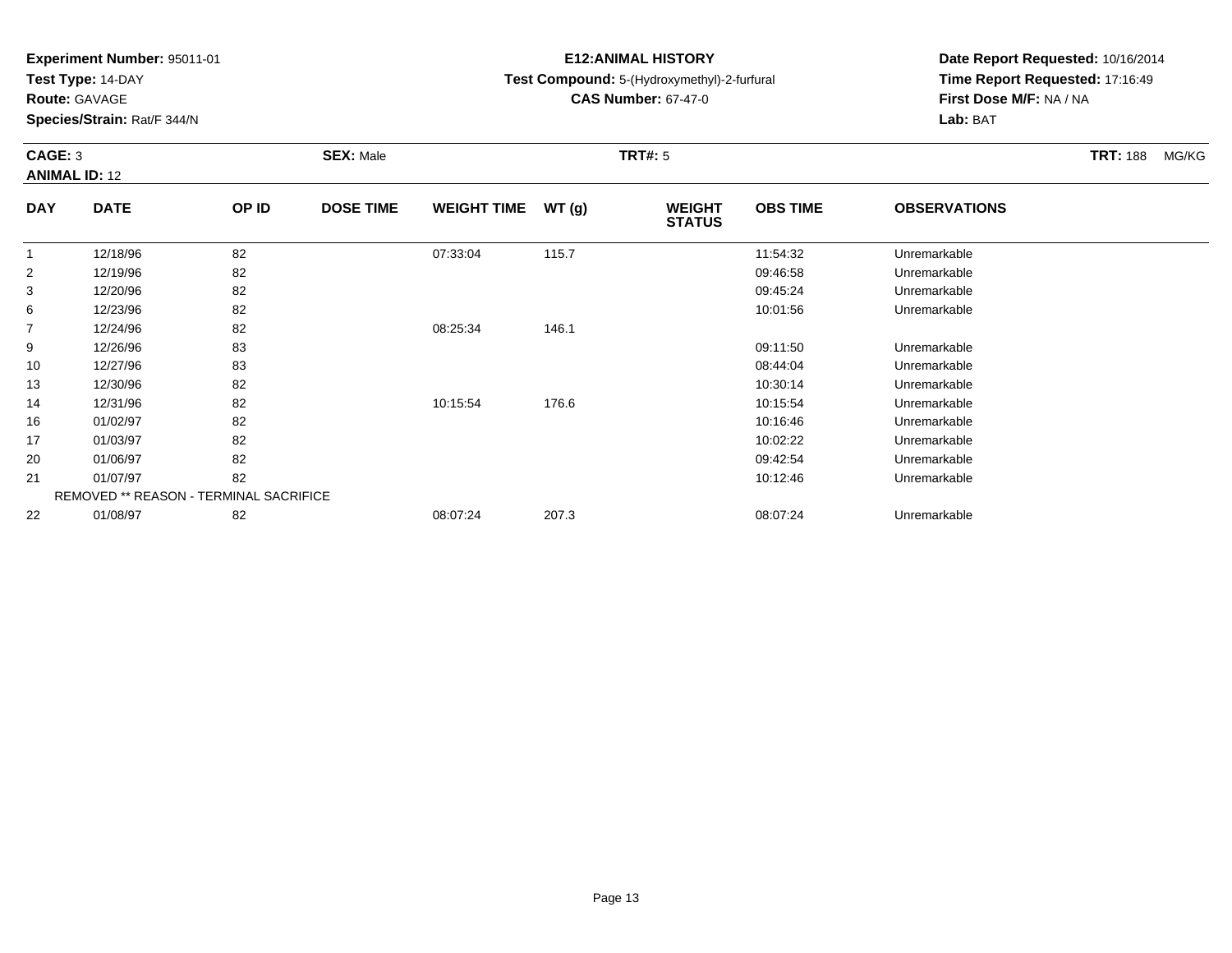**Test Type:** 14-DAY

**Route:** GAVAGE

**Species/Strain:** Rat/F 344/N

# **E12:ANIMAL HISTORY**

**Test Compound:** 5-(Hydroxymethyl)-2-furfural

**CAS Number:** 67-47-0

**Date Report Requested:** 10/16/2014**Time Report Requested:** 17:16:49**First Dose M/F:** NA / NA**Lab:** BAT

### **CAGE:** 3 **SEX:** Male **TRT#:** <sup>5</sup> **TRT:** 188 MG/KG**ANIMAL ID:** 13**DAY DATE OP IDDOSE TIME WEIGHT TIME WT** (g) **STATUSOBS TIME OBSERVATIONS** 1 12/18/96 <sup>82</sup> 07:33:04 103.1 11:54:32 Unremarkable 2 12/19/96 <sup>82</sup> 09:46:58 Unremarkable 3 12/20/96 <sup>82</sup> 09:45:24 Unremarkable 6 12/23/96 <sup>82</sup> 10:01:56 Unremarkable 712/24/96 <sup>82</sup> 08:25:34 135.3

|    | 12/24/96 | 82                                            | 08:25:34 | 135.3 |          |              |  |
|----|----------|-----------------------------------------------|----------|-------|----------|--------------|--|
| 9  | 12/26/96 | 83                                            |          |       | 09:11:50 | Unremarkable |  |
| 10 | 12/27/96 | 83                                            |          |       | 08:44:04 | Unremarkable |  |
| 13 | 12/30/96 | 82                                            |          |       | 10:30:14 | Unremarkable |  |
| 14 | 12/31/96 | 82                                            | 10:15:54 | 167.2 | 10:15:54 | Unremarkable |  |
| 16 | 01/02/97 | 82                                            |          |       | 10:16:46 | Unremarkable |  |
| 17 | 01/03/97 | 82                                            |          |       | 10:02:22 | Unremarkable |  |
| 20 | 01/06/97 | 82                                            |          |       | 09:42:54 | Unremarkable |  |
| 21 | 01/07/97 | 82                                            |          |       | 10:12:46 | Unremarkable |  |
|    |          | <b>REMOVED ** REASON - TERMINAL SACRIFICE</b> |          |       |          |              |  |
| 22 | 01/08/97 | 82                                            | 08:07:24 | 196.8 | 08:07:24 | Unremarkable |  |
|    |          |                                               |          |       |          |              |  |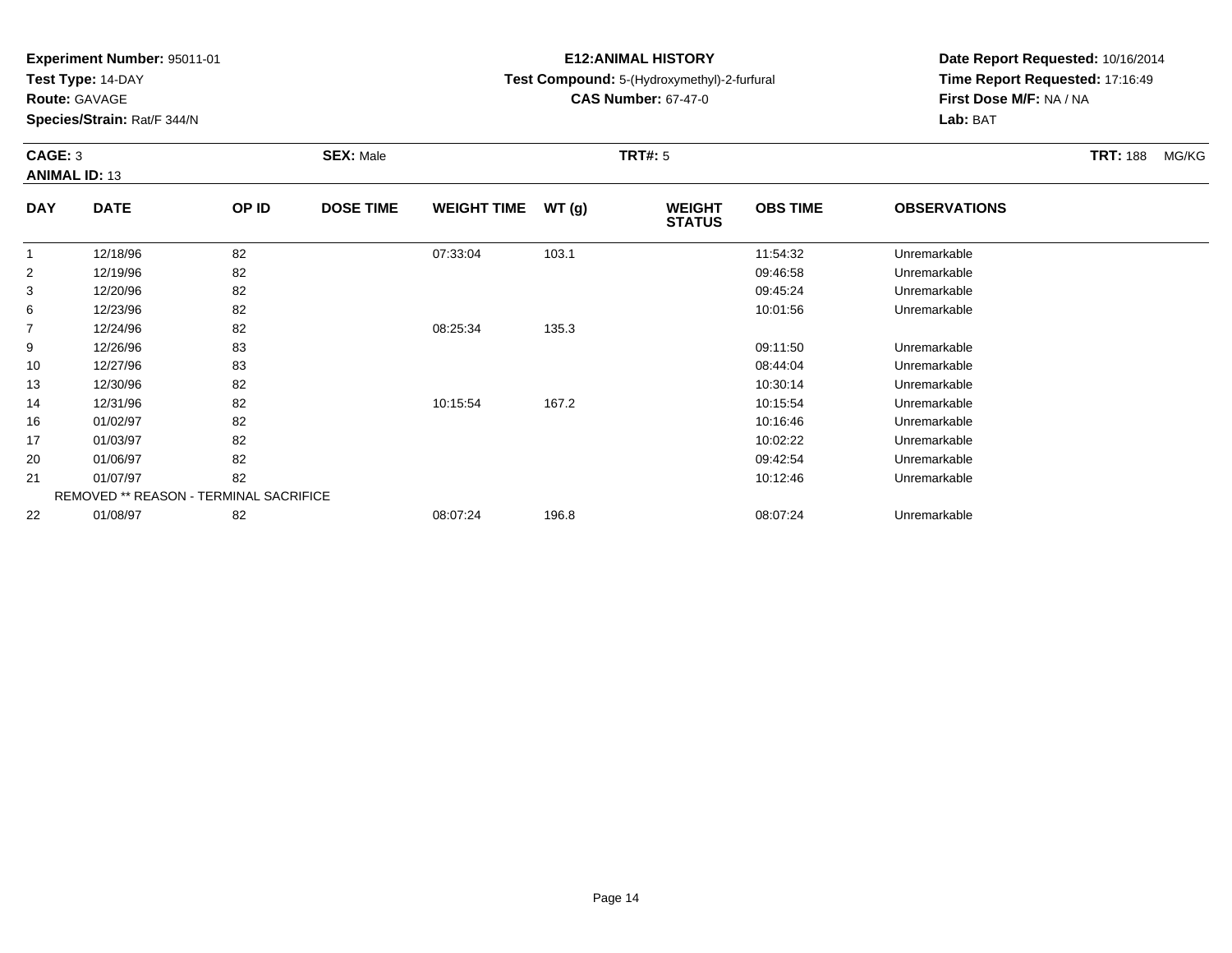**Test Type:** 14-DAY

**Route:** GAVAGE

**Species/Strain:** Rat/F 344/N

# **E12:ANIMAL HISTORY**

# **Test Compound:** 5-(Hydroxymethyl)-2-furfural

**CAS Number:** 67-47-0

**Date Report Requested:** 10/16/2014 **Time Report Requested:** 17:16:49**First Dose M/F:** NA / NA**Lab:** BAT

### **CAGE:** 3 **SEX:** Male **TRT#:** <sup>5</sup> **TRT:** 188 MG/KG**ANIMAL ID:** 14**DAYOBS TIMEOBSERVATIONS**

| <b>DAY</b>     | <b>DATE</b>                                   | OP ID | <b>DOSE TIME</b> | WEIGHT TIME $WT(g)$ |       | <b>WEIGHT</b><br><b>STATUS</b> | <b>OBS TIME</b> | <b>OBSERVATIONS</b> |  |
|----------------|-----------------------------------------------|-------|------------------|---------------------|-------|--------------------------------|-----------------|---------------------|--|
|                | 12/18/96                                      | 82    |                  | 07:33:04            | 107.7 |                                | 11:54:32        | Unremarkable        |  |
| $\overline{2}$ | 12/19/96                                      | 82    |                  |                     |       |                                | 09:46:58        | Unremarkable        |  |
| 3              | 12/20/96                                      | 82    |                  |                     |       |                                | 09:45:24        | Unremarkable        |  |
| 6              | 12/23/96                                      | 82    |                  |                     |       |                                | 10:01:56        | Unremarkable        |  |
| 7              | 12/24/96                                      | 82    |                  | 08:25:34            | 137.3 |                                |                 |                     |  |
| 9              | 12/26/96                                      | 83    |                  |                     |       |                                | 09:11:50        | Unremarkable        |  |
| 10             | 12/27/96                                      | 83    |                  |                     |       |                                | 08:44:04        | Unremarkable        |  |
| 13             | 12/30/96                                      | 82    |                  |                     |       |                                | 10:30:14        | Unremarkable        |  |
| 14             | 12/31/96                                      | 82    |                  | 10:15:54            | 168.7 |                                | 10:15:54        | Unremarkable        |  |
| 16             | 01/02/97                                      | 82    |                  |                     |       |                                | 10:16:46        | Unremarkable        |  |
| 17             | 01/03/97                                      | 82    |                  |                     |       |                                | 10:02:22        | Unremarkable        |  |
| 20             | 01/06/97                                      | 82    |                  |                     |       |                                | 09:42:54        | Unremarkable        |  |
| 21             | 01/07/97                                      | 82    |                  |                     |       |                                | 10:12:46        | Unremarkable        |  |
|                | <b>REMOVED ** REASON - TERMINAL SACRIFICE</b> |       |                  |                     |       |                                |                 |                     |  |
| 22             | 01/08/97                                      | 82    |                  | 08:07:24            | 198.5 |                                | 08:07:24        | Unremarkable        |  |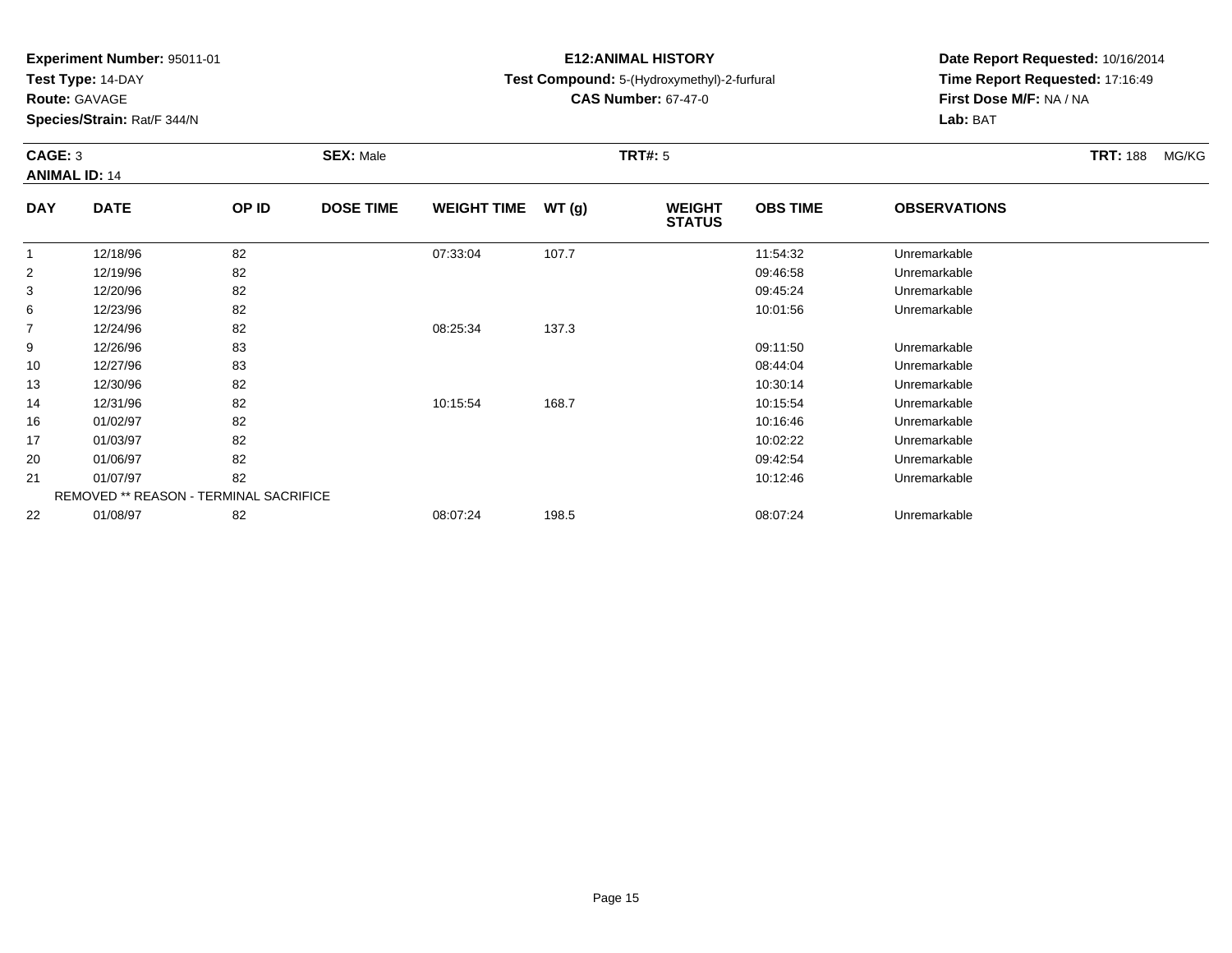**Test Type:** 14-DAY

**Route:** GAVAGE

**Species/Strain:** Rat/F 344/N

# **E12:ANIMAL HISTORY**

# **Test Compound:** 5-(Hydroxymethyl)-2-furfural

**CAS Number:** 67-47-0

**Date Report Requested:** 10/16/2014**Time Report Requested:** 17:16:49**First Dose M/F:** NA / NA**Lab:** BAT

### **CAGE:** 3 **SEX:** Male **TRT#:** <sup>5</sup> **TRT:** 188 MG/KG**ANIMAL ID:** 15**DAYOBS TIMEOBSERVATIONS**

| <b>DAY</b> | <b>DATE</b>                                   | OP ID | <b>DOSE TIME</b> | <b>WEIGHT TIME</b> | WT(g) | <b>WEIGHT</b><br><b>STATUS</b> | <b>OBS TIME</b> | <b>OBSERVATIONS</b> |  |
|------------|-----------------------------------------------|-------|------------------|--------------------|-------|--------------------------------|-----------------|---------------------|--|
|            | 12/18/96                                      | 82    |                  | 07:33:04           | 107.4 |                                | 11:54:32        | Unremarkable        |  |
| 2          | 12/19/96                                      | 82    |                  |                    |       |                                | 09:46:58        | Unremarkable        |  |
| 3          | 12/20/96                                      | 82    |                  |                    |       |                                | 09:45:24        | Unremarkable        |  |
| 6          | 12/23/96                                      | 82    |                  |                    |       |                                | 10:01:56        | Unremarkable        |  |
| 7          | 12/24/96                                      | 82    |                  | 08:25:34           | 134.5 |                                |                 |                     |  |
| 9          | 12/26/96                                      | 83    |                  |                    |       |                                | 09:11:50        | Unremarkable        |  |
| 10         | 12/27/96                                      | 83    |                  |                    |       |                                | 08:44:04        | Unremarkable        |  |
| 13         | 12/30/96                                      | 82    |                  |                    |       |                                | 10:30:14        | Unremarkable        |  |
| 14         | 12/31/96                                      | 82    |                  | 10:15:54           | 165.6 |                                | 10:15:54        | Unremarkable        |  |
| 16         | 01/02/97                                      | 82    |                  |                    |       |                                | 10:16:46        | Unremarkable        |  |
| 17         | 01/03/97                                      | 82    |                  |                    |       |                                | 10:02:22        | Unremarkable        |  |
| 20         | 01/06/97                                      | 82    |                  |                    |       |                                | 09:42:54        | Unremarkable        |  |
| 21         | 01/07/97                                      | 82    |                  |                    |       |                                | 10:12:46        | Unremarkable        |  |
|            | <b>REMOVED ** REASON - TERMINAL SACRIFICE</b> |       |                  |                    |       |                                |                 |                     |  |
| 22         | 01/08/97                                      | 82    |                  | 08:07:24           | 185.1 |                                | 08:07:24        | Unremarkable        |  |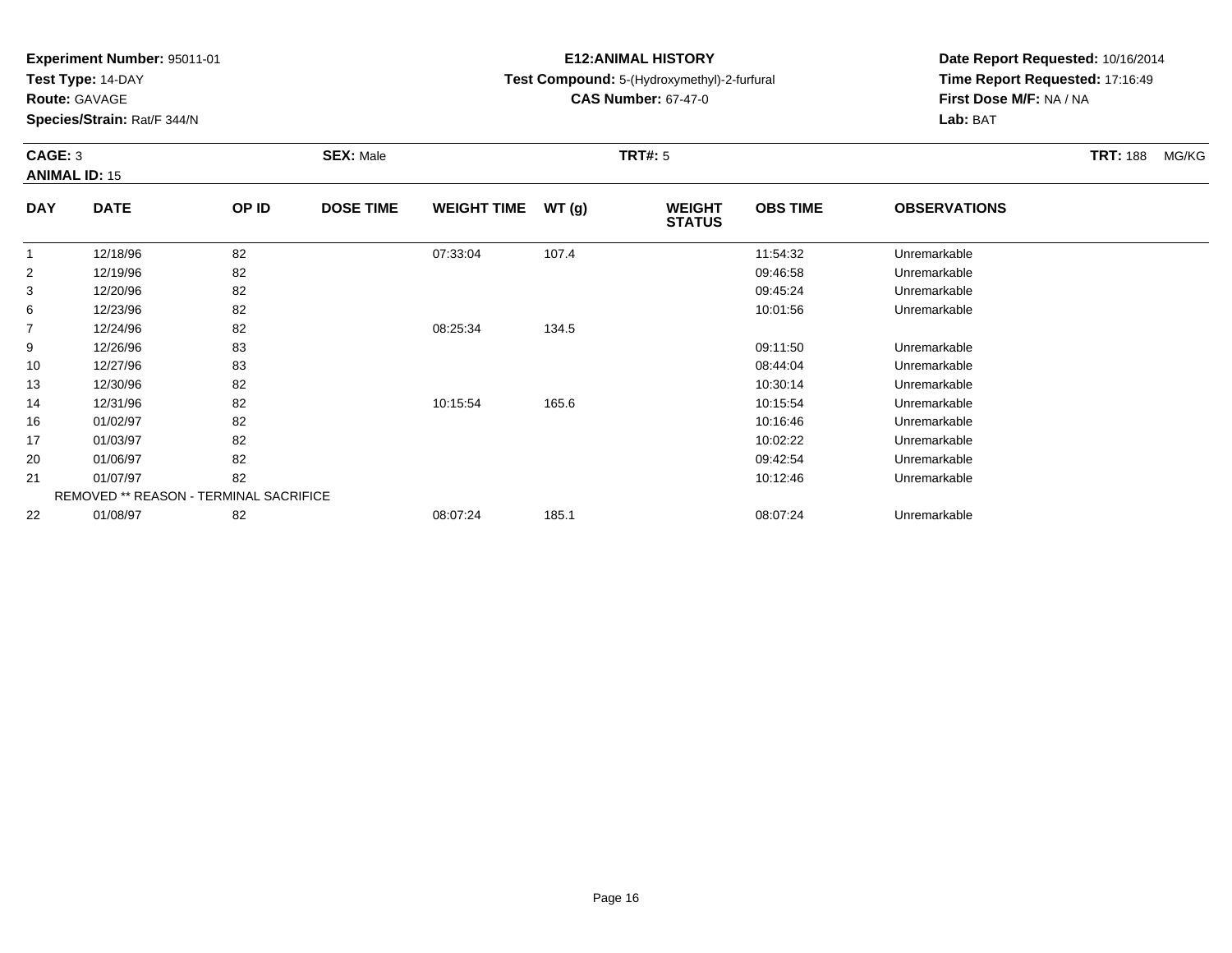**Test Type:** 14-DAY

**Route:** GAVAGE

14

16

17

20

21

22

**Species/Strain:** Rat/F 344/N

REMOVED \*\* REASON - TERMINAL SACRIFICE

# **E12:ANIMAL HISTORY**

**Test Compound:** 5-(Hydroxymethyl)-2-furfural

**CAS Number:** 67-47-0

**Date Report Requested:** 10/16/2014**Time Report Requested:** 17:16:49**First Dose M/F:** NA / NA**Lab:** BAT

#### **CAGE:** 4 **SEX:** Male **TRT#:** <sup>7</sup> **TRT:** 375 MG/KG**ANIMAL ID:** 16**DAY DATE OP IDDOSE TIME WEIGHT TIME WT** (g) **STATUSOBS TIME OBSERVATIONS** 1 12/18/96 <sup>82</sup> 07:36:44 113.1 11:55:44 Unremarkable 2 12/19/96 <sup>82</sup> 09:48:06 Unremarkable 3 12/20/96 <sup>82</sup> 09:47:02 Unremarkable 66 12/23/96 82 82 10:03:26 10:03:26 Unremarkable 7 12/24/96 <sup>82</sup> 08:30:10 144.1 9 12/26/96 <sup>83</sup> 09:13:54 Unremarkable 10 12/27/96 <sup>83</sup> 08:45:52 Unremarkable 1312/30/96 <sup>82</sup> 10:31:28 Unremarkable

12/31/96 <sup>82</sup> 10:19:20 178.6 10:19:20 Unremarkable

01/02/97 <sup>82</sup> 10:18:18 Unremarkable

01/03/97 <sup>82</sup> 10:03:18 Unremarkable

01/06/97 <sup>82</sup> 09:44:00 Unremarkable

1 1 01/07/97 282 82 10:13:40 1 01/07/97 10:13:40 10:13:40 10:13:40

01/08/97 <sup>82</sup> 08:09:48 201.5 08:09:48 Unremarkable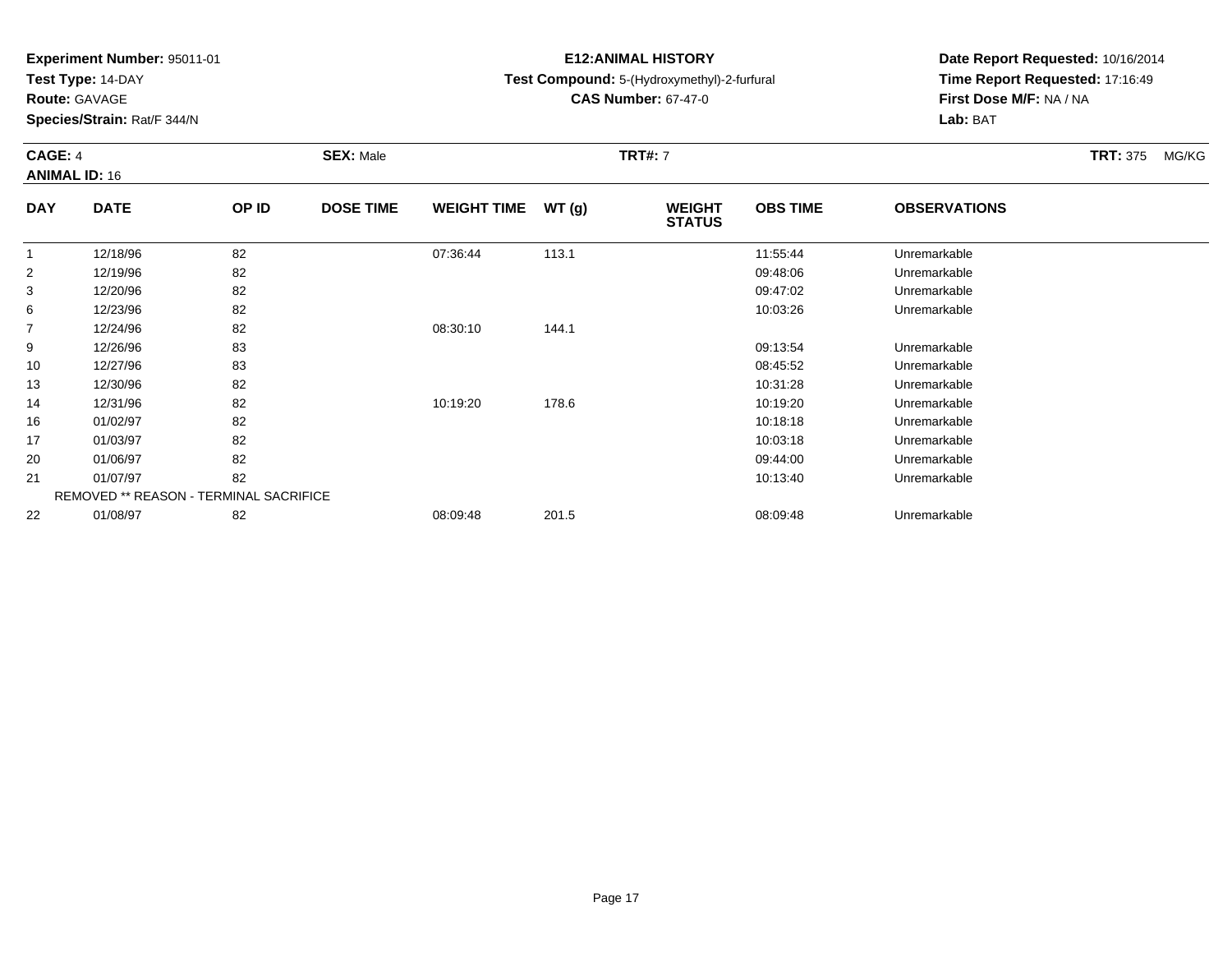**Test Type:** 14-DAY

**Route:** GAVAGE

**Species/Strain:** Rat/F 344/N

# **E12:ANIMAL HISTORY**

**Test Compound:** 5-(Hydroxymethyl)-2-furfural

**CAS Number:** 67-47-0

**Date Report Requested:** 10/16/2014**Time Report Requested:** 17:16:49**First Dose M/F:** NA / NA**Lab:** BAT

### **CAGE:** 4 **SEX:** Male **TRT#:** <sup>7</sup> **TRT:** 375 MG/KG**ANIMAL ID:** 17**DAY DATE OP IDDOSE TIME WEIGHT TIME WT** (g) **STATUSOBS TIME OBSERVATIONS** 1 12/18/96 <sup>82</sup> 07:36:44 111.4 11:55:44 Unremarkable 212/19/96 <sup>82</sup> 09:48:06 Unremarkable

| 3              | 12/20/96 | 82                                            |          |       | 09:47:02 | Unremarkable |  |
|----------------|----------|-----------------------------------------------|----------|-------|----------|--------------|--|
| 6              | 12/23/96 | 82                                            |          |       | 10:03:26 | Unremarkable |  |
| $\overline{7}$ | 12/24/96 | 82                                            | 08:30:10 | 139.4 |          |              |  |
| 9              | 12/26/96 | 83                                            |          |       | 09:13:54 | Unremarkable |  |
| 10             | 12/27/96 | 83                                            |          |       | 08:45:52 | Unremarkable |  |
| 13             | 12/30/96 | 82                                            |          |       | 10:31:28 | Unremarkable |  |
| 14             | 12/31/96 | 82                                            | 10:19:20 | 174.5 | 10:19:20 | Unremarkable |  |
| 16             | 01/02/97 | 82                                            |          |       | 10:18:18 | Unremarkable |  |
| 17             | 01/03/97 | 82                                            |          |       | 10:03:18 | Unremarkable |  |
| 20             | 01/06/97 | 82                                            |          |       | 09:44:00 | Unremarkable |  |
| 21             | 01/07/97 | 82                                            |          |       | 10:13:40 | Unremarkable |  |
|                |          | <b>REMOVED ** REASON - TERMINAL SACRIFICE</b> |          |       |          |              |  |
| 22             | 01/08/97 | 82                                            | 08:09:48 | 200.2 | 08:09:48 | Unremarkable |  |
|                |          |                                               |          |       |          |              |  |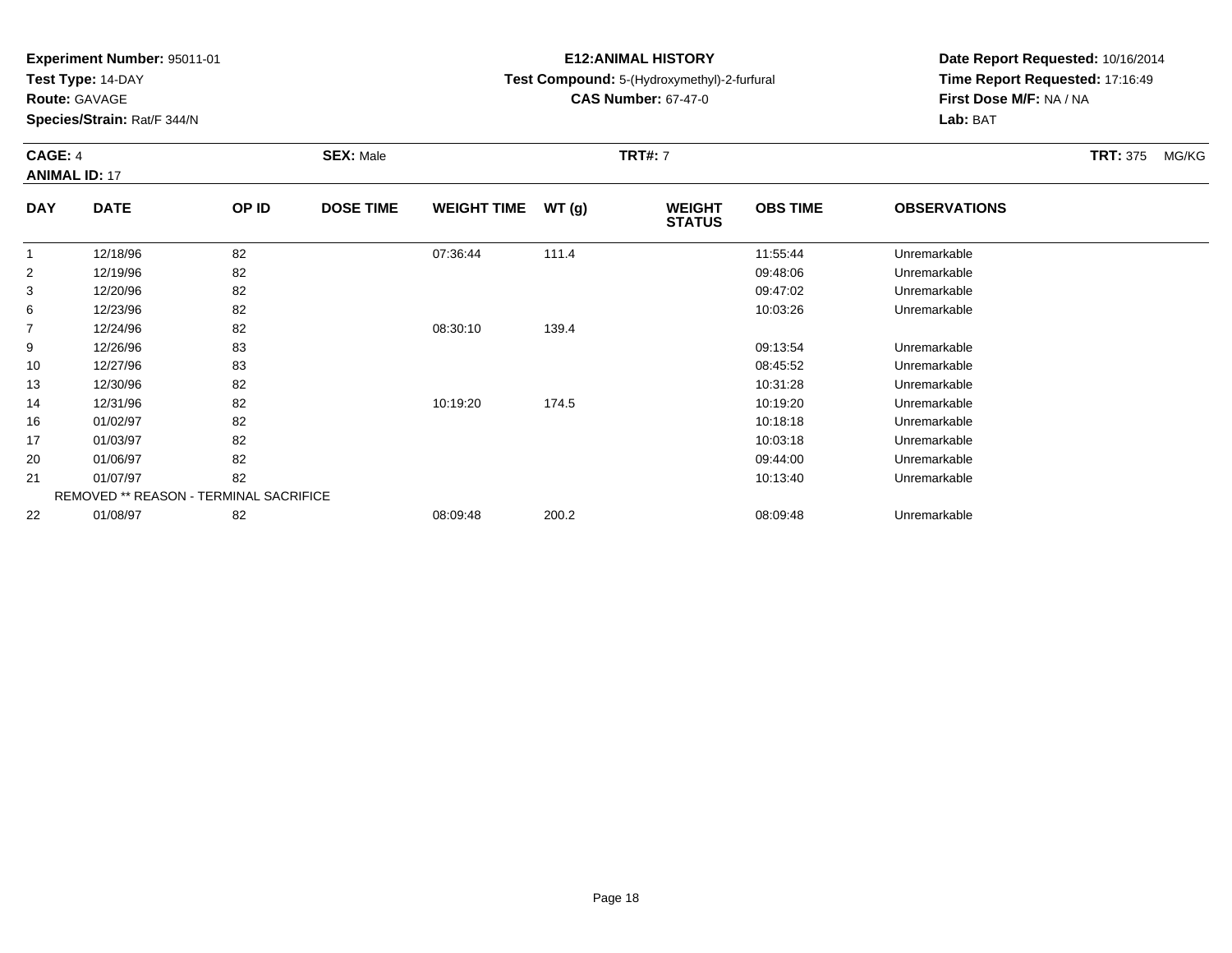**Test Type:** 14-DAY

**Route:** GAVAGE

16

17

20

21

22

**Species/Strain:** Rat/F 344/N

REMOVED \*\* REASON - TERMINAL SACRIFICE

# **E12:ANIMAL HISTORY**

**Test Compound:** 5-(Hydroxymethyl)-2-furfural

**CAS Number:** 67-47-0

**Date Report Requested:** 10/16/2014**Time Report Requested:** 17:16:49**First Dose M/F:** NA / NA**Lab:** BAT

### **CAGE:** 4 **SEX:** Male **TRT#:** <sup>7</sup> **TRT:** 375 MG/KG**ANIMAL ID:** 18**DAY DATE OP IDDOSE TIME WEIGHT TIME WT** (g) **STATUSOBS TIME OBSERVATIONS** 1 12/18/96 <sup>82</sup> 07:36:44 118.4 11:55:44 Unremarkable 2 12/19/96 <sup>82</sup> 09:48:06 Unremarkable 3 12/20/96 <sup>82</sup> 09:47:02 Unremarkable 66 12/23/96 82 82 10:03:26 10:03:26 Unremarkable 7 12/24/96 <sup>82</sup> 08:30:10 145.0 9 12/26/96 <sup>83</sup> 09:13:54 Unremarkable 10 12/27/96 <sup>83</sup> 08:45:52 Unremarkable 13 12/30/96 <sup>82</sup> 10:31:28 Unremarkable 14

12/31/96 <sup>82</sup> 10:19:20 183.9 10:19:20 Unremarkable

01/02/97 <sup>82</sup> 10:18:18 Unremarkable

01/03/97 <sup>82</sup> 10:03:18 Unremarkable

01/06/97 <sup>82</sup> 09:44:00 Unremarkable

1 1 01/07/97 282 82 10:13:40 1 01/07/97 10:13:40 10:13:40 10:13:40

01/08/97 <sup>82</sup> 08:09:48 209.9 08:09:48 Unremarkable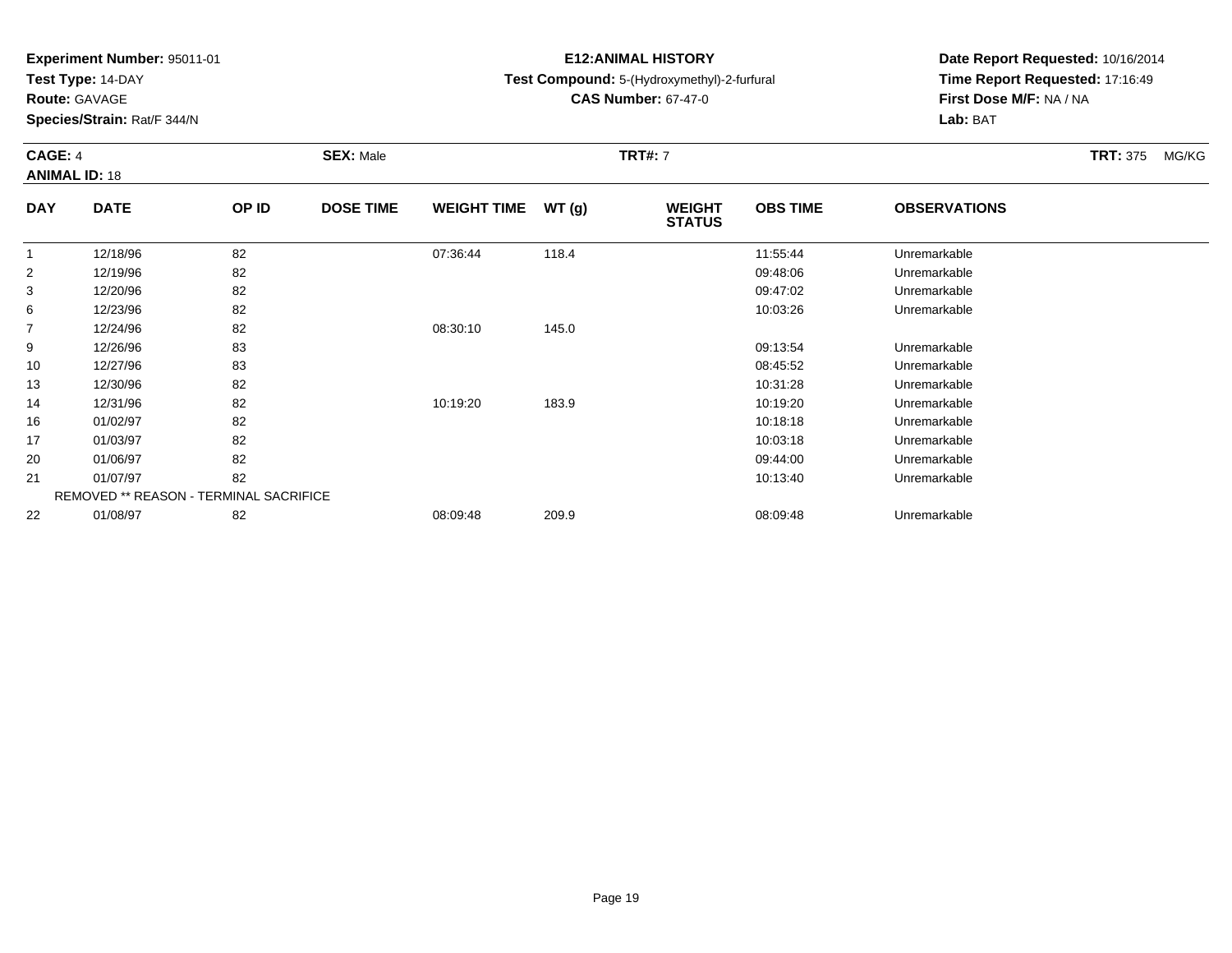**Test Type:** 14-DAY

**Route:** GAVAGE

14

16

17

20

21

22

**Species/Strain:** Rat/F 344/N

REMOVED \*\* REASON - TERMINAL SACRIFICE

# **E12:ANIMAL HISTORY**

**Test Compound:** 5-(Hydroxymethyl)-2-furfural

**CAS Number:** 67-47-0

**Date Report Requested:** 10/16/2014**Time Report Requested:** 17:16:49**First Dose M/F:** NA / NA**Lab:** BAT

#### **CAGE:** 4 **SEX:** Male **TRT#:** <sup>7</sup> **TRT:** 375 MG/KG**ANIMAL ID:** 19**DAY DATE OP IDDOSE TIME WEIGHT TIME WT** (g) **STATUSOBS TIME OBSERVATIONS** 1 12/18/96 <sup>82</sup> 07:36:44 115.1 11:55:44 Unremarkable 2 12/19/96 <sup>82</sup> 09:48:06 Unremarkable 3 12/20/96 <sup>82</sup> 09:47:02 Unremarkable 66 12/23/96 82 82 10:03:26 10:03:26 Unremarkable 7 12/24/96 <sup>82</sup> 08:30:10 142.9 9 12/26/96 <sup>83</sup> 09:13:54 Unremarkable 10 12/27/96 <sup>83</sup> 08:45:52 Unremarkable 1312/30/96 <sup>82</sup> 10:31:28 Unremarkable

12/31/96 <sup>82</sup> 10:19:20 175.5 10:19:20 Unremarkable

01/02/97 <sup>82</sup> 10:18:18 Unremarkable

01/03/97 <sup>82</sup> 10:03:18 Unremarkable

01/06/97 <sup>82</sup> 09:44:00 Unremarkable

1 1 01/07/97 282 82 10:13:40 1 01/07/97 10:13:40 10:13:40 10:13:40

01/08/97 <sup>82</sup> 08:09:48 210.1 08:09:48 Unremarkable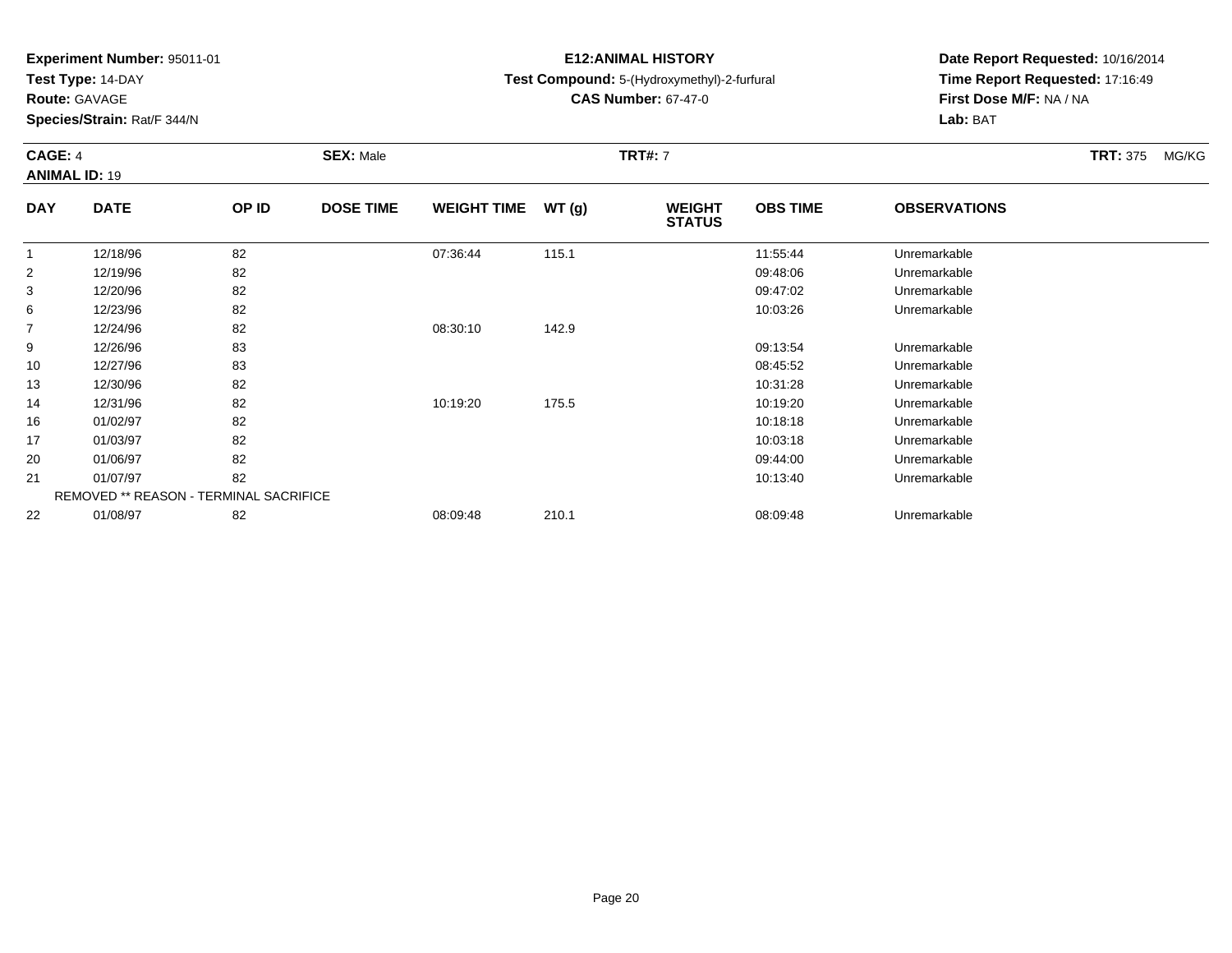**Test Type:** 14-DAY

**Route:** GAVAGE

13

14

16

17

20

21

22

**Species/Strain:** Rat/F 344/N

REMOVED \*\* REASON - TERMINAL SACRIFICE

# **E12:ANIMAL HISTORY**

**Test Compound:** 5-(Hydroxymethyl)-2-furfural

**CAS Number:** 67-47-0

**Date Report Requested:** 10/16/2014**Time Report Requested:** 17:16:49**First Dose M/F:** NA / NA**Lab:** BAT

### **CAGE:** 4 **SEX:** Male **TRT#:** <sup>7</sup> **TRT:** 375 MG/KG**ANIMAL ID:** 20**DAY DATE OP IDDOSE TIME WEIGHT TIME WT** (g) **STATUSOBS TIME OBSERVATIONS** 1 12/18/96 <sup>82</sup> 07:36:44 102.9 11:55:44 Unremarkable 2 12/19/96 <sup>82</sup> 09:48:06 Unremarkable 3 12/20/96 <sup>82</sup> 09:47:02 Unremarkable 66 12/23/96 82 82 10:03:26 10:03:26 Unremarkable 7 12/24/96 <sup>82</sup> 08:30:10 124.8 9 12/26/96 <sup>83</sup> 09:13:54 Unremarkable 1012/27/96 <sup>83</sup> 08:45:52 Unremarkable

12/30/96 <sup>82</sup> 10:31:28 Unremarkable

12/31/96 <sup>82</sup> 10:19:20 158.1 10:19:20 Unremarkable

01/02/97 <sup>82</sup> 10:18:18 Unremarkable

01/03/97 <sup>82</sup> 10:03:18 Unremarkable

01/06/97 <sup>82</sup> 09:44:00 Unremarkable

1 1 01/07/97 282 82 10:13:40 1 01/07/97 10:13:40 10:13:40 10:13:40

01/08/97 <sup>82</sup> 08:09:48 179.3 08:09:48 Unremarkable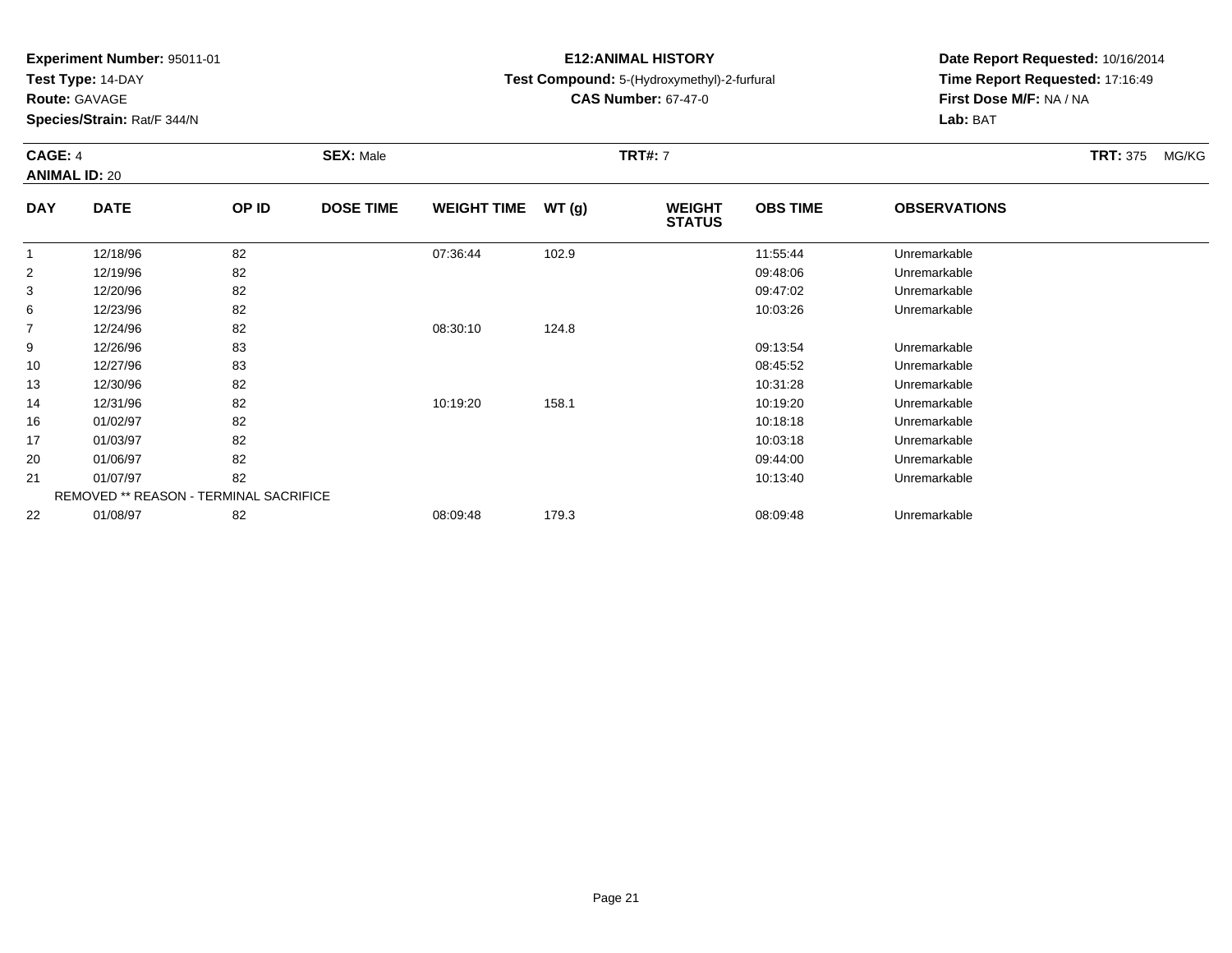**Test Type:** 14-DAY

**Route:** GAVAGE

**Species/Strain:** Rat/F 344/N

# **E12:ANIMAL HISTORY**

## **Test Compound:** 5-(Hydroxymethyl)-2-furfural

**CAS Number:** 67-47-0

**Date Report Requested:** 10/16/2014**Time Report Requested:** 17:16:49**First Dose M/F:** NA / NA**Lab:** BAT

### **CAGE:** 5 **SEX:** Male **TRT#:** <sup>9</sup> **TRT:** 750 MG/KG**ANIMAL ID:** 21**DAY DATE OP IDDOSE TIME WEIGHT TIME WT** (g) **STATUSOBS TIME OBSERVATIONS** 1 12/18/96 <sup>82</sup> 07:40:22 111.1 12:00:26 Unremarkable 2 12/19/96 <sup>82</sup> 09:49:16 Unremarkable  $\sim$  12/20/96 <sup>82</sup> 09:48:36 Unremarkable 66 12/23/96 82 82 10:04:42 Unremarkable 7

| ত  | 12/20/90 | OZ.                                           |          |       | <b>09.40.00</b> | UNIBILIDE    |  |
|----|----------|-----------------------------------------------|----------|-------|-----------------|--------------|--|
| 6  | 12/23/96 | 82                                            |          |       | 10:04:42        | Unremarkable |  |
|    | 12/24/96 | 82                                            | 08:35:06 | 139.4 |                 |              |  |
| 9  | 12/26/96 | 83                                            |          |       | 09:16:00        | Unremarkable |  |
| 10 | 12/27/96 | 83                                            |          |       | 08:47:28        | Unremarkable |  |
| 13 | 12/30/96 | 82                                            |          |       | 10:32:52        | Unremarkable |  |
| 14 | 12/31/96 | 82                                            | 10:23:02 | 172.7 | 10:23:02        | Unremarkable |  |
| 16 | 01/02/97 | 82                                            |          |       | 10:19:50        | Unremarkable |  |
| 17 | 01/03/97 | 82                                            |          |       | 10:04:18        | Unremarkable |  |
| 20 | 01/06/97 | 82                                            |          |       | 09:44:56        | Unremarkable |  |
| 21 | 01/07/97 | 82                                            |          |       | 10:14:36        | Unremarkable |  |
|    |          | <b>REMOVED ** REASON - TERMINAL SACRIFICE</b> |          |       |                 |              |  |
| 22 | 01/08/97 | 82                                            | 08:12:24 | 207.9 | 08:12:24        | Unremarkable |  |
|    |          |                                               |          |       |                 |              |  |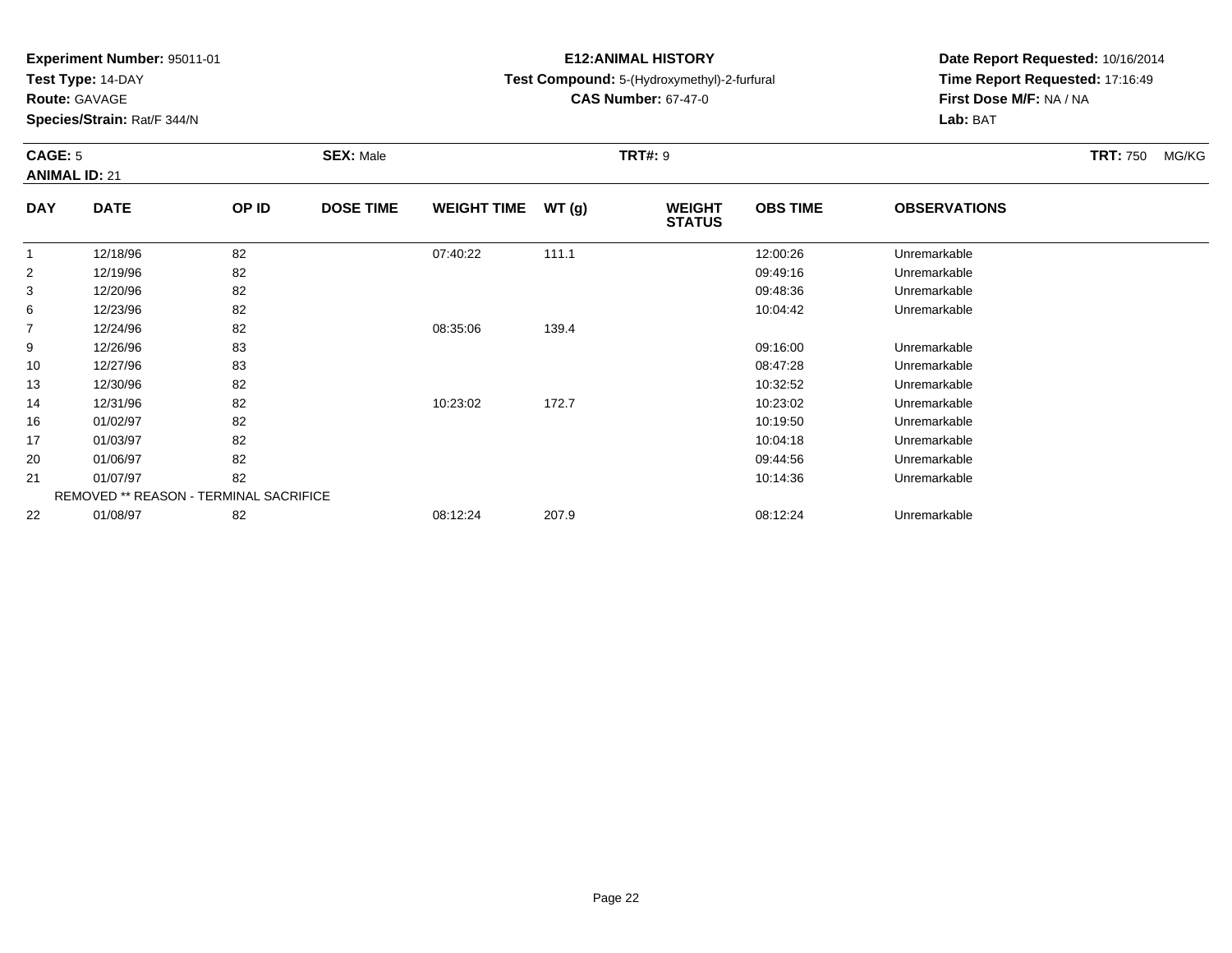**Test Type:** 14-DAY

**Route:** GAVAGE

14

16

17

20

21

22

**Species/Strain:** Rat/F 344/N

REMOVED \*\* REASON - TERMINAL SACRIFICE

# **E12:ANIMAL HISTORY**

## **Test Compound:** 5-(Hydroxymethyl)-2-furfural

**CAS Number:** 67-47-0

**Date Report Requested:** 10/16/2014**Time Report Requested:** 17:16:49**First Dose M/F:** NA / NA**Lab:** BAT

### **CAGE:** 5 **SEX:** Male **TRT#:** <sup>9</sup> **TRT:** 750 MG/KG**ANIMAL ID:** 22**DAY DATE OP IDDOSE TIME WEIGHT TIME WT** (g) **STATUSOBS TIME OBSERVATIONS** 1 12/18/96 <sup>82</sup> 07:40:22 108.5 12:00:26 Unremarkable 2 12/19/96 <sup>82</sup> 09:49:16 Unremarkable 3 12/20/96 <sup>82</sup> 09:48:36 Unremarkable 66 12/23/96 82 82 10:04:42 Unremarkable 7 12/24/96 <sup>82</sup> 08:35:06 135.4 9 12/26/96 <sup>83</sup> 09:16:00 Unremarkable 10 12/27/96 <sup>83</sup> 08:47:28 Unremarkable 13

12/30/96 <sup>82</sup> 10:32:52 Unremarkable

12/31/96 <sup>82</sup> 10:23:02 166.6 10:23:02 Unremarkable

01/02/97 <sup>82</sup> 10:19:50 Unremarkable

01/03/97 <sup>82</sup> 10:04:18 Unremarkable

01/06/97 <sup>82</sup> 09:44:56 Unremarkable

01/07/97 <sup>82</sup> 10:14:36 Unremarkable

01/08/97 <sup>82</sup> 08:12:24 198.8 08:12:24 Unremarkable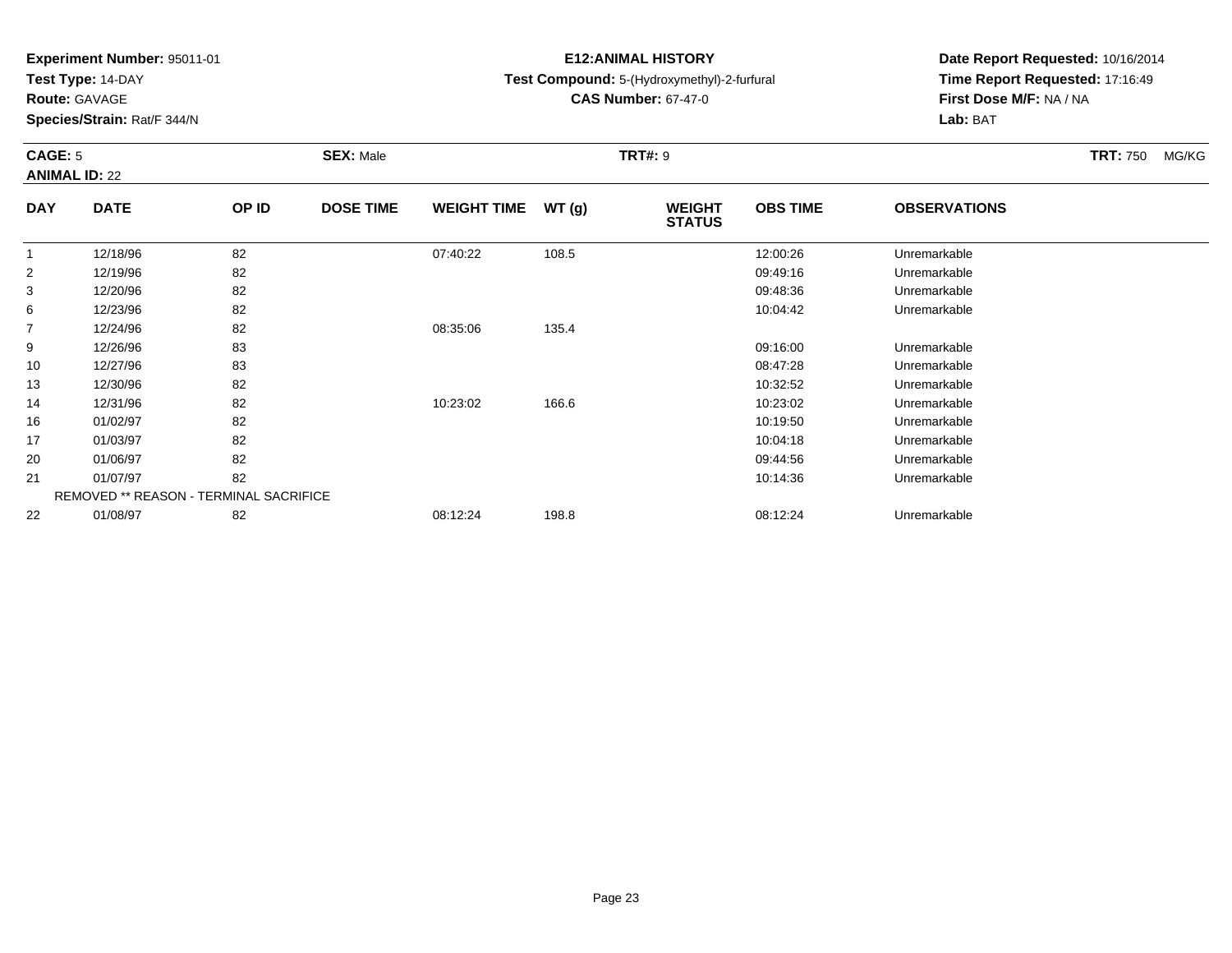**Test Type:** 14-DAY

**Route:** GAVAGE

**Species/Strain:** Rat/F 344/N

# **E12:ANIMAL HISTORY**

## **Test Compound:** 5-(Hydroxymethyl)-2-furfural

**CAS Number:** 67-47-0

**Date Report Requested:** 10/16/2014 **Time Report Requested:** 17:16:49**First Dose M/F:** NA / NA**Lab:** BAT

### **CAGE:** 5 **SEX:** Male **TRT#:** <sup>9</sup> **TRT:** 750 MG/KG**ANIMAL ID:** 23**DAY DATE OP IDDOSE TIME WEIGHT TIME WT** (g) **STATUSOBS TIME OBSERVATIONS**  $\overline{1}$  12/18/96 <sup>82</sup> 07:40:22 120.1 12:00:26 Unremarkable 2

| 2  | 12/19/96                                      | 82 |          |       | 09:49:16 | Unremarkable |
|----|-----------------------------------------------|----|----------|-------|----------|--------------|
| 3  | 12/20/96                                      | 82 |          |       | 09:48:36 | Unremarkable |
| 6  | 12/23/96                                      | 82 |          |       | 10:04:42 | Unremarkable |
| 7  | 12/24/96                                      | 82 | 08:35:06 | 148.7 |          |              |
| 9  | 12/26/96                                      | 83 |          |       | 09:16:00 | Unremarkable |
| 10 | 12/27/96                                      | 83 |          |       | 08:47:28 | Unremarkable |
| 13 | 12/30/96                                      | 82 |          |       | 10:32:52 | Unremarkable |
| 14 | 12/31/96                                      | 82 | 10:23:02 | 184.4 | 10:23:02 | Unremarkable |
| 16 | 01/02/97                                      | 82 |          |       | 10:19:50 | Unremarkable |
| 17 | 01/03/97                                      | 82 |          |       | 10:04:18 | Unremarkable |
| 20 | 01/06/97                                      | 82 |          |       | 09:44:56 | Unremarkable |
| 21 | 01/07/97                                      | 82 |          |       | 10:14:36 | Unremarkable |
|    | <b>REMOVED ** REASON - TERMINAL SACRIFICE</b> |    |          |       |          |              |
| 22 | 01/08/97                                      | 82 | 08:12:24 | 215.7 | 08:12:24 | Unremarkable |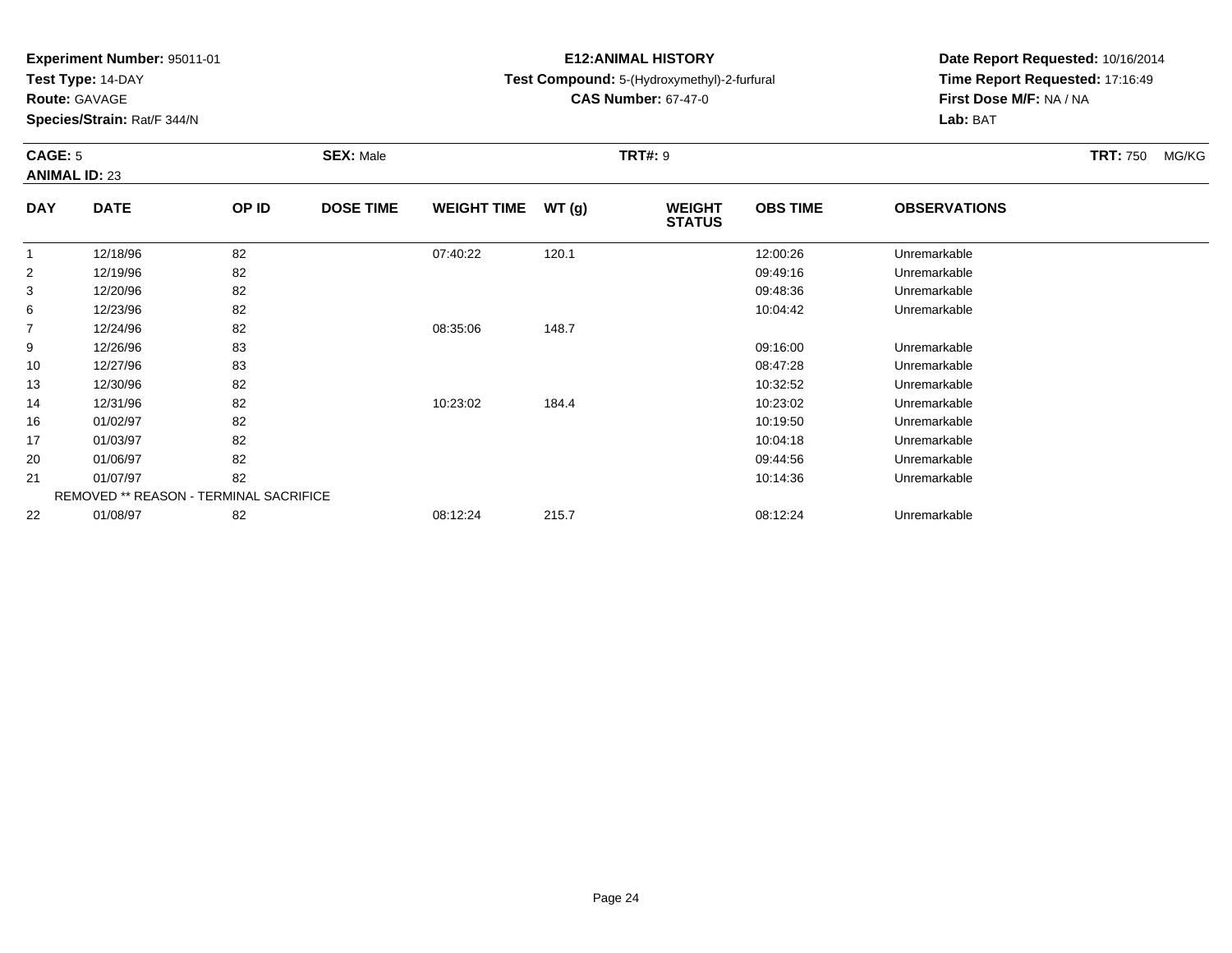**Test Type:** 14-DAY

**Route:** GAVAGE

**Species/Strain:** Rat/F 344/N

# **E12:ANIMAL HISTORY**

**Test Compound:** 5-(Hydroxymethyl)-2-furfural

**CAS Number:** 67-47-0

**Date Report Requested:** 10/16/2014**Time Report Requested:** 17:16:49**First Dose M/F:** NA / NA**Lab:** BAT

#### **CAGE:** 5 **SEX:** Male **TRT#:** <sup>9</sup> **TRT:** 750 MG/KG**ANIMAL ID:** 24**DAY DATE OP IDDOSE TIME WEIGHT TIME WT** (g) **WEIGHT OBS TIMEOBSERVATIONS**

|                |          |                                               |          |       | 31A1U3   |              |  |
|----------------|----------|-----------------------------------------------|----------|-------|----------|--------------|--|
|                | 12/18/96 | 82                                            | 07:40:22 | 102.2 | 12:00:26 | Unremarkable |  |
| $\overline{2}$ | 12/19/96 | 82                                            |          |       | 09:49:16 | Unremarkable |  |
| 3              | 12/20/96 | 82                                            |          |       | 09:48:36 | Unremarkable |  |
| 6              | 12/23/96 | 82                                            |          |       | 10:04:42 | Unremarkable |  |
| $\overline{7}$ | 12/24/96 | 82                                            | 08:35:06 | 130.0 |          |              |  |
| 9              | 12/26/96 | 83                                            |          |       | 09:16:00 | Unremarkable |  |
| 10             | 12/27/96 | 83                                            |          |       | 08:47:28 | Unremarkable |  |
| 13             | 12/30/96 | 82                                            |          |       | 10:32:52 | Unremarkable |  |
| 14             | 12/31/96 | 82                                            | 10:23:02 | 166.3 | 10:23:02 | Unremarkable |  |
| 16             | 01/02/97 | 82                                            |          |       | 10:19:50 | Unremarkable |  |
| 17             | 01/03/97 | 82                                            |          |       | 10:04:18 | Unremarkable |  |
| 20             | 01/06/97 | 82                                            |          |       | 09:44:56 | Unremarkable |  |
| 21             | 01/07/97 | 82                                            |          |       | 10:14:36 | Unremarkable |  |
|                |          | <b>REMOVED ** REASON - TERMINAL SACRIFICE</b> |          |       |          |              |  |
| 22             | 01/08/97 | 82                                            | 08:12:24 | 203.7 | 08:12:24 | Unremarkable |  |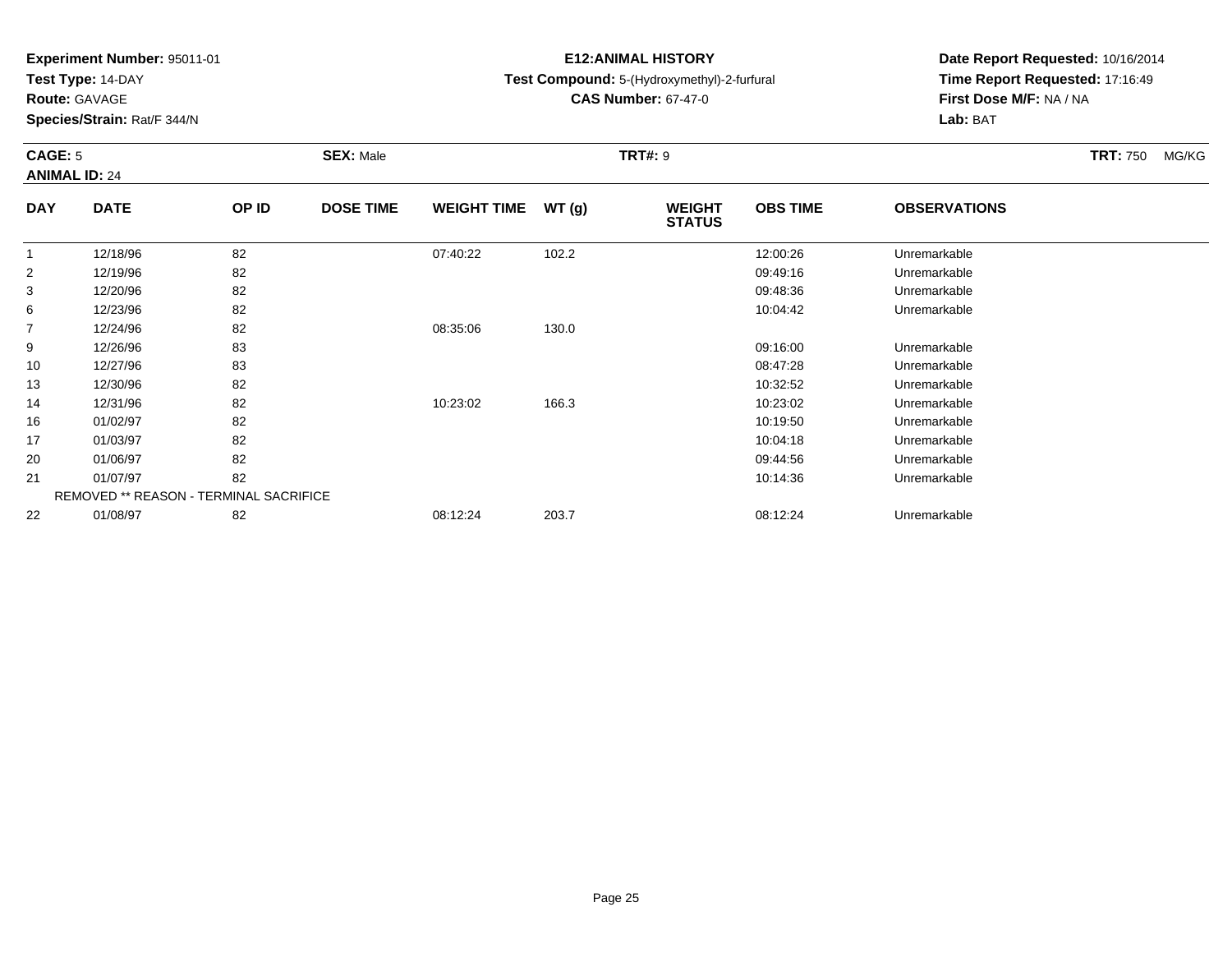**Test Type:** 14-DAY

**Route:** GAVAGE

**Species/Strain:** Rat/F 344/N

# **E12:ANIMAL HISTORY**

**Test Compound:** 5-(Hydroxymethyl)-2-furfural

**CAS Number:** 67-47-0

**Date Report Requested:** 10/16/2014**Time Report Requested:** 17:16:49**First Dose M/F:** NA / NA**Lab:** BAT

### **CAGE:** 5 **SEX:** Male **TRT#:** <sup>9</sup> **TRT:** 750 MG/KG**ANIMAL ID:** 25**DAY DATE OP ID DOSE TIME WEIGHT TIME WT (g) WEIGHT OBS TIMEOBSERVATIONS**

|    |          |                                               |          |       | <b>STATUS</b> |              |  |
|----|----------|-----------------------------------------------|----------|-------|---------------|--------------|--|
|    | 12/18/96 | 82                                            | 07:40:22 | 114.6 | 12:00:26      | Unremarkable |  |
| 2  | 12/19/96 | 82                                            |          |       | 09:49:16      | Unremarkable |  |
| 3  | 12/20/96 | 82                                            |          |       | 09:48:36      | Unremarkable |  |
| 6  | 12/23/96 | 82                                            |          |       | 10:04:42      | Unremarkable |  |
| 7  | 12/24/96 | 82                                            | 08:35:06 | 142.7 |               |              |  |
| 9  | 12/26/96 | 83                                            |          |       | 09:16:00      | Unremarkable |  |
| 10 | 12/27/96 | 83                                            |          |       | 08:47:28      | Unremarkable |  |
| 13 | 12/30/96 | 82                                            |          |       | 10:32:52      | Unremarkable |  |
| 14 | 12/31/96 | 82                                            | 10:23:02 | 175.2 | 10:23:02      | Unremarkable |  |
| 16 | 01/02/97 | 82                                            |          |       | 10:19:50      | Unremarkable |  |
| 17 | 01/03/97 | 82                                            |          |       | 10:04:18      | Unremarkable |  |
| 20 | 01/06/97 | 82                                            |          |       | 09:44:56      | Unremarkable |  |
| 21 | 01/07/97 | 82                                            |          |       | 10:14:36      | Unremarkable |  |
|    |          | <b>REMOVED ** REASON - TERMINAL SACRIFICE</b> |          |       |               |              |  |
| 22 | 01/08/97 | 82                                            | 08:12:24 | 206.6 | 08:12:24      | Unremarkable |  |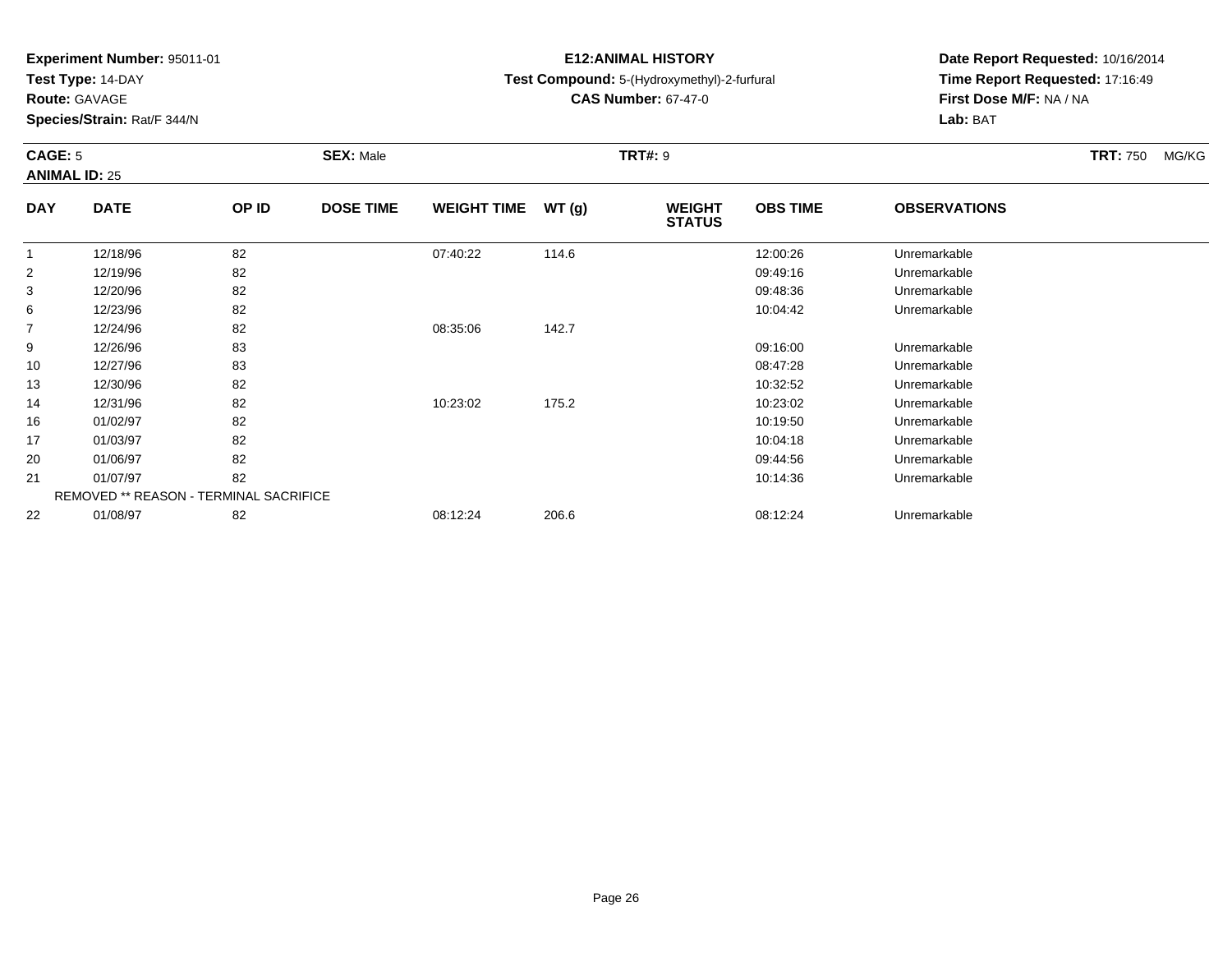|                                 | Experiment Number: 95011-01<br>Test Type: 14-DAY<br><b>Route: GAVAGE</b><br>Species/Strain: Rat/F 344/N<br><b>SEX: Male</b> |                                        |                  |                    |       | <b>E12:ANIMAL HISTORY</b><br>Test Compound: 5-(Hydroxymethyl)-2-furfural<br><b>CAS Number: 67-47-0</b> | Time Report Requested: 17:16:49<br>First Dose M/F: NA / NA<br>Lab: BAT | Date Report Requested: 10/16/2014 |                           |
|---------------------------------|-----------------------------------------------------------------------------------------------------------------------------|----------------------------------------|------------------|--------------------|-------|--------------------------------------------------------------------------------------------------------|------------------------------------------------------------------------|-----------------------------------|---------------------------|
| CAGE: 6<br><b>ANIMAL ID: 26</b> |                                                                                                                             |                                        |                  |                    |       | <b>TRT#: 11</b>                                                                                        |                                                                        |                                   | <b>TRT: 1500</b><br>MG/KG |
| <b>DAY</b>                      | <b>DATE</b>                                                                                                                 | OP ID                                  | <b>DOSE TIME</b> | <b>WEIGHT TIME</b> | WT(g) | <b>WEIGHT</b><br><b>STATUS</b>                                                                         | <b>OBS TIME</b>                                                        | <b>OBSERVATIONS</b>               |                           |
| 1                               | 12/18/96                                                                                                                    | 82                                     |                  | 07:45:22           | 120.8 |                                                                                                        | 12:01:58                                                               | Unremarkable                      |                           |
| 2                               | 12/19/96                                                                                                                    | 82                                     |                  |                    |       |                                                                                                        | 09:43:36                                                               | Unremarkable                      |                           |
| 3                               | 12/20/96                                                                                                                    | 82                                     |                  |                    |       |                                                                                                        | 09:50:02                                                               | Unremarkable                      |                           |
| 6                               | 12/23/96                                                                                                                    | 82                                     |                  |                    |       |                                                                                                        | 09:57:52                                                               | Unremarkable                      |                           |
|                                 |                                                                                                                             | REMOVED ** REASON - MORIBUND SACRIFICE |                  |                    |       |                                                                                                        |                                                                        |                                   |                           |
| 6                               | 12/23/96                                                                                                                    | 91                                     |                  | 12:50:00           | 131.2 |                                                                                                        | 12:50:00                                                               | Abnormal Breathing                |                           |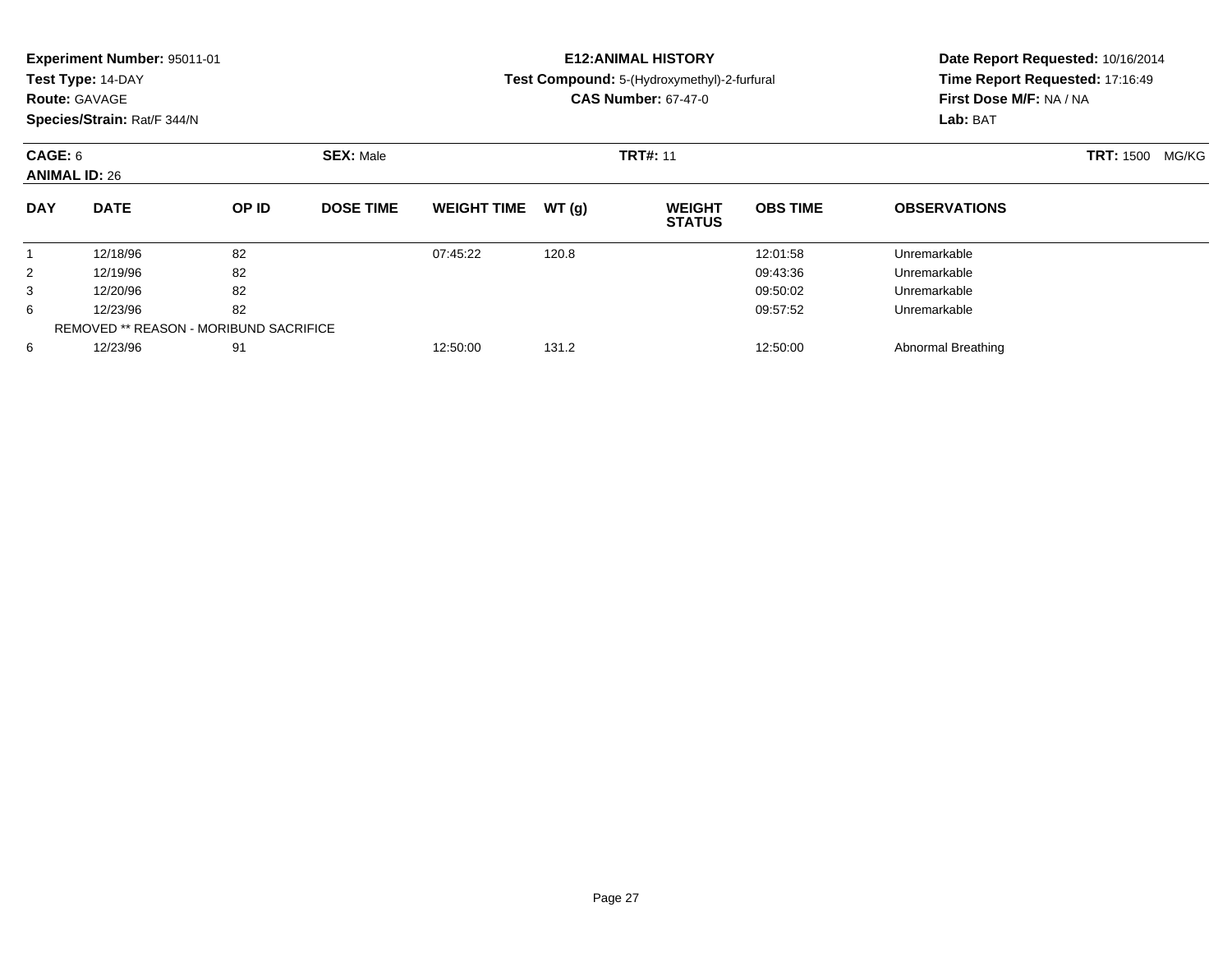**Test Type:** 14-DAY

**Route:** GAVAGE

10

13

14

16

17

20

21

22

**Species/Strain:** Rat/F 344/N

REMOVED \*\* REASON - TERMINAL SACRIFICE

# **E12:ANIMAL HISTORY**

## **Test Compound:** 5-(Hydroxymethyl)-2-furfural

**CAS Number:** 67-47-0

**Date Report Requested:** 10/16/2014**Time Report Requested:** 17:16:49**First Dose M/F:** NA / NA**Lab:** BAT

### **CAGE:** 6 **SEX:** Male **TRT#:** <sup>11</sup> **TRT:** 1500 MG/KG**ANIMAL ID:** 27**DAY DATE OP IDDOSE TIME WEIGHT TIME WT** (g) **STATUSOBS TIME OBSERVATIONS** 1 12/18/96 <sup>82</sup> 07:45:22 107.1 12:01:58 Unremarkable 2 12/19/96 <sup>82</sup> 09:43:36 Unremarkable 3 12/20/96 <sup>82</sup> 09:50:02 Unremarkable 6 12/23/96 <sup>82</sup> 09:57:52 Unremarkable 7 12/24/96 <sup>82</sup> 08:40:28 123.6 912/26/96 <sup>83</sup> 09:18:52 Unremarkable

12/27/96 <sup>83</sup> 08:38:50 Unremarkable

12/30/96 <sup>82</sup> 10:26:30 Unremarkable

12/31/96 <sup>82</sup> 10:27:46 148.6 10:27:46 Unremarkable

01/02/97 <sup>82</sup> 10:21:38 Unremarkable

01/03/97 <sup>82</sup> 09:59:06 Unremarkable

01/06/97 <sup>82</sup> 09:39:38 Unremarkable

01/07/97 <sup>82</sup> 10:15:32 Unremarkable

01/08/97 <sup>82</sup> 08:14:42 176.0 08:14:42 Unremarkable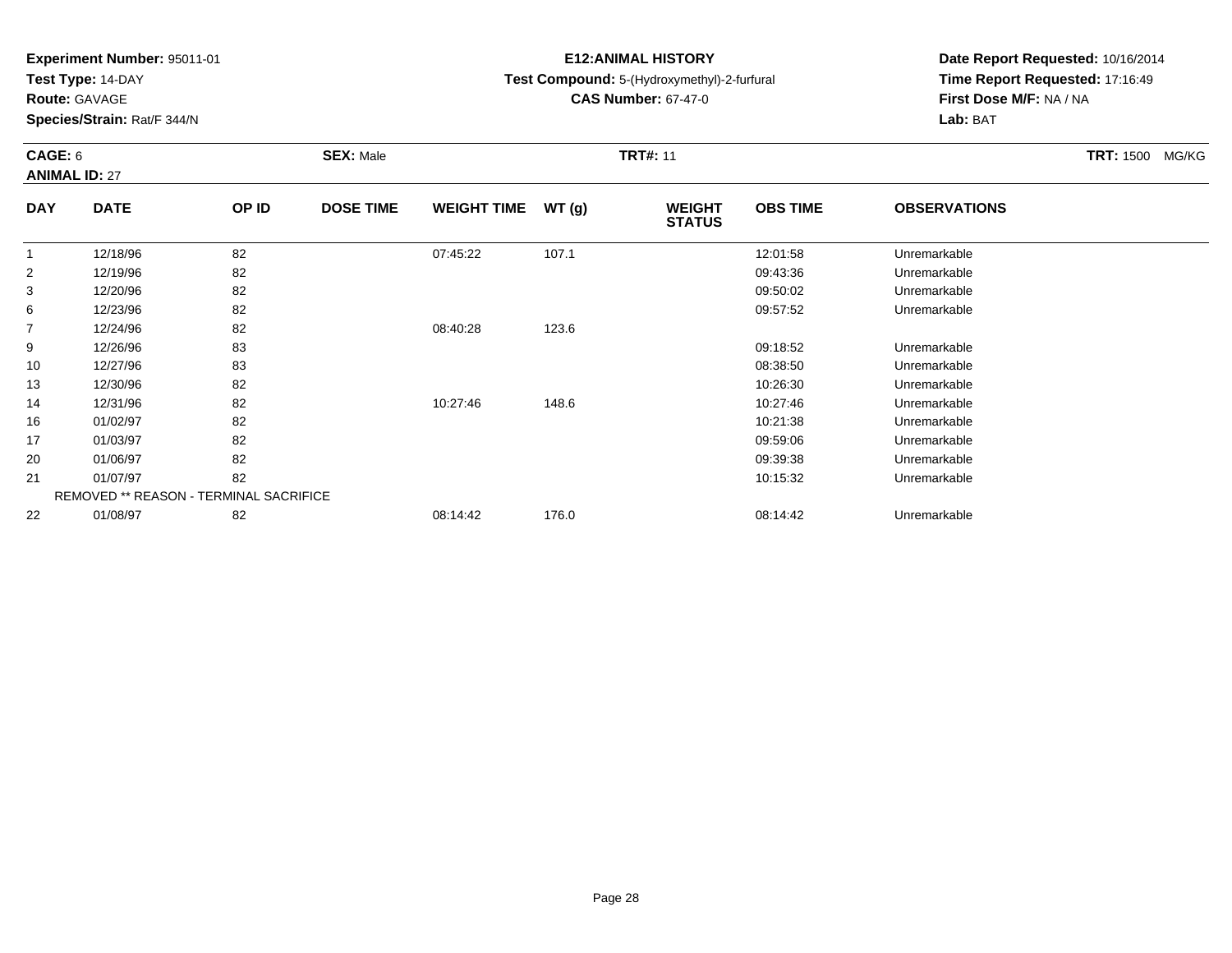**Test Type:** 14-DAY

**Route:** GAVAGE

**Species/Strain:** Rat/F 344/N

# **E12:ANIMAL HISTORY**

## **Test Compound:** 5-(Hydroxymethyl)-2-furfural

**CAS Number:** 67-47-0

**Date Report Requested:** 10/16/2014**Time Report Requested:** 17:16:49**First Dose M/F:** NA / NA**Lab:** BAT

### **CAGE:** 6 **SEX:** Male **TRT#:** <sup>11</sup> **TRT:** 1500 MG/KG**ANIMAL ID:** 28**DAY DOSE TIME WEIGHT TIME WT (g) WEIGHT OBS TIMEOBSERVATIONS**

| <b>DAY</b> | <b>DATE</b>                                   | OP ID | <b>DOSE TIME</b> | <b>WEIGHT TIME</b> | WT(g) | <b>WEIGHT</b><br><b>STATUS</b> | <b>OBS TIME</b> | <b>OBSERVATIONS</b> |  |
|------------|-----------------------------------------------|-------|------------------|--------------------|-------|--------------------------------|-----------------|---------------------|--|
|            | 12/18/96                                      | 82    |                  | 07:45:22           | 116.2 |                                | 12:01:58        | Unremarkable        |  |
| 2          | 12/19/96                                      | 82    |                  |                    |       |                                | 09:43:36        | Unremarkable        |  |
| 3          | 12/20/96                                      | 82    |                  |                    |       |                                | 09:50:02        | Unremarkable        |  |
| 6          | 12/23/96                                      | 82    |                  |                    |       |                                | 09:57:52        | Unremarkable        |  |
| 7          | 12/24/96                                      | 82    |                  | 08:40:28           | 147.4 |                                |                 |                     |  |
| 9          | 12/26/96                                      | 83    |                  |                    |       |                                | 09:18:52        | Unremarkable        |  |
| 10         | 12/27/96                                      | 83    |                  |                    |       |                                | 08:38:50        | Unremarkable        |  |
| 13         | 12/30/96                                      | 82    |                  |                    |       |                                | 10:26:30        | Unremarkable        |  |
| 14         | 12/31/96                                      | 82    |                  | 10:27:46           | 167.3 |                                | 10:27:46        | Unremarkable        |  |
| 16         | 01/02/97                                      | 82    |                  |                    |       |                                | 10:21:38        | Unremarkable        |  |
| 17         | 01/03/97                                      | 82    |                  |                    |       |                                | 09:59:06        | Unremarkable        |  |
| 20         | 01/06/97                                      | 82    |                  |                    |       |                                | 09:39:38        | Unremarkable        |  |
| 21         | 01/07/97                                      | 82    |                  |                    |       |                                | 10:15:32        | Unremarkable        |  |
|            | <b>REMOVED ** REASON - TERMINAL SACRIFICE</b> |       |                  |                    |       |                                |                 |                     |  |
| 22         | 01/08/97                                      | 82    |                  | 08:14:42           | 199.1 |                                | 08:14:42        | Unremarkable        |  |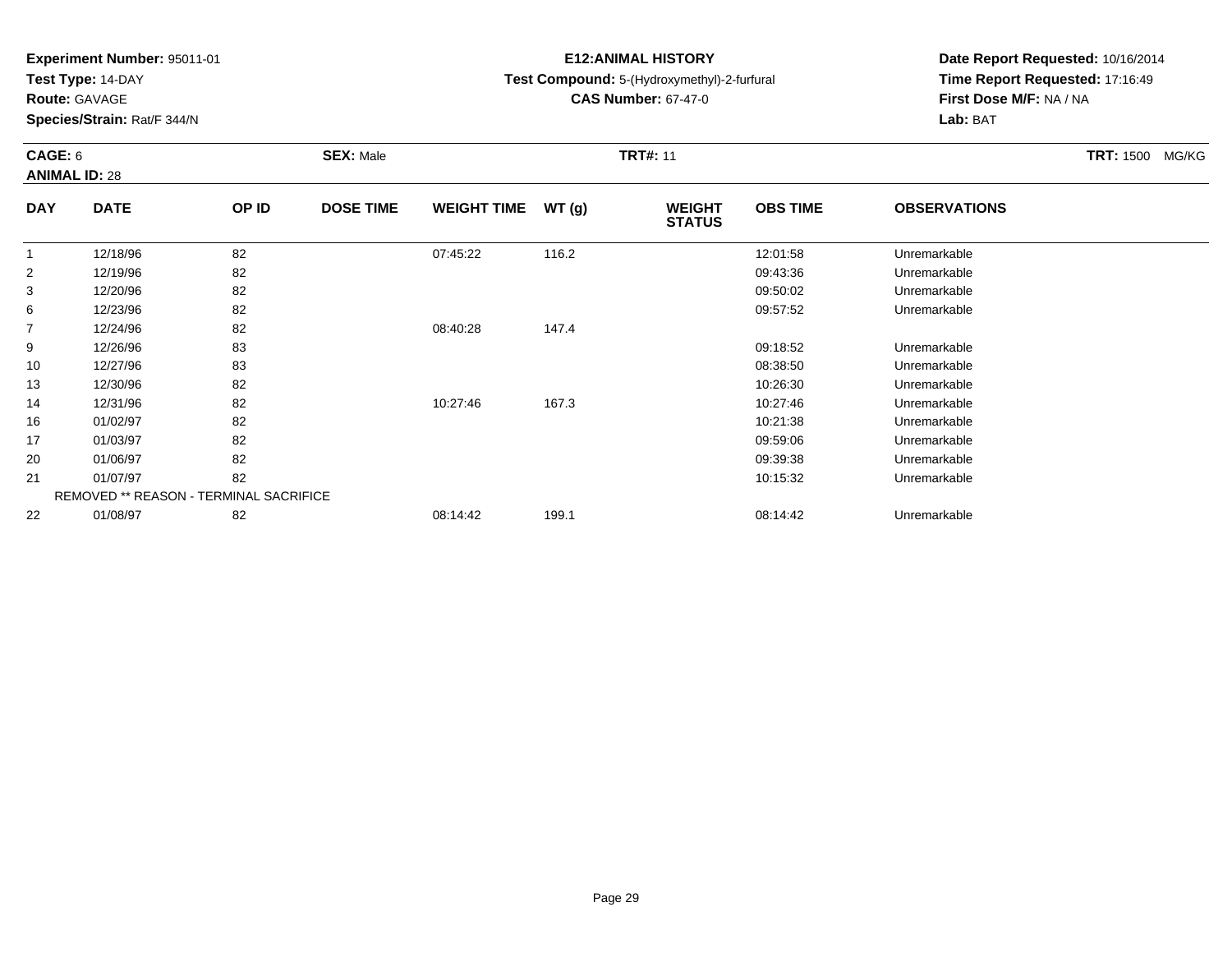**Test Type:** 14-DAY

**Route:** GAVAGE

16

17

20

21

22

**Species/Strain:** Rat/F 344/N

REMOVED \*\* REASON - TERMINAL SACRIFICE

# **E12:ANIMAL HISTORY**

# **Test Compound:** 5-(Hydroxymethyl)-2-furfural

**CAS Number:** 67-47-0

**Date Report Requested:** 10/16/2014**Time Report Requested:** 17:16:49**First Dose M/F:** NA / NA**Lab:** BAT

| CAGE: 6        | <b>ANIMAL ID: 29</b> |       | <b>SEX: Male</b> |                    |       | <b>TRT#: 11</b>                | <b>TRT: 1500 MG/KG</b> |                     |  |
|----------------|----------------------|-------|------------------|--------------------|-------|--------------------------------|------------------------|---------------------|--|
| <b>DAY</b>     | <b>DATE</b>          | OP ID | <b>DOSE TIME</b> | <b>WEIGHT TIME</b> | WT(g) | <b>WEIGHT</b><br><b>STATUS</b> | <b>OBS TIME</b>        | <b>OBSERVATIONS</b> |  |
|                | 12/18/96             | 82    |                  | 07:45:22           | 99.8  |                                | 12:01:58               | Unremarkable        |  |
| 2              | 12/19/96             | 82    |                  |                    |       |                                | 09:43:36               | Unremarkable        |  |
| 3              | 12/20/96             | 82    |                  |                    |       |                                | 09:50:02               | Unremarkable        |  |
| 6              | 12/23/96             | 82    |                  |                    |       |                                | 09:57:52               | Unremarkable        |  |
| $\overline{7}$ | 12/24/96             | 82    |                  | 08:40:28           | 124.0 |                                |                        |                     |  |
| 9              | 12/26/96             | 83    |                  |                    |       |                                | 09:18:52               | Unremarkable        |  |
| 10             | 12/27/96             | 83    |                  |                    |       |                                | 08:38:50               | Unremarkable        |  |
| 13             | 12/30/96             | 82    |                  |                    |       |                                | 10:26:30               | Unremarkable        |  |
| 14             | 12/31/96             | 82    |                  | 10:27:46           | 153.0 |                                | 10:27:46               | Unremarkable        |  |

01/02/97 <sup>82</sup> 10:21:38 Unremarkable

01/03/97 <sup>82</sup> 09:59:06 Unremarkable

01/06/97 <sup>82</sup> 09:39:38 Unremarkable

01/07/97 <sup>82</sup> 10:15:32 Unremarkable

01/08/97 <sup>82</sup> 08:14:42 184.7 08:14:42 Unremarkable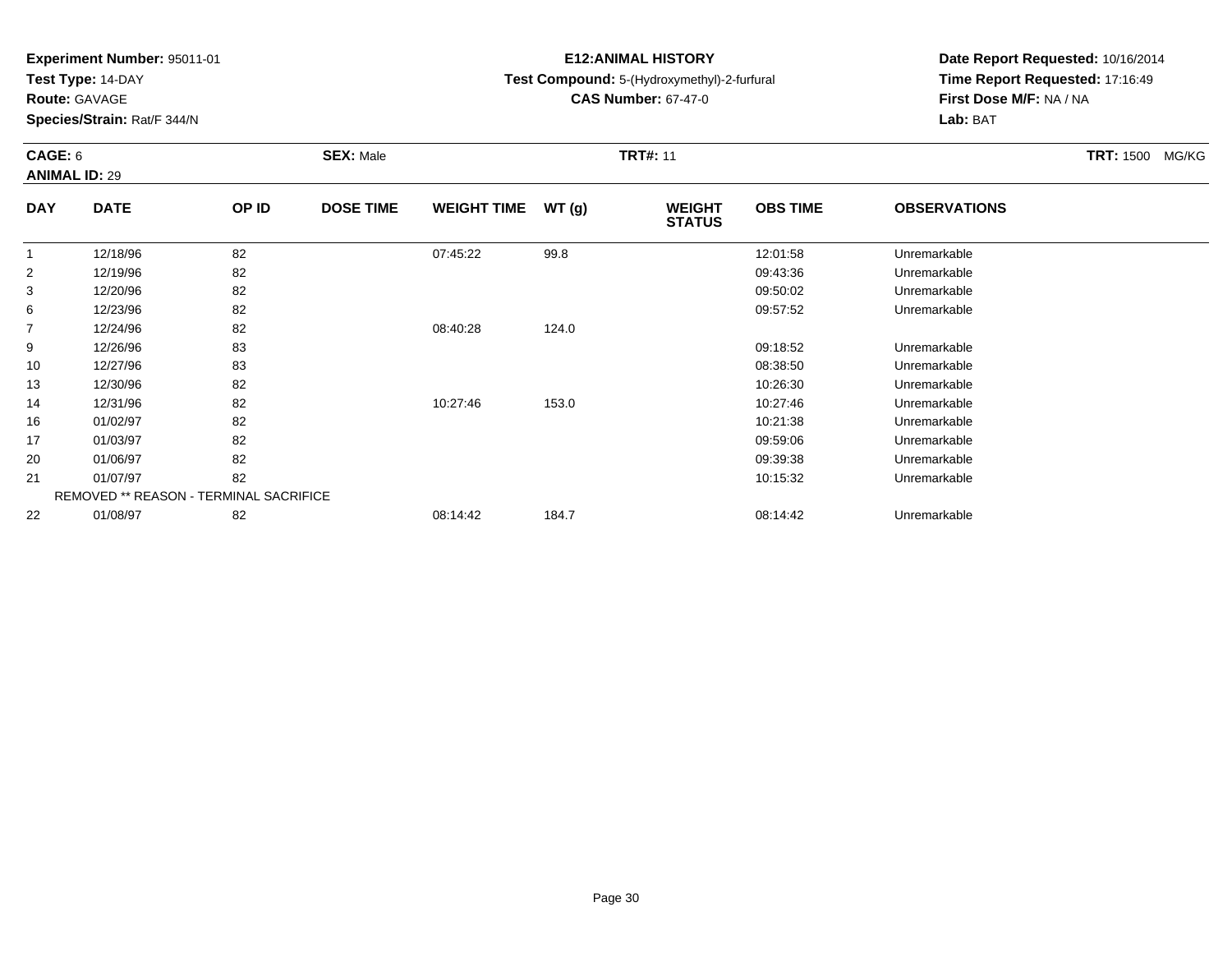**Test Type:** 14-DAY

**Route:** GAVAGE

20

21

22

**Species/Strain:** Rat/F 344/N

REMOVED \*\* REASON - TERMINAL SACRIFICE

# **E12:ANIMAL HISTORY**

**Test Compound:** 5-(Hydroxymethyl)-2-furfural

**CAS Number:** 67-47-0

**Date Report Requested:** 10/16/2014**Time Report Requested:** 17:16:49**First Dose M/F:** NA / NA**Lab:** BAT

| CAGE: 6        | <b>ANIMAL ID: 30</b> |       | <b>SEX: Male</b> |                    |               | <b>TRT#: 11</b>                | TRT: 1500 MG/KG |                     |  |
|----------------|----------------------|-------|------------------|--------------------|---------------|--------------------------------|-----------------|---------------------|--|
| <b>DAY</b>     | <b>DATE</b>          | OP ID | <b>DOSE TIME</b> | <b>WEIGHT TIME</b> | <b>WT (g)</b> | <b>WEIGHT</b><br><b>STATUS</b> | <b>OBS TIME</b> | <b>OBSERVATIONS</b> |  |
|                | 12/18/96             | 82    |                  | 07:45:22           | 110.7         |                                | 12:01:58        | Unremarkable        |  |
| $\overline{2}$ | 12/19/96             | 82    |                  |                    |               |                                | 09:43:36        | Unremarkable        |  |
| 3              | 12/20/96             | 82    |                  |                    |               |                                | 09:50:02        | Unremarkable        |  |
| 6              | 12/23/96             | 82    |                  |                    |               |                                | 09:57:52        | Unremarkable        |  |
| $\overline{7}$ | 12/24/96             | 82    |                  | 08:40:28           | 134.8         |                                |                 |                     |  |
| 9              | 12/26/96             | 83    |                  |                    |               |                                | 09:18:52        | Unremarkable        |  |
| 10             | 12/27/96             | 83    |                  |                    |               |                                | 08:38:50        | Unremarkable        |  |
| 13             | 12/30/96             | 82    |                  |                    |               |                                | 10:26:30        | Unremarkable        |  |
| 14             | 12/31/96             | 82    |                  | 10:27:46           | 145.4         |                                | 10:27:46        | Unremarkable        |  |
| 16             | 01/02/97             | 82    |                  |                    |               |                                | 10:21:38        | Unremarkable        |  |
| 17             | 01/03/97             | 82    |                  |                    |               |                                | 09:59:06        | Unremarkable        |  |

01/06/97 <sup>82</sup> 09:39:38 Unremarkable

01/07/97 <sup>82</sup> 10:15:32 Unremarkable

01/08/97 <sup>82</sup> 08:14:42 162.0 08:14:42 Unremarkable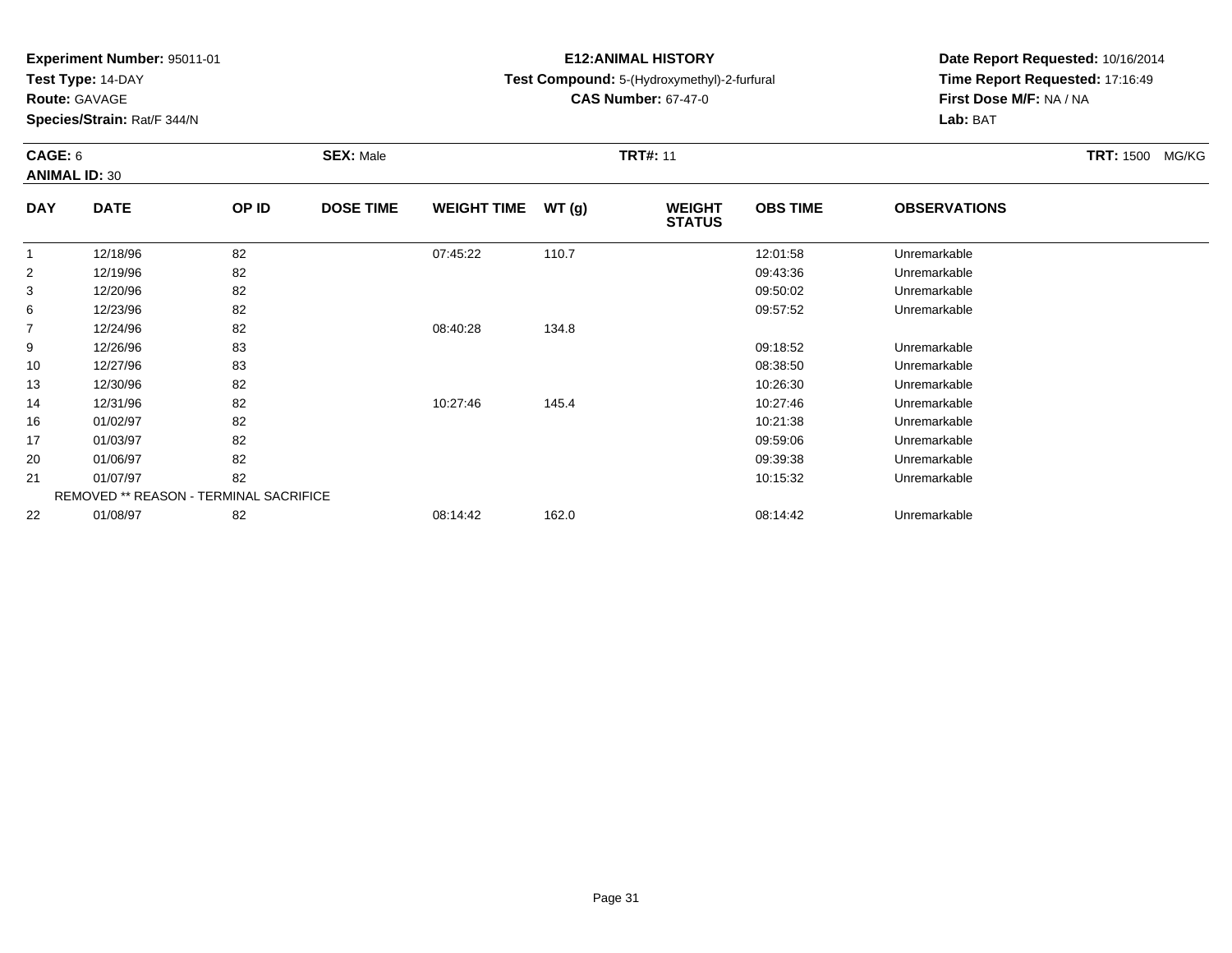**Test Type:** 14-DAY

**Route:** GAVAGE

**Species/Strain:** Rat/F 344/N

# **E12:ANIMAL HISTORY**

**Test Compound:** 5-(Hydroxymethyl)-2-furfural

**CAS Number:** 67-47-0

**Date Report Requested:** 10/16/2014 **Time Report Requested:** 17:16:49**First Dose M/F:** NA / NA**Lab:** BAT

### **CAGE:** 7 **SEX:** Female **TRT#:** <sup>2</sup> **TRT:** 0 MG/KG**ANIMAL ID:** 31**DAY DATE OP IDDOSE TIME WEIGHT TIME WT** (g) **STATUSOBS TIME OBSERVATIONS**  $\overline{1}$  12/18/96 <sup>82</sup> 07:27:14 104.5 11:52:40 Unremarkable 2 12/19/96 <sup>82</sup> 09:45:22 Unremarkable 3

| 2  | 12/19/96 | 82                                            |          |       | 09:45:22 | Unremarkable |  |
|----|----------|-----------------------------------------------|----------|-------|----------|--------------|--|
|    | 12/20/96 | 82                                            |          |       | 09:43:00 | Unremarkable |  |
| 6  | 12/23/96 | 82                                            |          |       | 10:00:06 | Unremarkable |  |
|    | 12/24/96 | 82                                            | 08:16:20 | 118.7 |          |              |  |
| 9  | 12/26/96 | 83                                            |          |       | 09:08:44 | Unremarkable |  |
| 10 | 12/27/96 | 83                                            |          |       | 08:41:28 | Unremarkable |  |
| 13 | 12/30/96 | 82                                            |          |       | 10:28:24 | Unremarkable |  |
| 14 | 12/31/96 | 82                                            | 10:03:34 | 131.1 | 10:03:34 | Unremarkable |  |
| 16 | 01/02/97 | 82                                            |          |       | 10:13:30 | Unremarkable |  |
| 17 | 01/03/97 | 82                                            |          |       | 09:59:34 | Unremarkable |  |
| 20 | 01/06/97 | 82                                            |          |       | 09:40:12 | Unremarkable |  |
| 21 | 01/07/97 | 82                                            |          |       | 10:10:24 | Unremarkable |  |
|    |          | <b>REMOVED ** REASON - TERMINAL SACRIFICE</b> |          |       |          |              |  |
| 22 | 01/08/97 | 82                                            | 08:16:46 | 138.9 | 08:16:46 | Unremarkable |  |
|    |          |                                               |          |       |          |              |  |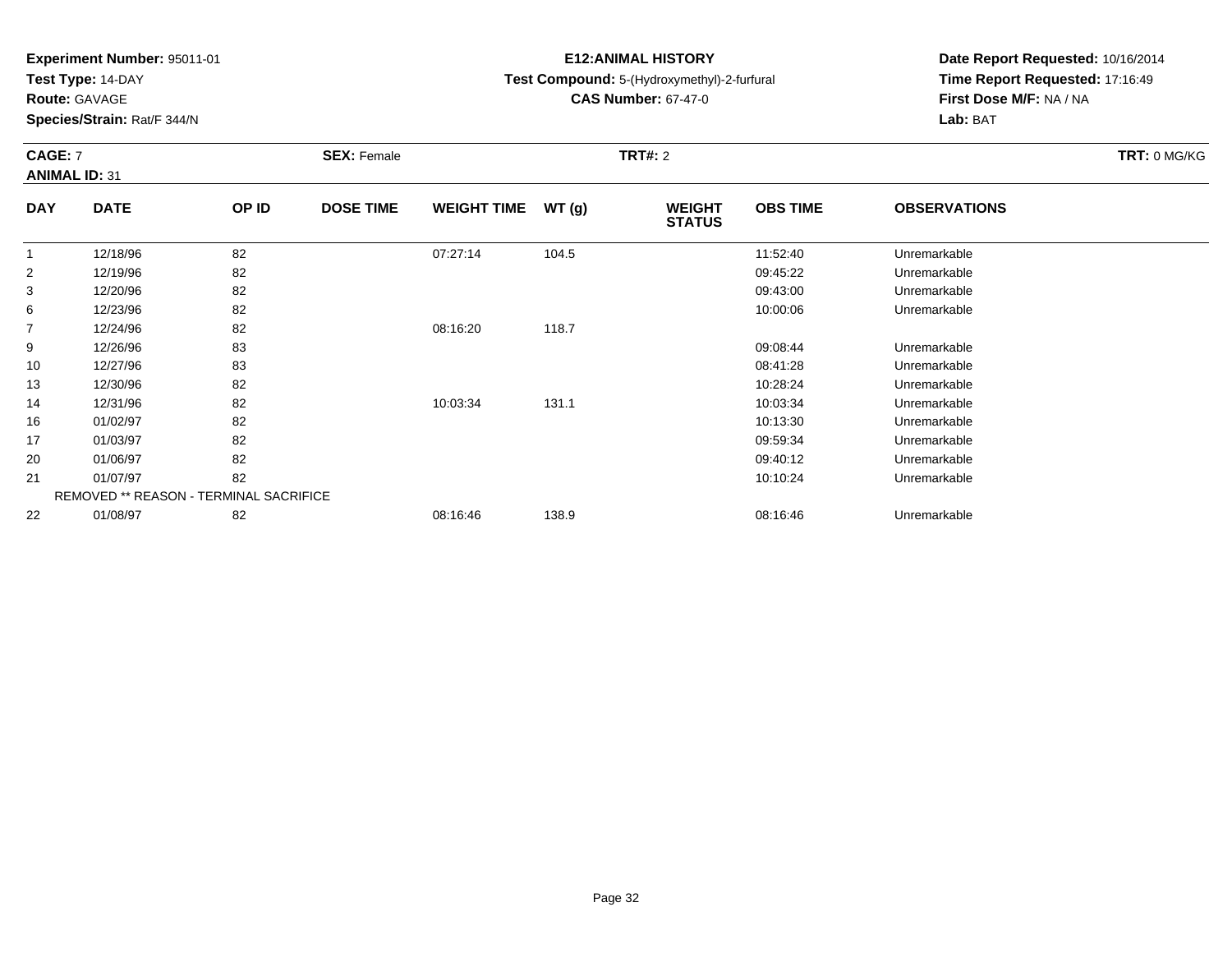**Test Type:** 14-DAY

**Route:** GAVAGE

21

22

**Species/Strain:** Rat/F 344/N

REMOVED \*\* REASON - TERMINAL SACRIFICE

# **E12:ANIMAL HISTORY**

**Test Compound:** 5-(Hydroxymethyl)-2-furfural

**CAS Number:** 67-47-0

**Date Report Requested:** 10/16/2014**Time Report Requested:** 17:16:49**First Dose M/F:** NA / NA**Lab:** BAT

#### **CAGE:** 7 **SEX:** Female **TRT#:** <sup>2</sup> **TRT:** 0 MG/KG**ANIMAL ID:** 32**DAY DATE OP IDDOSE TIME WEIGHT TIME WT** (g) **STATUSOBS TIME OBSERVATIONS** 1 12/18/96 <sup>82</sup> 07:27:14 96.1 11:52:40 Unremarkable 2 12/19/96 <sup>82</sup> 09:45:22 Unremarkable 3 12/20/96 <sup>82</sup> 09:43:00 Unremarkable 66 12/23/96 82 82 10:00:06 12/23/96 Unremarkable 7 12/24/96 <sup>82</sup> 08:16:20 110.0 9 12/26/96 <sup>83</sup> 09:08:44 Unremarkable 10 12/27/96 <sup>83</sup> 08:41:28 Unremarkable 13 12/30/96 <sup>82</sup> 10:28:24 Unremarkable 14 12/31/96 <sup>82</sup> 10:03:34 122.2 10:03:34 Unremarkable 16 01/02/97 <sup>82</sup> 10:13:30 Unremarkable 17 01/03/97 <sup>82</sup> 09:59:34 Unremarkable 2001/06/97 <sup>82</sup> 09:40:12 Unremarkable

01/07/97 <sup>82</sup> 10:10:24 Unremarkable

01/08/97 <sup>82</sup> 08:16:46 134.2 08:16:46 Unremarkable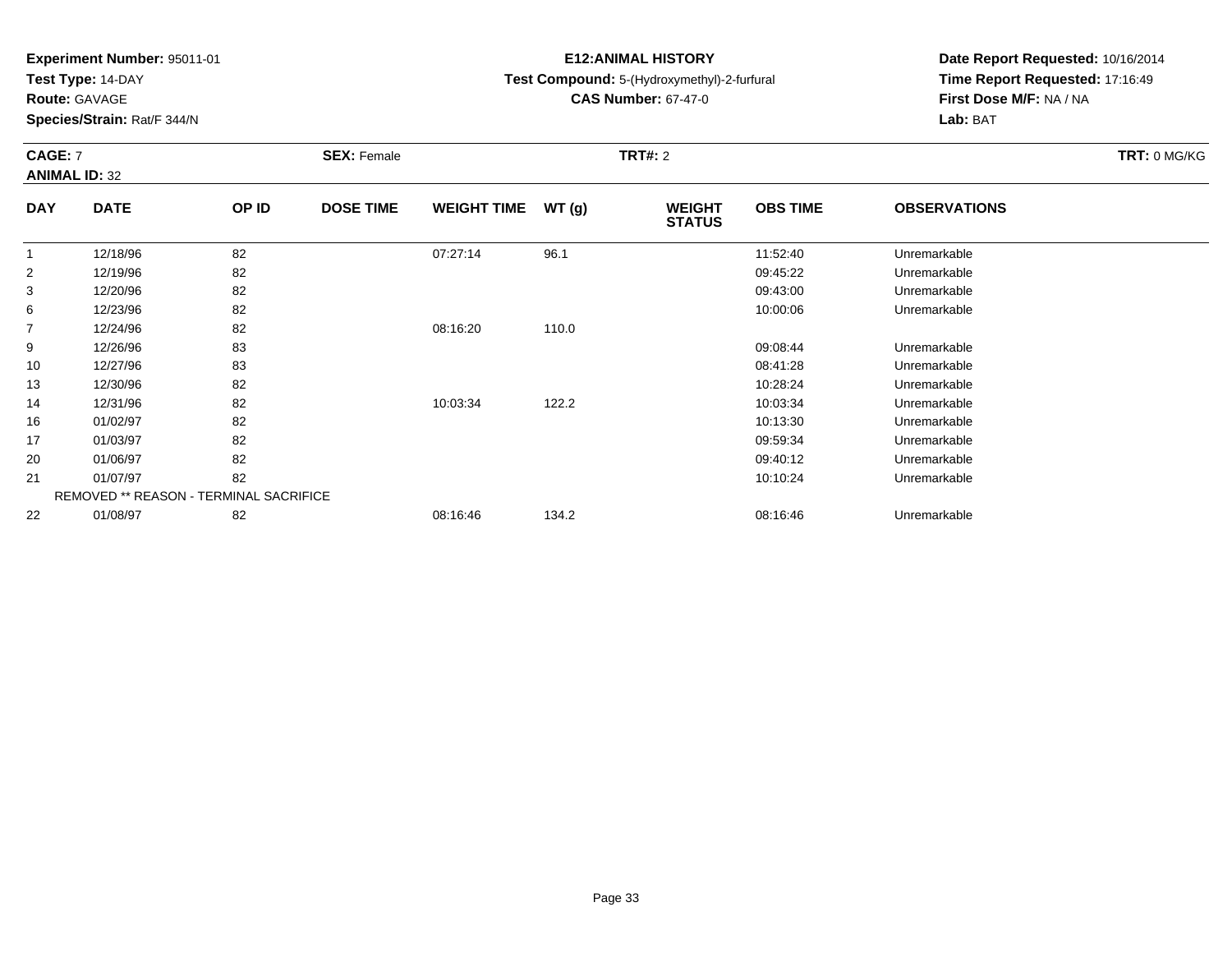**Test Type:** 14-DAY

**Route:** GAVAGE

22

**Species/Strain:** Rat/F 344/N

REMOVED \*\* REASON - TERMINAL SACRIFICE

# **E12:ANIMAL HISTORY**

**Test Compound:** 5-(Hydroxymethyl)-2-furfural

**CAS Number:** 67-47-0

**Date Report Requested:** 10/16/2014**Time Report Requested:** 17:16:49**First Dose M/F:** NA / NA**Lab:** BAT

### **CAGE:** 7 **SEX:** Female **TRT#:** <sup>2</sup> **TRT:** 0 MG/KG**ANIMAL ID:** 33**DAY DATE OP IDDOSE TIME WEIGHT TIME WT** (g) **STATUSOBS TIME OBSERVATIONS** 1 12/18/96 <sup>82</sup> 07:27:14 103.5 11:52:40 Unremarkable 2 12/19/96 <sup>82</sup> 09:45:22 Unremarkable 3 12/20/96 <sup>82</sup> 09:43:00 Unremarkable 66 12/23/96 82 82 10:00:06 12/23/96 Unremarkable 7 12/24/96 <sup>82</sup> 08:16:20 113.7 9 12/26/96 <sup>83</sup> 09:08:44 Unremarkable 10 12/27/96 <sup>83</sup> 08:41:28 Unremarkable 13 12/30/96 <sup>82</sup> 10:28:24 Unremarkable 14 12/31/96 <sup>82</sup> 10:03:34 127.4 10:03:34 Unremarkable 16 01/02/97 <sup>82</sup> 10:13:30 Unremarkable 17 01/03/97 <sup>82</sup> 09:59:34 Unremarkable 20 01/06/97 <sup>82</sup> 09:40:12 Unremarkable 2101/07/97 <sup>82</sup> 10:10:24 Unremarkable

01/08/97 <sup>82</sup> 08:16:46 135.8 08:16:46 Unremarkable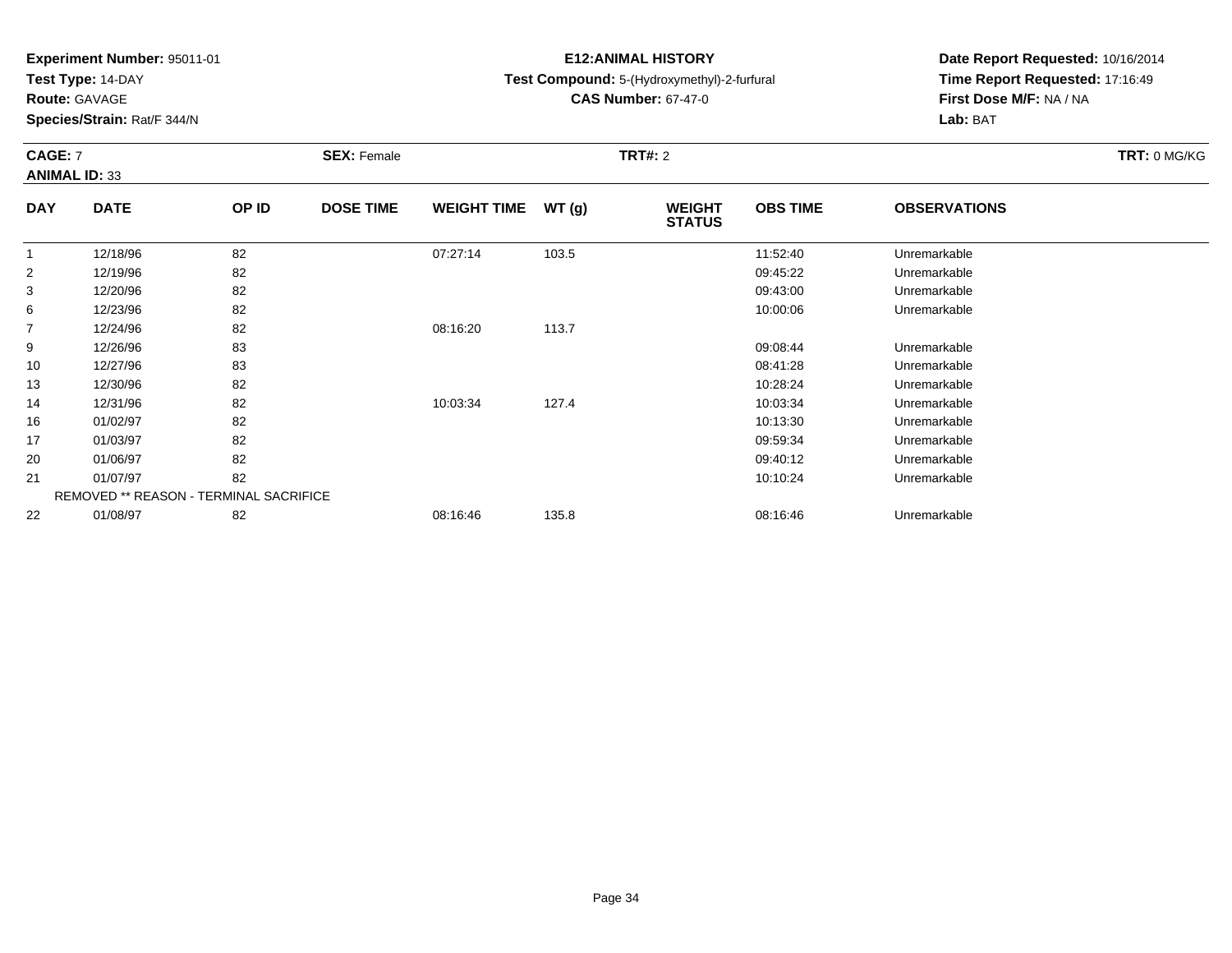**Test Type:** 14-DAY

**Route:** GAVAGE

13

14

16

17

20

21

22

**Species/Strain:** Rat/F 344/N

REMOVED \*\* REASON - TERMINAL SACRIFICE

# **E12:ANIMAL HISTORY**

**Test Compound:** 5-(Hydroxymethyl)-2-furfural

**CAS Number:** 67-47-0

**Date Report Requested:** 10/16/2014**Time Report Requested:** 17:16:49**First Dose M/F:** NA / NA**Lab:** BAT

### **CAGE:** 7 **SEX:** Female **TRT#:** <sup>2</sup> **TRT:** 0 MG/KG**ANIMAL ID:** 34**DAY DATE OP IDDOSE TIME WEIGHT TIME WT** (g) **STATUSOBS TIME OBSERVATIONS** 1 12/18/96 <sup>82</sup> 07:27:14 101.6 11:52:40 Unremarkable 2 12/19/96 <sup>82</sup> 09:45:22 Unremarkable 3 12/20/96 <sup>82</sup> 09:43:00 Unremarkable 66 12/23/96 82 82 10:00:06 12/23/96 Unremarkable 7 12/24/96 <sup>82</sup> 08:16:20 115.9 9 12/26/96 <sup>83</sup> 09:08:44 Unremarkable 1012/27/96 <sup>83</sup> 08:41:28 Unremarkable

12/30/96 <sup>82</sup> 10:28:24 Unremarkable

12/31/96 <sup>82</sup> 10:03:34 130.1 10:03:34 Unremarkable

01/02/97 <sup>82</sup> 10:13:30 Unremarkable

01/03/97 <sup>82</sup> 09:59:34 Unremarkable

01/06/97 <sup>82</sup> 09:40:12 Unremarkable

01/07/97 <sup>82</sup> 10:10:24 Unremarkable

01/08/97 <sup>82</sup> 08:16:46 142.8 08:16:46 Unremarkable

Page 35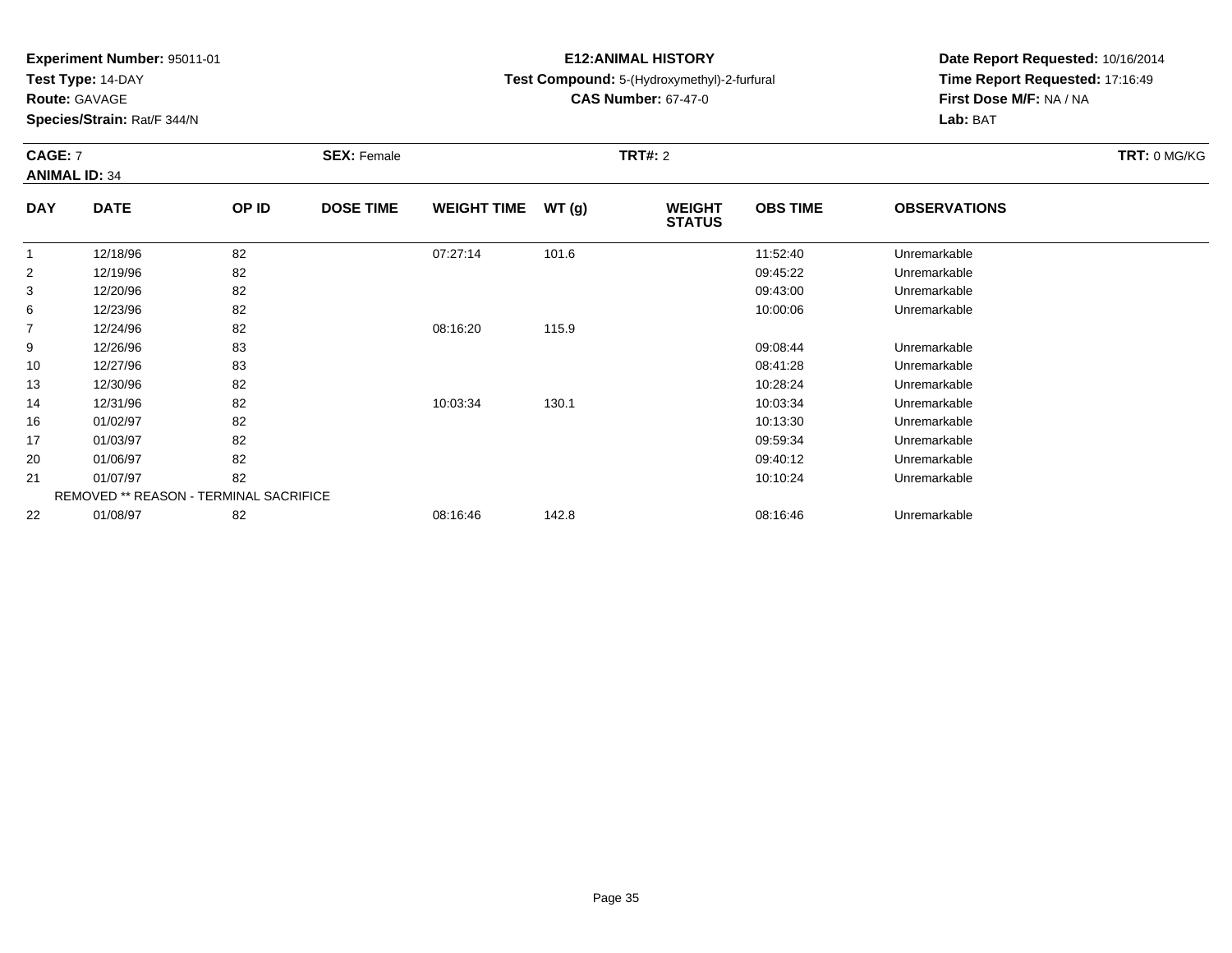**Test Type:** 14-DAY

**Route:** GAVAGE

**Species/Strain:** Rat/F 344/N

# **E12:ANIMAL HISTORY**

**Test Compound:** 5-(Hydroxymethyl)-2-furfural

**CAS Number:** 67-47-0

**Date Report Requested:** 10/16/2014**Time Report Requested:** 17:16:49**First Dose M/F:** NA / NA**Lab:** BAT

### **CAGE:** 7 **SEX:** Female **TRT#:** <sup>2</sup> **TRT:** 0 MG/KG**ANIMAL ID:** 35**DAY DATE OP IDDOSE TIME WEIGHT TIME WT** (g) **STATUSOBS TIME OBSERVATIONS** 1 12/18/96 <sup>82</sup> 07:27:14 99.1 11:52:40 Unremarkable 2 12/19/96 <sup>82</sup> 09:45:22 Unremarkable 3 12/20/96 <sup>82</sup> 09:43:00 Unremarkable 66 12/23/96 82 82 10:00:06 12/23/96 Unremarkable

| ັ  | $1 - 1 - 01 - 0$ | ັ                                             |          |       | 00.70.00 | <b>UITUITUITUU</b> |  |
|----|------------------|-----------------------------------------------|----------|-------|----------|--------------------|--|
| 6  | 12/23/96         | 82                                            |          |       | 10:00:06 | Unremarkable       |  |
| 7  | 12/24/96         | 82                                            | 08:16:20 | 116.2 |          |                    |  |
| 9  | 12/26/96         | 83                                            |          |       | 09:08:44 | Unremarkable       |  |
| 10 | 12/27/96         | 83                                            |          |       | 08:41:28 | Unremarkable       |  |
| 13 | 12/30/96         | 82                                            |          |       | 10:28:24 | Unremarkable       |  |
| 14 | 12/31/96         | 82                                            | 10:03:34 | 131.0 | 10:03:34 | Unremarkable       |  |
| 16 | 01/02/97         | 82                                            |          |       | 10:13:30 | Unremarkable       |  |
| 17 | 01/03/97         | 82                                            |          |       | 09:59:34 | Unremarkable       |  |
| 20 | 01/06/97         | 82                                            |          |       | 09:40:12 | Unremarkable       |  |
| 21 | 01/07/97         | 82                                            |          |       | 10:10:24 | Unremarkable       |  |
|    |                  | <b>REMOVED ** REASON - TERMINAL SACRIFICE</b> |          |       |          |                    |  |
| 22 | 01/08/97         | 82                                            | 08:16:46 | 143.3 | 08:16:46 | Unremarkable       |  |
|    |                  |                                               |          |       |          |                    |  |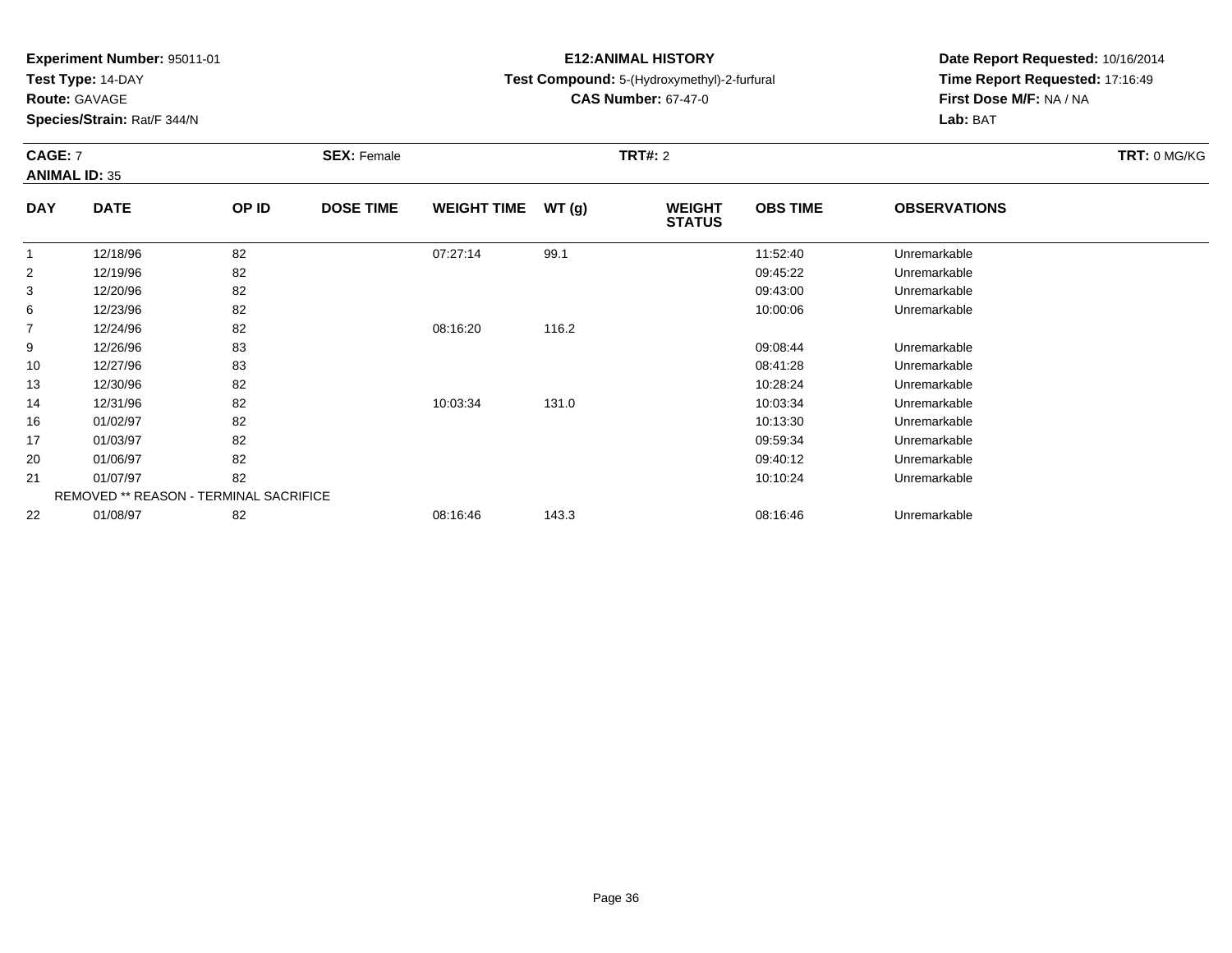**Test Type:** 14-DAY

**Route:** GAVAGE

10

13

14

16

17

20

21

22

**Species/Strain:** Rat/F 344/N

# **E12:ANIMAL HISTORY**

# **Test Compound:** 5-(Hydroxymethyl)-2-furfural

**CAS Number:** 67-47-0

**Date Report Requested:** 10/16/2014**Time Report Requested:** 17:16:49**First Dose M/F:** NA / NA**Lab:** BAT

| CAGE: 8<br><b>ANIMAL ID: 36</b> |             | <b>SEX: Female</b> |                  |                    | <b>TRT#: 4</b> | <b>TRT: 94 MG/KG</b>           |                 |                     |  |
|---------------------------------|-------------|--------------------|------------------|--------------------|----------------|--------------------------------|-----------------|---------------------|--|
| <b>DAY</b>                      | <b>DATE</b> | OP ID              | <b>DOSE TIME</b> | <b>WEIGHT TIME</b> | WT(q)          | <b>WEIGHT</b><br><b>STATUS</b> | <b>OBS TIME</b> | <b>OBSERVATIONS</b> |  |
|                                 | 12/18/96    | 82                 |                  | 07:31:02           | 92.9           |                                | 11:53:46        | Unremarkable        |  |
| $\overline{2}$                  | 12/19/96    | 82                 |                  |                    |                |                                | 09:46:22        | Unremarkable        |  |
| 3                               | 12/20/96    | 82                 |                  |                    |                |                                | 09:44:40        | Unremarkable        |  |
| 6                               | 12/23/96    | 82                 |                  |                    |                |                                | 10:01:20        | Unremarkable        |  |
| $\overline{7}$                  | 12/24/96    | 82                 |                  | 08:22:48           | 109.7          |                                |                 |                     |  |
| 9                               | 12/26/96    | 83                 |                  |                    |                |                                | 09:10:46        | Unremarkable        |  |

| 12/31/96 | 82                                            | 10:08:02 | 124.0 | 10:08:02 | Unremarkable |
|----------|-----------------------------------------------|----------|-------|----------|--------------|
| 01/02/97 | 82                                            |          |       | 10:14:46 | Unremarkable |
| 01/03/97 | 82                                            |          |       | 10:00:30 | Unremarkable |
| 01/06/97 | 82                                            |          |       | 09:41:04 | Unremarkable |
| 01/07/97 | 82                                            |          |       | 10:11:20 | Unremarkable |
|          | <b>REMOVED ** REASON - TERMINAL SACRIFICE</b> |          |       |          |              |
| 01/08/97 | 82                                            | 08:24:14 | 131.2 | 08:24:14 | Unremarkable |
|          |                                               |          |       |          |              |

12/27/96 <sup>83</sup> 08:43:12 Unremarkable

12/30/96 <sup>82</sup> 10:29:40 Unremarkable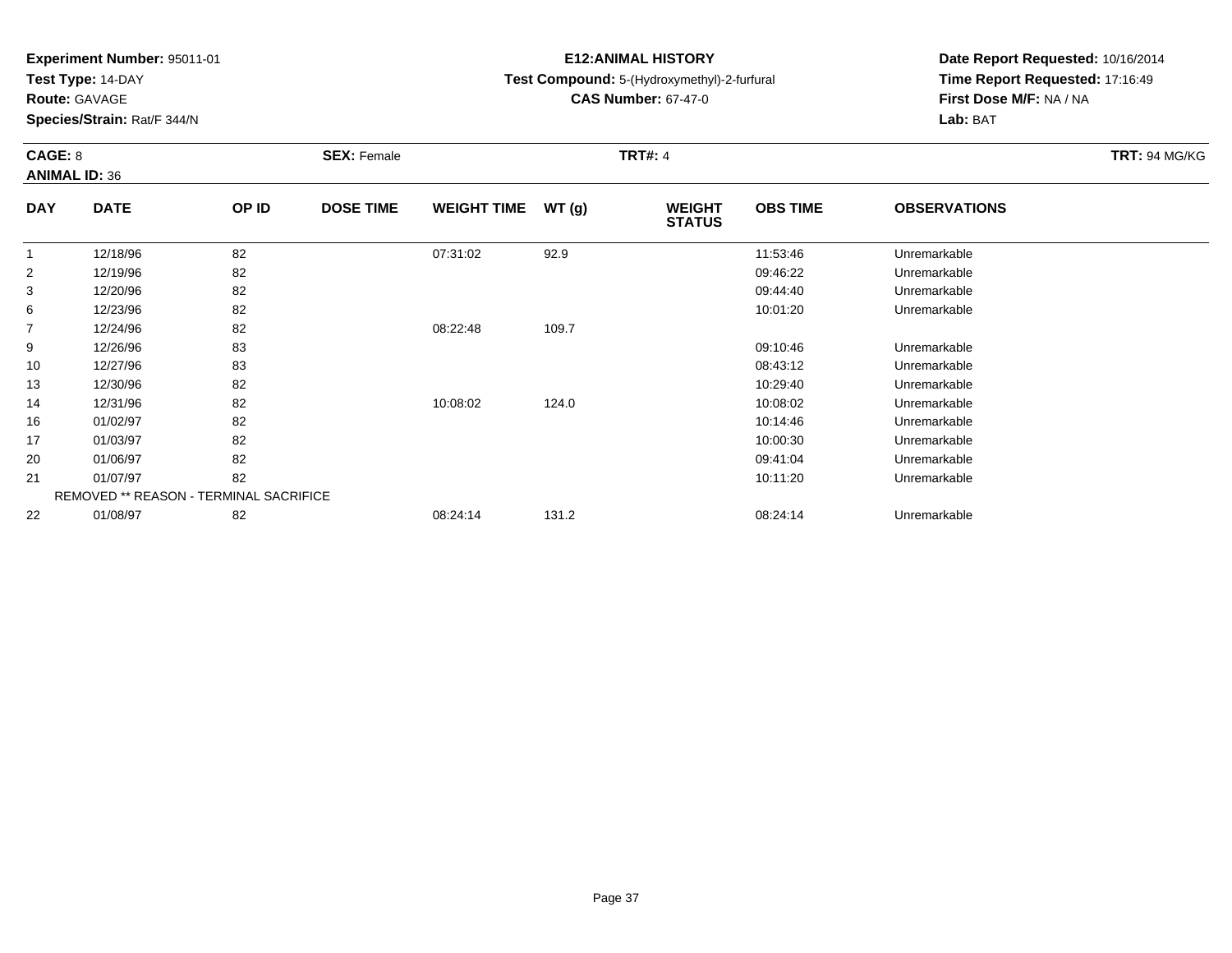**Test Type:** 14-DAY

**Route:** GAVAGE

**Species/Strain:** Rat/F 344/N

# **E12:ANIMAL HISTORY**

# **Test Compound:** 5-(Hydroxymethyl)-2-furfural

**CAS Number:** 67-47-0

**Date Report Requested:** 10/16/2014 **Time Report Requested:** 17:16:49**First Dose M/F:** NA / NA**Lab:** BAT

| CAGE: 8<br><b>ANIMAL ID: 37</b> |             |                | <b>SEX: Female</b> | <b>TRT#: 4</b>     |        |                                |                 |                     |  |
|---------------------------------|-------------|----------------|--------------------|--------------------|--------|--------------------------------|-----------------|---------------------|--|
| <b>DAY</b>                      | <b>DATE</b> | OP ID          | <b>DOSE TIME</b>   | <b>WEIGHT TIME</b> | WT (q) | <b>WEIGHT</b><br><b>STATUS</b> | <b>OBS TIME</b> | <b>OBSERVATIONS</b> |  |
|                                 | 12/18/96    | 82             |                    | 07:31:02           | 101.7  |                                | 11:53:46        | Unremarkable        |  |
| 2                               | 12/19/96    | 82             |                    |                    |        |                                | 09:46:22        | Unremarkable        |  |
| ર                               | 12/20/96    | R <sub>2</sub> |                    |                    |        |                                | 09.44.40        | l Inramarkahla      |  |

| 3  | 12/20/96                                      | 82 |          |       | 09:44:40 | Unremarkable |
|----|-----------------------------------------------|----|----------|-------|----------|--------------|
| 6  | 12/23/96                                      | 82 |          |       | 10:01:20 | Unremarkable |
| 7  | 12/24/96                                      | 82 | 08:22:48 | 115.1 |          |              |
| 9  | 12/26/96                                      | 83 |          |       | 09:10:46 | Unremarkable |
| 10 | 12/27/96                                      | 83 |          |       | 08:43:12 | Unremarkable |
| 13 | 12/30/96                                      | 82 |          |       | 10:29:40 | Unremarkable |
| 14 | 12/31/96                                      | 82 | 10:08:02 | 129.3 | 10:08:02 | Unremarkable |
| 16 | 01/02/97                                      | 82 |          |       | 10:14:46 | Unremarkable |
| 17 | 01/03/97                                      | 82 |          |       | 10:00:30 | Unremarkable |
| 20 | 01/06/97                                      | 82 |          |       | 09:41:04 | Unremarkable |
| 21 | 01/07/97                                      | 82 |          |       | 10:11:20 | Unremarkable |
|    | <b>REMOVED ** REASON - TERMINAL SACRIFICE</b> |    |          |       |          |              |
| 22 | 01/08/97                                      | 82 | 08:24:14 | 141.5 | 08:24:14 | Unremarkable |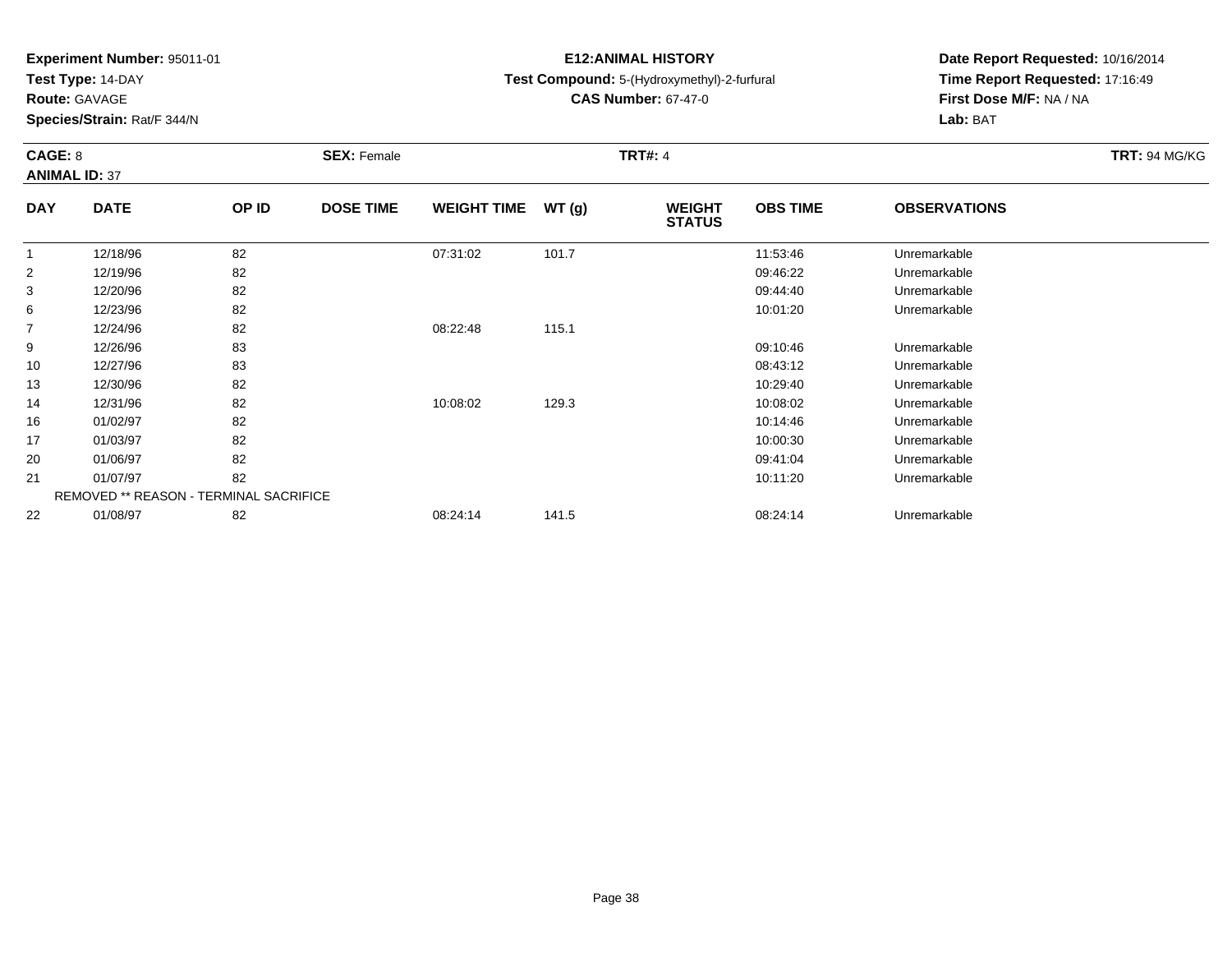**Test Type:** 14-DAY

**Route:** GAVAGE

**Species/Strain:** Rat/F 344/N

# **E12:ANIMAL HISTORY**

# **Test Compound:** 5-(Hydroxymethyl)-2-furfural

**CAS Number:** 67-47-0

**Date Report Requested:** 10/16/2014 **Time Report Requested:** 17:16:49**First Dose M/F:** NA / NA**Lab:** BAT

|            | CAGE: 8<br><b>ANIMAL ID: 38</b> |       | <b>SEX: Female</b> |                    |       | <b>TRT#: 4</b>                 | <b>TRT: 94 MG/KG</b> |                      |  |
|------------|---------------------------------|-------|--------------------|--------------------|-------|--------------------------------|----------------------|----------------------|--|
| <b>DAY</b> | <b>DATE</b>                     | OP ID | <b>DOSE TIME</b>   | <b>WEIGHT TIME</b> | WT(g) | <b>WEIGHT</b><br><b>STATUS</b> | <b>OBS TIME</b>      | <b>OBSERVATIONS</b>  |  |
|            | 12/18/96                        | 82    |                    | 07:31:02           | 96.3  |                                | 11:53:46             | Unremarkable         |  |
| 2          | 12/19/96                        | 82    |                    |                    |       |                                | 09:46:22             | Unremarkable         |  |
| 3          | 12/20/96                        | 82    |                    |                    |       |                                | 09:44:40             | Unremarkable         |  |
| 6          | 12/23/96                        | 82    |                    |                    |       |                                | 10:01:20             | Unremarkable         |  |
| 7          | 12/24/96                        | 82    |                    | 08:22:48           | 108.0 |                                |                      |                      |  |
| $\Omega$   | 10/200/2                        | ດລ    |                    |                    |       |                                | 00.10.10             | <b>Llaramarkahla</b> |  |

|    | 12/24/90 | OZ.                                           | <b>00.22.40</b> | <b>TUO.U</b> |          |              |  |
|----|----------|-----------------------------------------------|-----------------|--------------|----------|--------------|--|
| 9  | 12/26/96 | 83                                            |                 |              | 09:10:46 | Unremarkable |  |
| 10 | 12/27/96 | 83                                            |                 |              | 08:43:12 | Unremarkable |  |
| 13 | 12/30/96 | 82                                            |                 |              | 10:29:40 | Unremarkable |  |
| 14 | 12/31/96 | 82                                            | 10:08:02        | 124.2        | 10:08:02 | Unremarkable |  |
| 16 | 01/02/97 | 82                                            |                 |              | 10:14:46 | Unremarkable |  |
| 17 | 01/03/97 | 82                                            |                 |              | 10:00:30 | Unremarkable |  |
| 20 | 01/06/97 | 82                                            |                 |              | 09:41:04 | Unremarkable |  |
| 21 | 01/07/97 | 82                                            |                 |              | 10:11:20 | Unremarkable |  |
|    |          | <b>REMOVED ** REASON - TERMINAL SACRIFICE</b> |                 |              |          |              |  |
| 22 | 01/08/97 | 82                                            | 08:24:14        | 139.5        | 08:24:14 | Unremarkable |  |
|    |          |                                               |                 |              |          |              |  |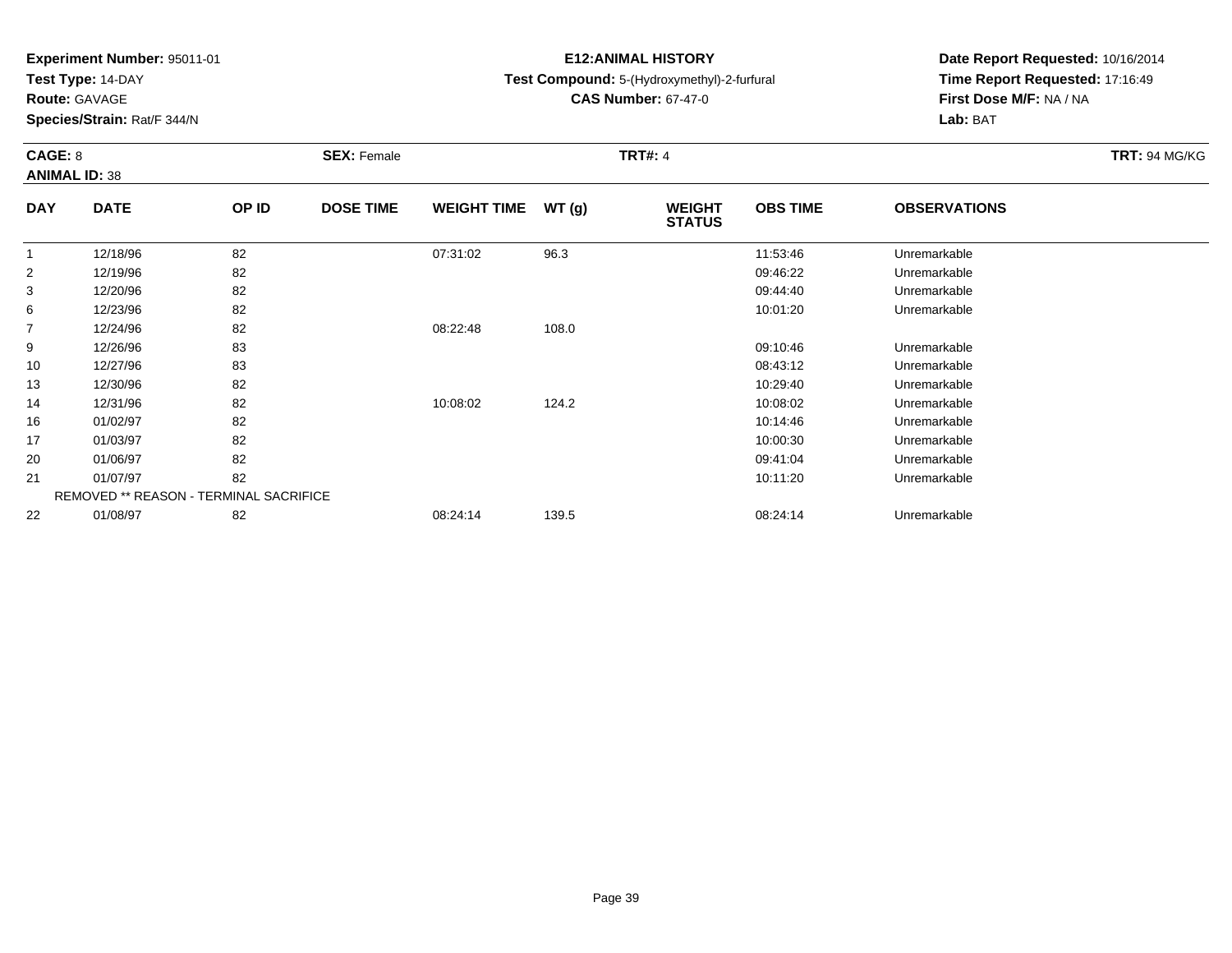**Test Type:** 14-DAY

**Route:** GAVAGE

13

14

16

17

20

21

22

**Species/Strain:** Rat/F 344/N

REMOVED \*\* REASON - TERMINAL SACRIFICE

# **E12:ANIMAL HISTORY**

# **Test Compound:** 5-(Hydroxymethyl)-2-furfural

**CAS Number:** 67-47-0

**Date Report Requested:** 10/16/2014**Time Report Requested:** 17:16:49**First Dose M/F:** NA / NA**Lab:** BAT

| CAGE: 8<br><b>ANIMAL ID: 39</b> |             |       | <b>SEX: Female</b> |                    |       | <b>TRT#: 4</b>                 | <b>TRT: 94 MG/KG</b> |                     |  |
|---------------------------------|-------------|-------|--------------------|--------------------|-------|--------------------------------|----------------------|---------------------|--|
| <b>DAY</b>                      | <b>DATE</b> | OP ID | <b>DOSE TIME</b>   | <b>WEIGHT TIME</b> | WT(g) | <b>WEIGHT</b><br><b>STATUS</b> | <b>OBS TIME</b>      | <b>OBSERVATIONS</b> |  |
|                                 | 12/18/96    | 82    |                    | 07:31:02           | 101.2 |                                | 11:53:46             | Unremarkable        |  |
| 2                               | 12/19/96    | 82    |                    |                    |       |                                | 09:46:22             | Unremarkable        |  |
| 3                               | 12/20/96    | 82    |                    |                    |       |                                | 09:44:40             | Unremarkable        |  |
| 6                               | 12/23/96    | 82    |                    |                    |       |                                | 10:01:20             | Unremarkable        |  |
| 7                               | 12/24/96    | 82    |                    | 08:22:48           | 115.0 |                                |                      |                     |  |
| 9                               | 12/26/96    | 83    |                    |                    |       |                                | 09:10:46             | Unremarkable        |  |
| 10                              | 12/27/96    | 83    |                    |                    |       |                                | 08:43:12             | Unremarkable        |  |

12/30/96 <sup>82</sup> 10:29:40 Unremarkable

12/31/96 <sup>82</sup> 10:08:02 132.2 10:08:02 Unremarkable

01/02/97 <sup>82</sup> 10:14:46 Unremarkable

01/03/97 <sup>82</sup> 10:00:30 Unremarkable

01/06/97 <sup>82</sup> 09:41:04 Unremarkable

01/07/97 <sup>82</sup> 10:11:20 Unremarkable

01/08/97 <sup>82</sup> 08:24:14 143.2 08:24:14 Unremarkable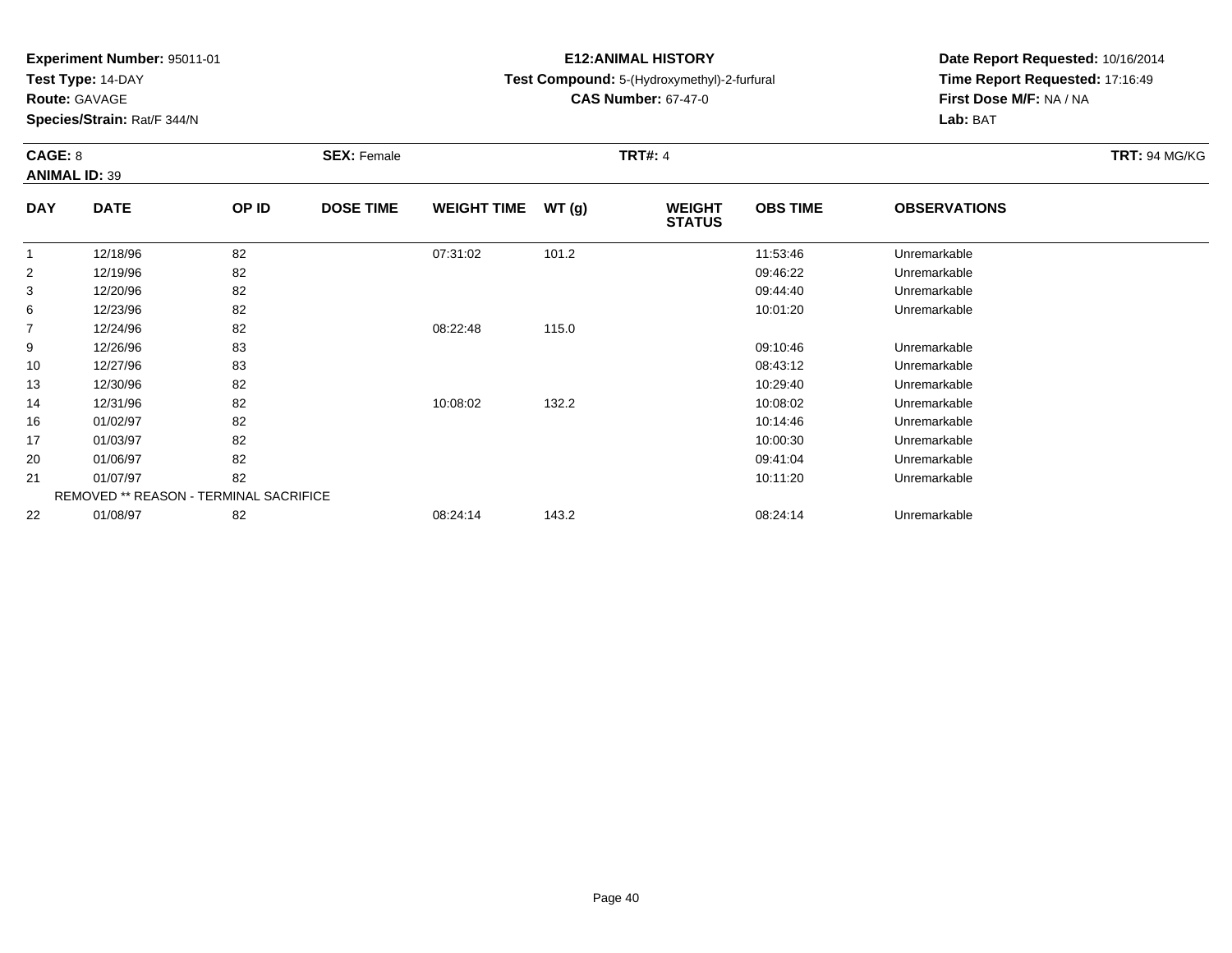**Test Type:** 14-DAY

**Route:** GAVAGE

14

16

17

20

21

22

**Species/Strain:** Rat/F 344/N

REMOVED \*\* REASON - TERMINAL SACRIFICE

# **E12:ANIMAL HISTORY**

# **Test Compound:** 5-(Hydroxymethyl)-2-furfural

**CAS Number:** 67-47-0

**Date Report Requested:** 10/16/2014**Time Report Requested:** 17:16:49**First Dose M/F:** NA / NA**Lab:** BAT

| CAGE: 8<br><b>ANIMAL ID: 40</b> |             | <b>SEX: Female</b> |                  |                    | <b>TRT#: 4</b> | <b>TRT: 94 MG/KG</b>           |                 |                     |  |
|---------------------------------|-------------|--------------------|------------------|--------------------|----------------|--------------------------------|-----------------|---------------------|--|
| <b>DAY</b>                      | <b>DATE</b> | OP ID              | <b>DOSE TIME</b> | <b>WEIGHT TIME</b> | WT(g)          | <b>WEIGHT</b><br><b>STATUS</b> | <b>OBS TIME</b> | <b>OBSERVATIONS</b> |  |
|                                 | 12/18/96    | 82                 |                  | 07:31:02           | 103.8          |                                | 11:53:46        | Unremarkable        |  |
| 2                               | 12/19/96    | 82                 |                  |                    |                |                                | 09:46:22        | Unremarkable        |  |
| 3                               | 12/20/96    | 82                 |                  |                    |                |                                | 09:44:40        | Unremarkable        |  |
| 6                               | 12/23/96    | 82                 |                  |                    |                |                                | 10:01:20        | Unremarkable        |  |
| $\overline{7}$                  | 12/24/96    | 82                 |                  | 08:22:48           | 120.0          |                                |                 |                     |  |
| 9                               | 12/26/96    | 83                 |                  |                    |                |                                | 09:10:46        | Unremarkable        |  |
| 10                              | 12/27/96    | 83                 |                  |                    |                |                                | 08:43:12        | Unremarkable        |  |
| 13                              | 12/30/96    | 82                 |                  |                    |                |                                | 10:29:40        | Unremarkable        |  |

12/31/96 <sup>82</sup> 10:08:02 132.6 10:08:02 Unremarkable

01/02/97 <sup>82</sup> 10:14:46 Unremarkable

01/03/97 <sup>82</sup> 10:00:30 Unremarkable

01/06/97 <sup>82</sup> 09:41:04 Unremarkable

01/07/97 <sup>82</sup> 10:11:20 Unremarkable

01/08/97 <sup>82</sup> 08:24:14 144.1 08:24:14 Unremarkable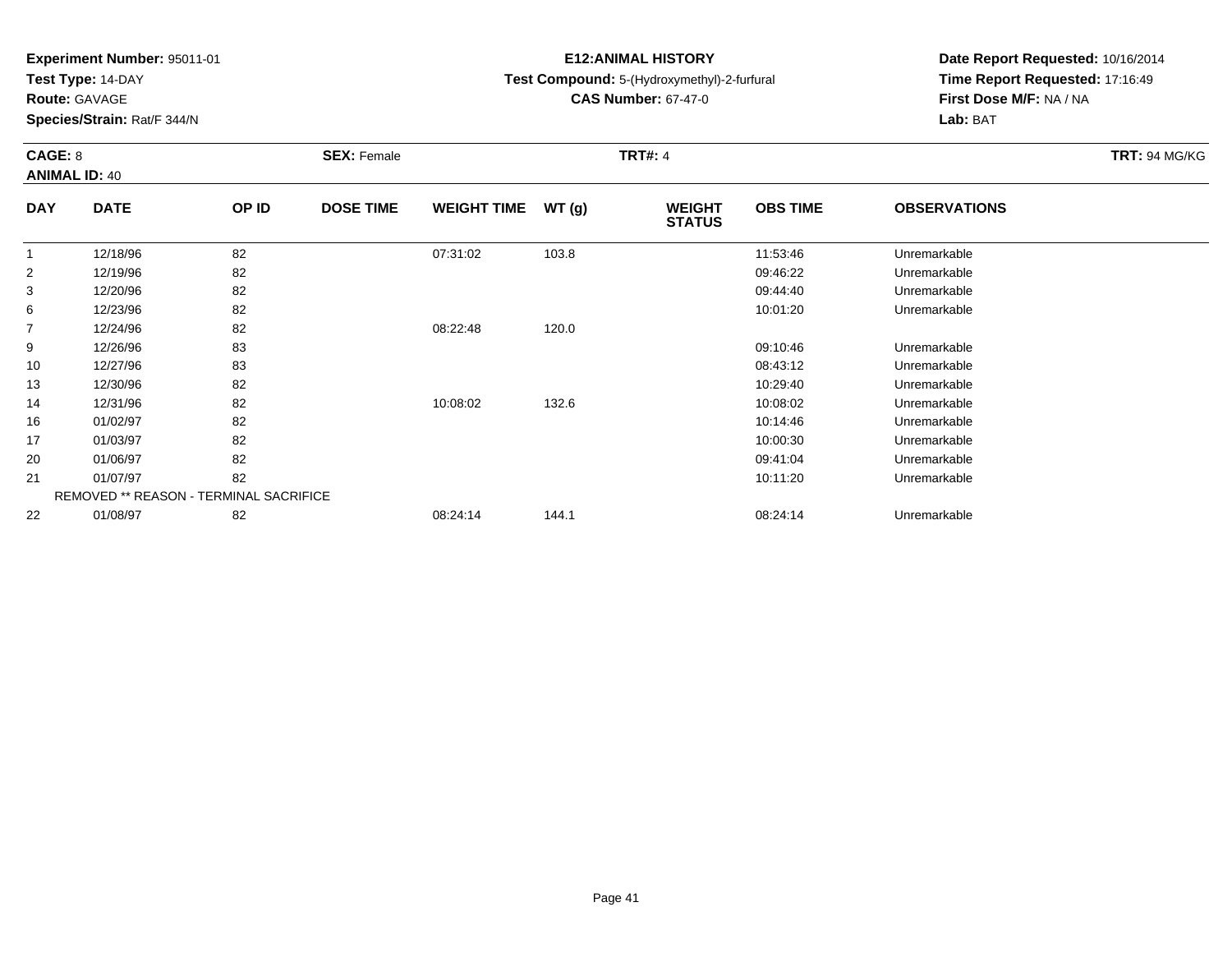**Test Type:** 14-DAY

**Route:** GAVAGE

**Species/Strain:** Rat/F 344/N

# **E12:ANIMAL HISTORY**

# **Test Compound:** 5-(Hydroxymethyl)-2-furfural

**CAS Number:** 67-47-0

**Date Report Requested:** 10/16/2014 **Time Report Requested:** 17:16:49**First Dose M/F:** NA / NA**Lab:** BAT

### **CAGE:** 9 **SEX:** Female **TRT#:** <sup>6</sup> **TRT:** 188 MG/KG**ANIMAL ID:** 41**DAY DATE OP IDDOSE TIME WEIGHT TIME WT** (g) **STATUSOBS TIME OBSERVATIONS** 112/18/96 <sup>82</sup> 07:34:42 95.9 11:55:08 Unremarkable

|                | 12/18/96 | 82                                            | 07:34:42 | 95.9  | 11:55:08 | Unremarkable |  |
|----------------|----------|-----------------------------------------------|----------|-------|----------|--------------|--|
| 2              | 12/19/96 | 82                                            |          |       | 09:47:30 | Unremarkable |  |
| 3              | 12/20/96 | 82                                            |          |       | 09:46:08 | Unremarkable |  |
| 6              | 12/23/96 | 82                                            |          |       | 10:02:40 | Unremarkable |  |
| $\overline{7}$ | 12/24/96 | 82                                            | 08:27:52 | 114.6 |          |              |  |
| 9              | 12/26/96 | 83                                            |          |       | 09:12:52 | Unremarkable |  |
| 10             | 12/27/96 | 83                                            |          |       | 08:44:54 | Unremarkable |  |
| 13             | 12/30/96 | 82                                            |          |       | 10:30:48 | Unremarkable |  |
| 14             | 12/31/96 | 82                                            | 10:13:46 | 129.4 | 10:13:46 | Unremarkable |  |
| 16             | 01/02/97 | 82                                            |          |       | 10:16:00 | Unremarkable |  |
| 17             | 01/03/97 | 82                                            |          |       | 10:01:56 | Unremarkable |  |
| 20             | 01/06/97 | 82                                            |          |       | 09:42:20 | Unremarkable |  |
| 21             | 01/07/97 | 82                                            |          |       | 10:12:16 | Unremarkable |  |
|                |          | <b>REMOVED ** REASON - TERMINAL SACRIFICE</b> |          |       |          |              |  |
| 22             | 01/08/97 | 82                                            | 08:26:58 | 146.4 | 08:26:58 | Unremarkable |  |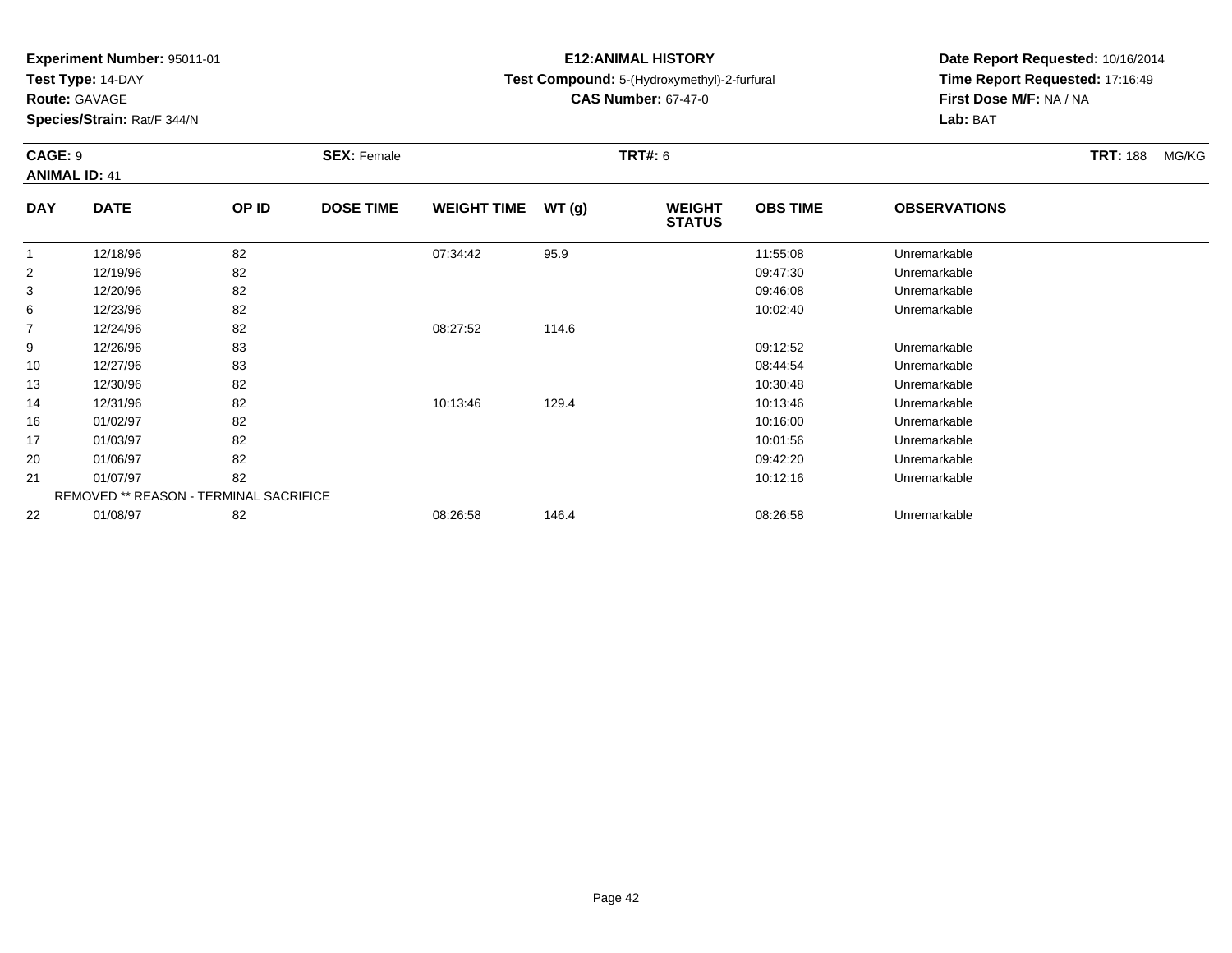**Test Type:** 14-DAY

**Route:** GAVAGE

**Species/Strain:** Rat/F 344/N

# **E12:ANIMAL HISTORY**

# **Test Compound:** 5-(Hydroxymethyl)-2-furfural

**CAS Number:** 67-47-0

**Date Report Requested:** 10/16/2014**Time Report Requested:** 17:16:49**First Dose M/F:** NA / NA**Lab:** BAT

### **CAGE:** 9 **SEX:** Female **TRT#:** <sup>6</sup> **TRT:** 188 MG/KG**ANIMAL ID:** 42**DAY DATE OP IDDOSE TIME WEIGHT TIME WT** (g) **STATUSOBS TIME OBSERVATIONS** 1 12/18/96 <sup>82</sup> 07:34:42 101.1 11:55:08 Unremarkable 2 12/19/96 <sup>82</sup> 09:47:30 Unremarkable 3 12/20/96 <sup>82</sup> 09:46:08 Unremarkable 66 12/23/96 82 82 10:02:40 12/23/96 Unremarkable 712/24/96 <sup>82</sup> 08:27:52 112.7

| 6  | 12/23/96                                      | 82 |          |       | 10:02:40 | Unremarkable |
|----|-----------------------------------------------|----|----------|-------|----------|--------------|
|    | 12/24/96                                      | 82 | 08:27:52 | 112.7 |          |              |
| 9  | 12/26/96                                      | 83 |          |       | 09:12:52 | Unremarkable |
| 10 | 12/27/96                                      | 83 |          |       | 08:44:54 | Unremarkable |
| 13 | 12/30/96                                      | 82 |          |       | 10:30:48 | Unremarkable |
| 14 | 12/31/96                                      | 82 | 10:13:46 | 124.1 | 10:13:46 | Unremarkable |
| 16 | 01/02/97                                      | 82 |          |       | 10:16:00 | Unremarkable |
| 17 | 01/03/97                                      | 82 |          |       | 10:01:56 | Unremarkable |
| 20 | 01/06/97                                      | 82 |          |       | 09:42:20 | Unremarkable |
| 21 | 01/07/97                                      | 82 |          |       | 10:12:16 | Unremarkable |
|    | <b>REMOVED ** REASON - TERMINAL SACRIFICE</b> |    |          |       |          |              |
| 22 | 01/08/97                                      | 82 | 08:26:58 | 134.1 | 08:26:58 | Unremarkable |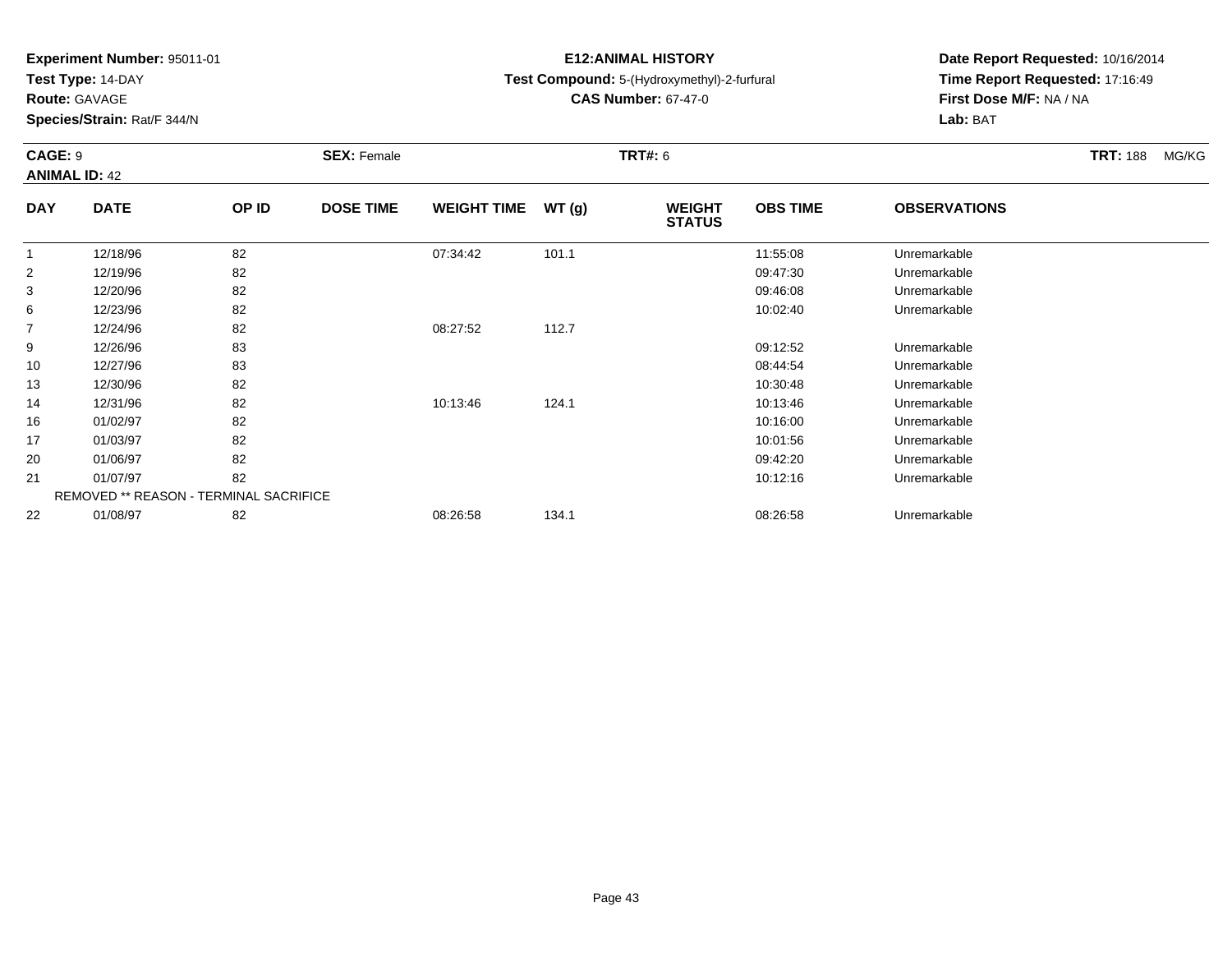**Test Type:** 14-DAY

**Route:** GAVAGE

16

17

20

21

22

**Species/Strain:** Rat/F 344/N

REMOVED \*\* REASON - TERMINAL SACRIFICE

# **E12:ANIMAL HISTORY**

**Test Compound:** 5-(Hydroxymethyl)-2-furfural

**CAS Number:** 67-47-0

**Date Report Requested:** 10/16/2014**Time Report Requested:** 17:16:49**First Dose M/F:** NA / NA**Lab:** BAT

#### **CAGE:** 9 **SEX:** Female **TRT#:** <sup>6</sup> **TRT:** 188 MG/KG**ANIMAL ID:** 43**DAY DATE OP IDDOSE TIME WEIGHT TIME WT** (g) **STATUSOBS TIME OBSERVATIONS** 1 12/18/96 <sup>82</sup> 07:34:42 101.1 11:55:08 Unremarkable 2 12/19/96 <sup>82</sup> 09:47:30 Unremarkable 3 12/20/96 <sup>82</sup> 09:46:08 Unremarkable 66 12/23/96 82 82 10:02:40 12/23/96 Unremarkable 7 12/24/96 <sup>82</sup> 08:27:52 115.2 9 12/26/96 <sup>83</sup> 09:12:52 Unremarkable 10 12/27/96 <sup>83</sup> 08:44:54 Unremarkable 13 12/30/96 <sup>82</sup> 10:30:48 Unremarkable 1412/31/96 <sup>82</sup> 10:13:46 127.3 10:13:46 Unremarkable

01/02/97 <sup>82</sup> 10:16:00 Unremarkable

01/03/97 <sup>82</sup> 10:01:56 Unremarkable

01/06/97 <sup>82</sup> 09:42:20 Unremarkable

01/07/97 <sup>82</sup> 10:12:16 Unremarkable

01/08/97 <sup>82</sup> 08:26:58 142.8 08:26:58 Unremarkable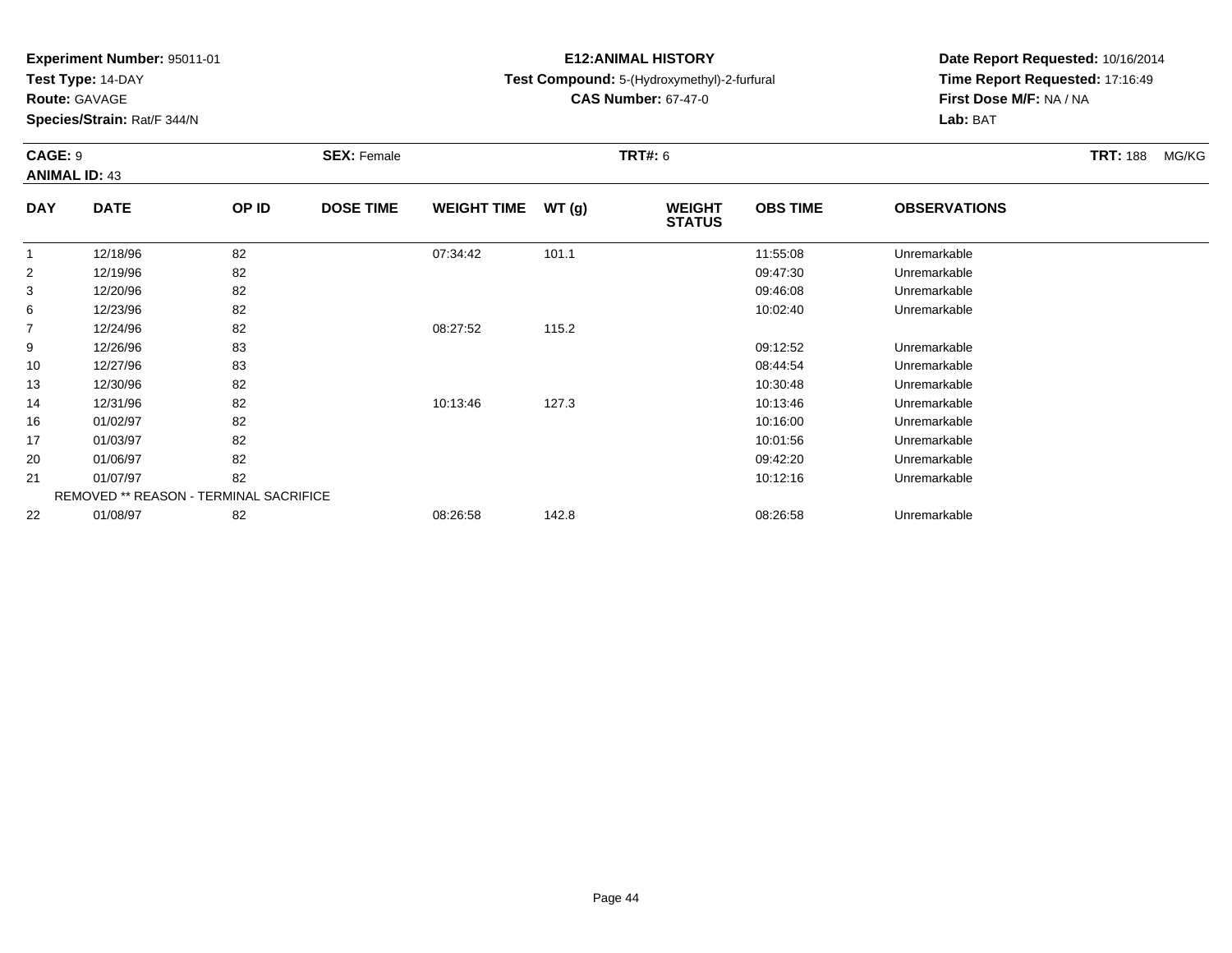**Test Type:** 14-DAY

**Route:** GAVAGE

**Species/Strain:** Rat/F 344/N

# **E12:ANIMAL HISTORY**

# **Test Compound:** 5-(Hydroxymethyl)-2-furfural

**CAS Number:** 67-47-0

**Date Report Requested:** 10/16/2014**Time Report Requested:** 17:16:49**First Dose M/F:** NA / NA**Lab:** BAT

### **CAGE:** 9 **SEX:** Female **TRT#:** <sup>6</sup> **TRT:** 188 MG/KG**ANIMAL ID:** 44**DAY DATE OP IDDOSE TIME WEIGHT TIME WT** (g) **STATUSOBS TIME OBSERVATIONS** 1 12/18/96 <sup>82</sup> 07:34:42 103.7 11:55:08 Unremarkable 2 12/19/96 <sup>82</sup> 09:47:30 Unremarkable 312/20/96 <sup>82</sup> 09:46:08 Unremarkable

| 6  | 12/23/96 | 82                                            |          |       | 10:02:40 | Unremarkable |  |
|----|----------|-----------------------------------------------|----------|-------|----------|--------------|--|
| 7  | 12/24/96 | 82                                            | 08:27:52 | 116.6 |          |              |  |
| 9  | 12/26/96 | 83                                            |          |       | 09:12:52 | Unremarkable |  |
| 10 | 12/27/96 | 83                                            |          |       | 08:44:54 | Unremarkable |  |
| 13 | 12/30/96 | 82                                            |          |       | 10:30:48 | Unremarkable |  |
| 14 | 12/31/96 | 82                                            | 10:13:46 | 131.0 | 10:13:46 | Unremarkable |  |
| 16 | 01/02/97 | 82                                            |          |       | 10:16:00 | Unremarkable |  |
| 17 | 01/03/97 | 82                                            |          |       | 10:01:56 | Unremarkable |  |
| 20 | 01/06/97 | 82                                            |          |       | 09:42:20 | Unremarkable |  |
| 21 | 01/07/97 | 82                                            |          |       | 10:12:16 | Unremarkable |  |
|    |          | <b>REMOVED ** REASON - TERMINAL SACRIFICE</b> |          |       |          |              |  |
| 22 | 01/08/97 | 82                                            | 08:26:58 | 139.4 | 08:26:58 | Unremarkable |  |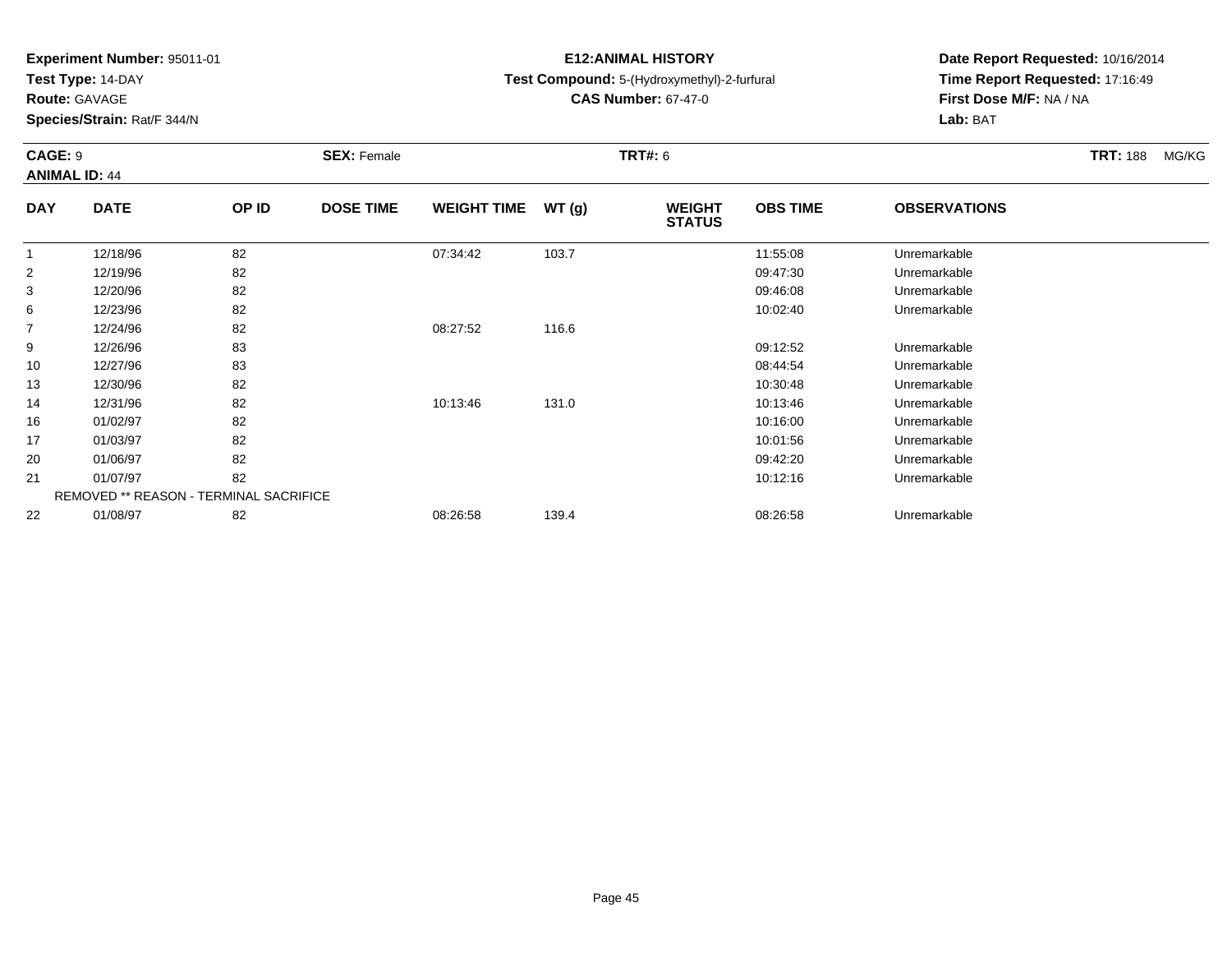**Test Type:** 14-DAY

**Route:** GAVAGE

22

**Species/Strain:** Rat/F 344/N

# **E12:ANIMAL HISTORY**

**Test Compound:** 5-(Hydroxymethyl)-2-furfural

**CAS Number:** 67-47-0

**Date Report Requested:** 10/16/2014**Time Report Requested:** 17:16:49**First Dose M/F:** NA / NA**Lab:** BAT

### **CAGE:** 9 **SEX:** Female **TRT#:** <sup>6</sup> **TRT:** 188 MG/KG**ANIMAL ID:** 45**DAY DATE OP IDDOSE TIME WEIGHT TIME WT** (g) **STATUSOBS TIME OBSERVATIONS** 1 12/18/96 <sup>82</sup> 07:34:42 96.3 11:55:08 Unremarkable 2 12/19/96 <sup>82</sup> 09:47:30 Unremarkable 3 12/20/96 <sup>82</sup> 09:46:08 Unremarkable 66 12/23/96 82 82 10:02:40 12/23/96 Unremarkable 7 12/24/96 <sup>82</sup> 08:27:52 110.5 9 12/26/96 <sup>83</sup> 09:12:52 Unremarkable 10 12/27/96 <sup>83</sup> 08:44:54 Unremarkable 13 12/30/96 <sup>82</sup> 10:30:48 Unremarkable 14 12/31/96 <sup>82</sup> 10:13:46 126.2 10:13:46 Unremarkable 16 01/02/97 <sup>82</sup> 10:16:00 Unremarkable 17 01/03/97 <sup>82</sup> 10:01:56 Unremarkable 20 01/06/97 <sup>82</sup> 09:42:20 Unremarkable 21 01/07/97 <sup>82</sup> 10:12:16 Unremarkable REMOVED \*\* REASON - TERMINAL SACRIFICE

01/08/97 <sup>82</sup> 08:26:58 134.8 08:26:58 Unremarkable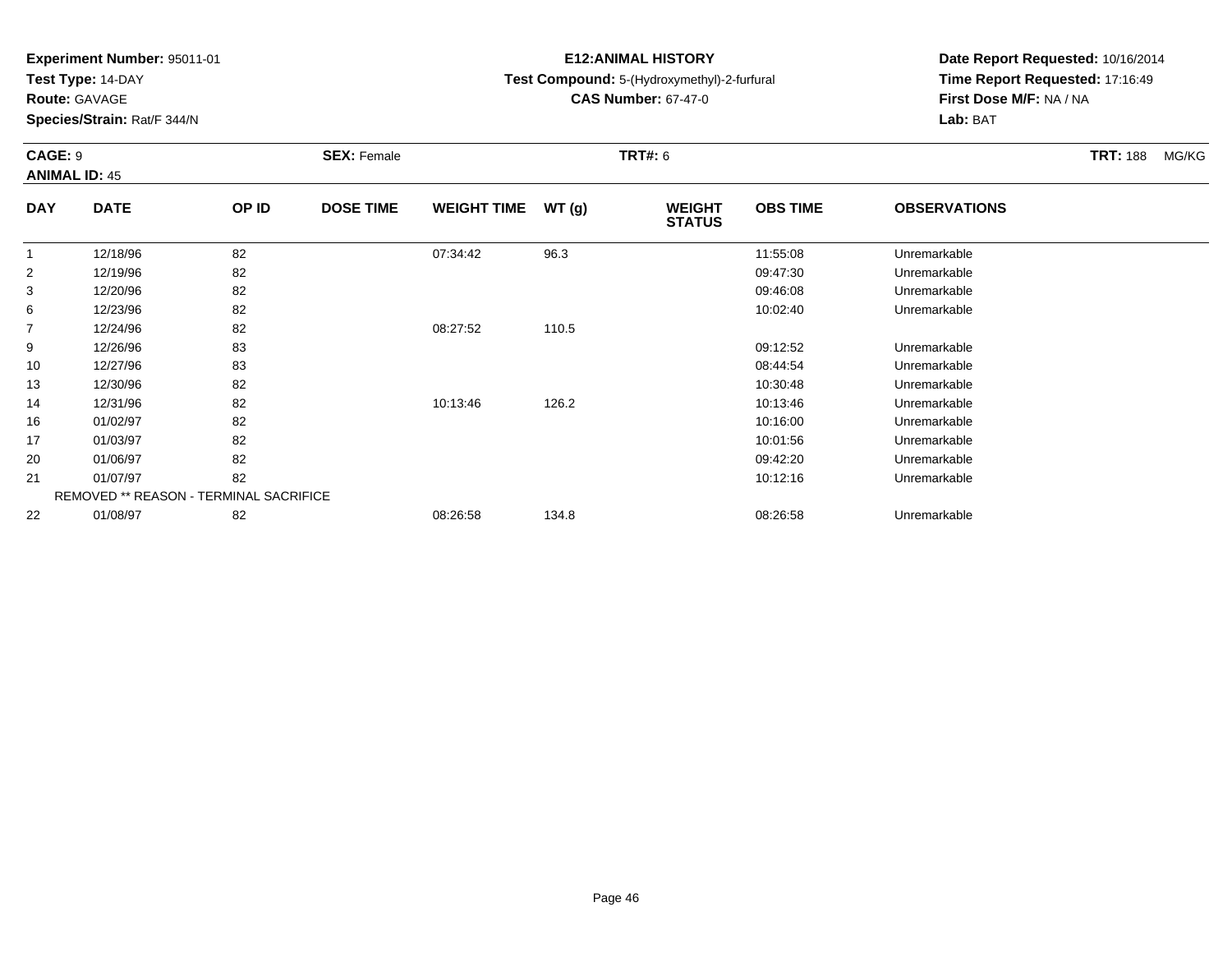**Test Type:** 14-DAY

**Route:** GAVAGE

22

**Species/Strain:** Rat/F 344/N

# **E12:ANIMAL HISTORY**

**Test Compound:** 5-(Hydroxymethyl)-2-furfural

**CAS Number:** 67-47-0

**Date Report Requested:** 10/16/2014**Time Report Requested:** 17:16:49**First Dose M/F:** NA / NA**Lab:** BAT

### **CAGE:** 10**SEX:** Female **TRT#:** 8 **TRT#:** 8 **TRT\$ TRT**: 375 MG/KG **ANIMAL ID:** 46**DAY DATE OP ID DOSE TIME WEIGHT TIME WT (g) WEIGHT STATUSOBS TIME OBSERVATIONS** 1 12/18/96 <sup>82</sup> 07:38:22 97.6 11:56:32 Unremarkable 2 12/19/96 <sup>82</sup> 09:48:44 Unremarkable 3 12/20/96 <sup>82</sup> 09:47:50 Unremarkable 66 12/23/96 82 82 10:04:00 12/23/96 Unremarkable 7 12/24/96 <sup>82</sup> 08:32:34 111.5 9 12/26/96 <sup>83</sup> 09:14:52 Unremarkable 10 12/27/96 <sup>83</sup> 08:46:38 Unremarkable 13 12/30/96 <sup>82</sup> 10:32:06 Unremarkable 14 12/31/96 <sup>82</sup> 10:17:34 129.7 10:17:34 Unremarkable 16 01/02/97 <sup>82</sup> 10:17:32 Unremarkable 17 01/03/97 <sup>82</sup> 10:02:52 Unremarkable 20 01/06/97 <sup>82</sup> 09:43:32 Unremarkable 21 01/07/97 <sup>82</sup> 10:13:12 Unremarkable REMOVED \*\* REASON - TERMINAL SACRIFICE

01/08/97 <sup>82</sup> 08:29:14 140.0 08:29:14 Unremarkable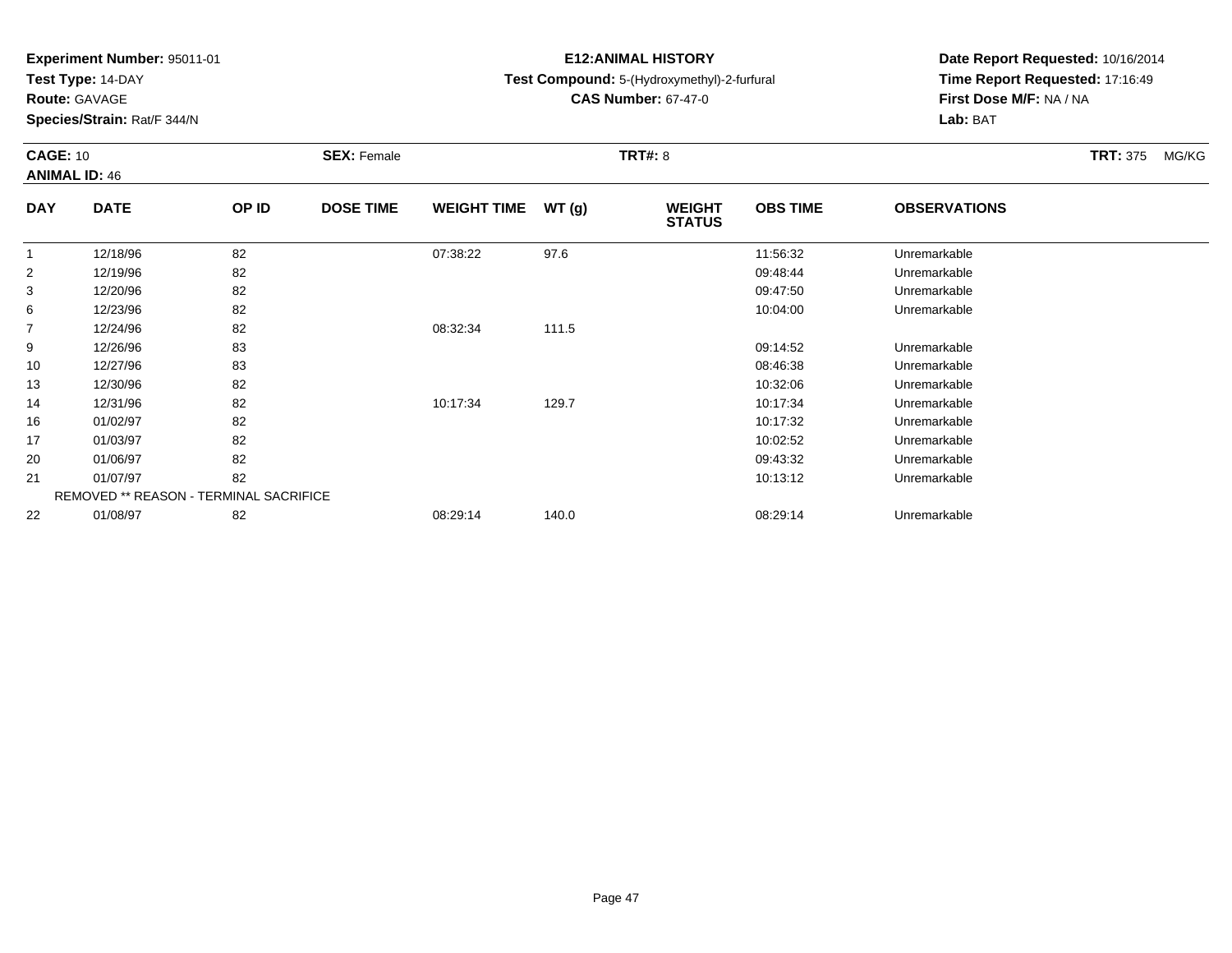**Test Type:** 14-DAY

**Route:** GAVAGE

17

20

21

22

**Species/Strain:** Rat/F 344/N

REMOVED \*\* REASON - TERMINAL SACRIFICE

# **E12:ANIMAL HISTORY**

**Test Compound:** 5-(Hydroxymethyl)-2-furfural

**CAS Number:** 67-47-0

**Date Report Requested:** 10/16/2014**Time Report Requested:** 17:16:49**First Dose M/F:** NA / NA**Lab:** BAT

### **CAGE:** 10**SEX:** Female **TRT#:** 8 **TRT#:** 8 **TRT\$ TRT**: 375 MG/KG **ANIMAL ID:** 47**DAY DATE OP IDDOSE TIME WEIGHT TIME WT** (g) **STATUSOBS TIME OBSERVATIONS** 1 12/18/96 <sup>82</sup> 07:38:22 100.3 11:56:32 Unremarkable 2 12/19/96 <sup>82</sup> 09:48:44 Unremarkable 3 12/20/96 <sup>82</sup> 09:47:50 Unremarkable 66 12/23/96 82 82 10:04:00 12/23/96 Unremarkable 7 12/24/96 <sup>82</sup> 08:32:34 115.4 9 12/26/96 <sup>83</sup> 09:14:52 Unremarkable 10 12/27/96 <sup>83</sup> 08:46:38 Unremarkable 13 12/30/96 <sup>82</sup> 10:32:06 Unremarkable 14 12/31/96 <sup>82</sup> 10:17:34 132.5 10:17:34 Unremarkable 1601/02/97 <sup>82</sup> 10:17:32 Unremarkable

01/03/97 <sup>82</sup> 10:02:52 Unremarkable

01/06/97 <sup>82</sup> 09:43:32 Unremarkable

01/07/97 <sup>82</sup> 10:13:12 Unremarkable

01/08/97 <sup>82</sup> 08:29:14 144.9 08:29:14 Unremarkable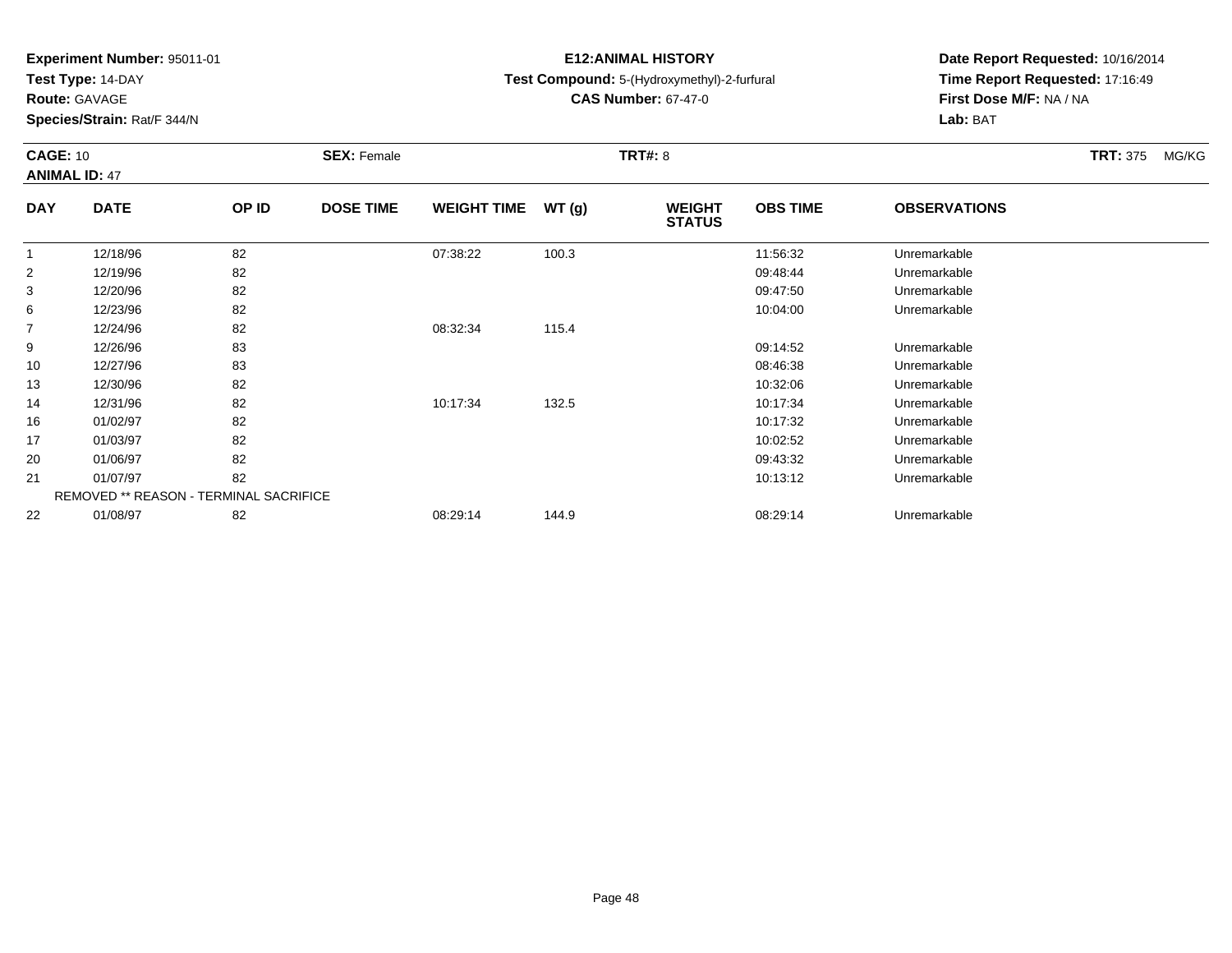**Test Type:** 14-DAY

20

21

22

**Species/Strain:** Rat/F 344/N

REMOVED \*\* REASON - TERMINAL SACRIFICE

# **E12:ANIMAL HISTORY**

**Test Compound:** 5-(Hydroxymethyl)-2-furfural

**CAS Number:** 67-47-0

**Date Report Requested:** 10/16/2014**Time Report Requested:** 17:16:49**First Dose M/F:** NA / NA**Lab:** BAT

#### **CAGE:** 10**SEX:** Female **TRT#:** 8 **TRT#:** 8 **TRT\$ TRT**: 375 MG/KG **ANIMAL ID:** 48**DAY DATE OP IDDOSE TIME WEIGHT TIME WT** (g) **STATUSOBS TIME OBSERVATIONS** 1 12/18/96 <sup>82</sup> 07:38:22 104.5 11:56:32 Unremarkable 2 12/19/96 <sup>82</sup> 09:48:44 Unremarkable 3 12/20/96 <sup>82</sup> 09:47:50 Unremarkable 66 12/23/96 82 82 10:04:00 12/23/96 Unremarkable 7 12/24/96 <sup>82</sup> 08:32:34 115.1 9 12/26/96 <sup>83</sup> 09:14:52 Unremarkable 10 12/27/96 <sup>83</sup> 08:46:38 Unremarkable 13 12/30/96 <sup>82</sup> 10:32:06 Unremarkable 14 12/31/96 <sup>82</sup> 10:17:34 133.1 10:17:34 Unremarkable 16 01/02/97 <sup>82</sup> 10:17:32 Unremarkable 1701/03/97 <sup>82</sup> 10:02:52 Unremarkable

01/06/97 <sup>82</sup> 09:43:32 Unremarkable

01/07/97 <sup>82</sup> 10:13:12 Unremarkable

01/08/97 <sup>82</sup> 08:29:14 143.5 08:29:14 Unremarkable

**Route:** GAVAGE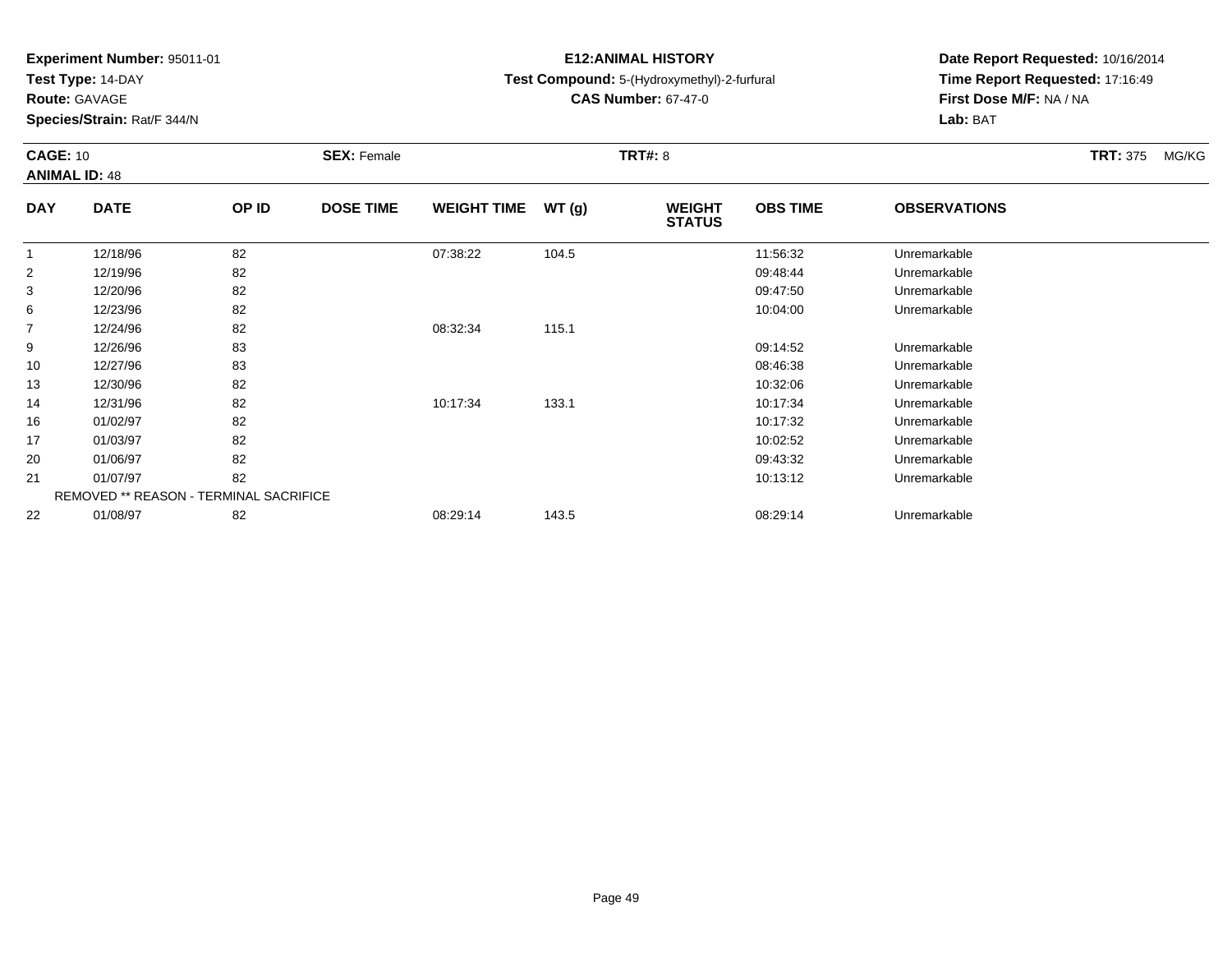**Test Type:** 14-DAY

**Route:** GAVAGE

16

17

20

21

22

**Species/Strain:** Rat/F 344/N

REMOVED \*\* REASON - TERMINAL SACRIFICE

# **E12:ANIMAL HISTORY**

# **Test Compound:** 5-(Hydroxymethyl)-2-furfural

**CAS Number:** 67-47-0

**Date Report Requested:** 10/16/2014**Time Report Requested:** 17:16:49**First Dose M/F:** NA / NA**Lab:** BAT

### **CAGE:** 10**SEX:** Female **TRT#:** 8 **TRT#:** 8 **TRT\$ TRT**: 375 MG/KG **ANIMAL ID:** 49**DAY DATE OP ID DOSE TIME WEIGHT TIME WT (g) WEIGHT STATUSOBS TIME OBSERVATIONS** 1 12/18/96 <sup>82</sup> 07:38:22 94.2 11:56:32 Unremarkable 2 12/19/96 <sup>82</sup> 09:48:44 Unremarkable 3 12/20/96 <sup>82</sup> 09:47:50 Unremarkable 66 12/23/96 82 82 10:04:00 12/23/96 Unremarkable 7 12/24/96 <sup>82</sup> 08:32:34 104.3 9 12/26/96 <sup>83</sup> 09:14:52 Unremarkable 10 12/27/96 <sup>83</sup> 08:46:38 Unremarkable 13 12/30/96 <sup>82</sup> 10:32:06 Unremarkable 1412/31/96 <sup>82</sup> 10:17:34 118.5 10:17:34 Unremarkable

01/02/97 <sup>82</sup> 10:17:32 Unremarkable

01/03/97 <sup>82</sup> 10:02:52 Unremarkable

01/06/97 <sup>82</sup> 09:43:32 Unremarkable

01/07/97 <sup>82</sup> 10:13:12 Unremarkable

01/08/97 <sup>82</sup> 08:29:14 126.8 08:29:14 Unremarkable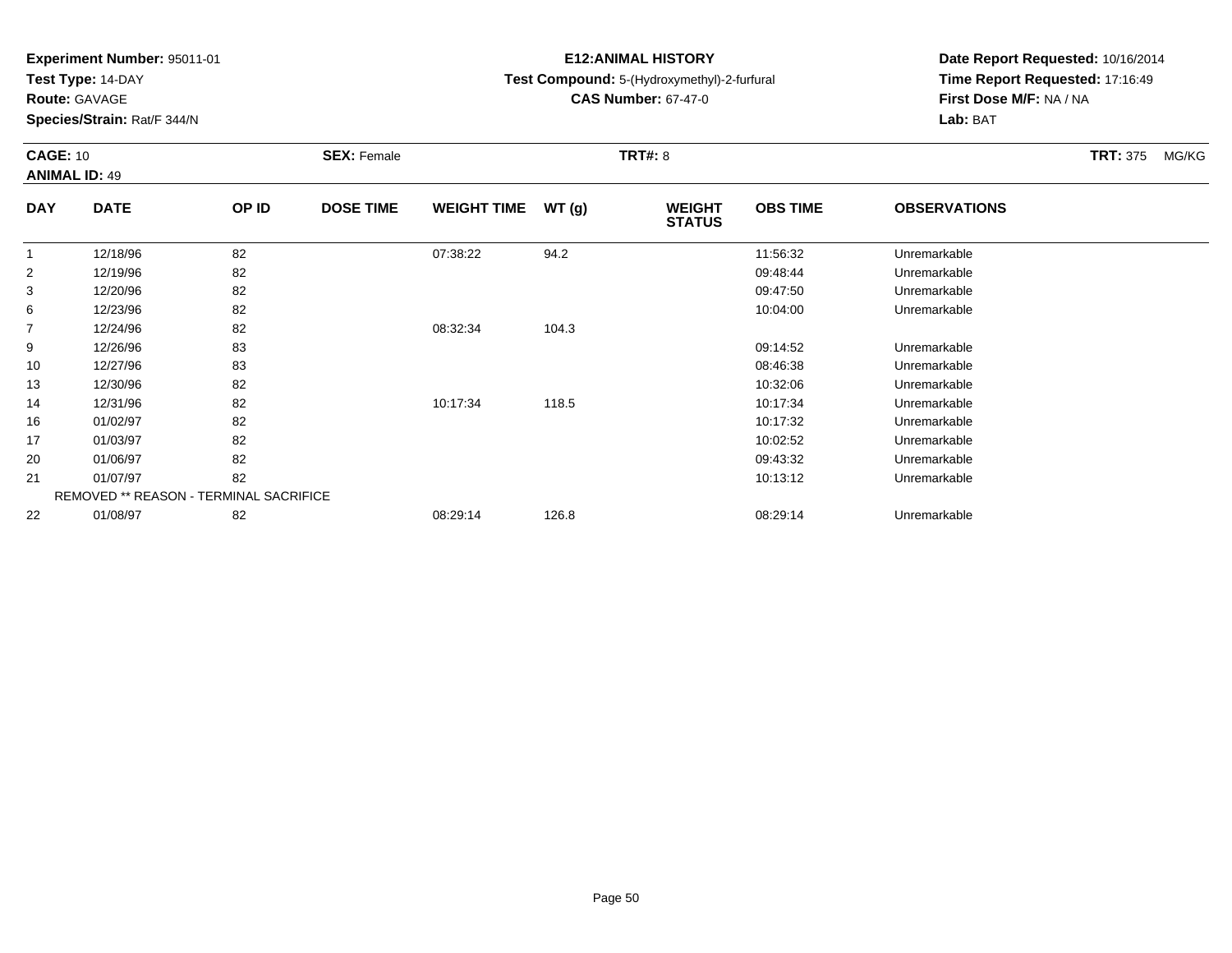**Test Type:** 14-DAY

**Route:** GAVAGE

**Species/Strain:** Rat/F 344/N

# **E12:ANIMAL HISTORY**

# **Test Compound:** 5-(Hydroxymethyl)-2-furfural

**CAS Number:** 67-47-0

**Date Report Requested:** 10/16/2014**Time Report Requested:** 17:16:49**First Dose M/F:** NA / NA**Lab:** BAT

### **CAGE:** 10**SEX:** Female **TRT#:** 8 **TRT#:** 8 **TRT\$ TRT**: 375 MG/KG **ANIMAL ID:** 50**DAY DATE OP IDDOSE TIME WEIGHT TIME WT** (g) **STATUSOBS TIME OBSERVATIONS** 1 12/18/96 <sup>82</sup> 07:38:22 103.5 11:56:32 Unremarkable 2 12/19/96 <sup>82</sup> 09:48:44 Unremarkable 3 12/20/96 <sup>82</sup> 09:47:50 Unremarkable 66 12/23/96 82 82 10:04:00 12/23/96 Unremarkable 7 12/24/96 <sup>82</sup> 08:32:34 114.7 9

| 6  | 12/23/96                                      | 82 |          |       | 10:04:00 | Unremarkable |
|----|-----------------------------------------------|----|----------|-------|----------|--------------|
|    | 12/24/96                                      | 82 | 08:32:34 | 114.7 |          |              |
| 9  | 12/26/96                                      | 83 |          |       | 09:14:52 | Unremarkable |
| 10 | 12/27/96                                      | 83 |          |       | 08:46:38 | Unremarkable |
| 13 | 12/30/96                                      | 82 |          |       | 10:32:06 | Unremarkable |
| 14 | 12/31/96                                      | 82 | 10:17:34 | 126.3 | 10:17:34 | Unremarkable |
| 16 | 01/02/97                                      | 82 |          |       | 10:17:32 | Unremarkable |
| 17 | 01/03/97                                      | 82 |          |       | 10:02:52 | Unremarkable |
| 20 | 01/06/97                                      | 82 |          |       | 09:43:32 | Unremarkable |
| 21 | 01/07/97                                      | 82 |          |       | 10:13:12 | Unremarkable |
|    | <b>REMOVED ** REASON - TERMINAL SACRIFICE</b> |    |          |       |          |              |
| 22 | 01/08/97                                      | 82 | 08:29:14 | 132.0 | 08:29:14 | Unremarkable |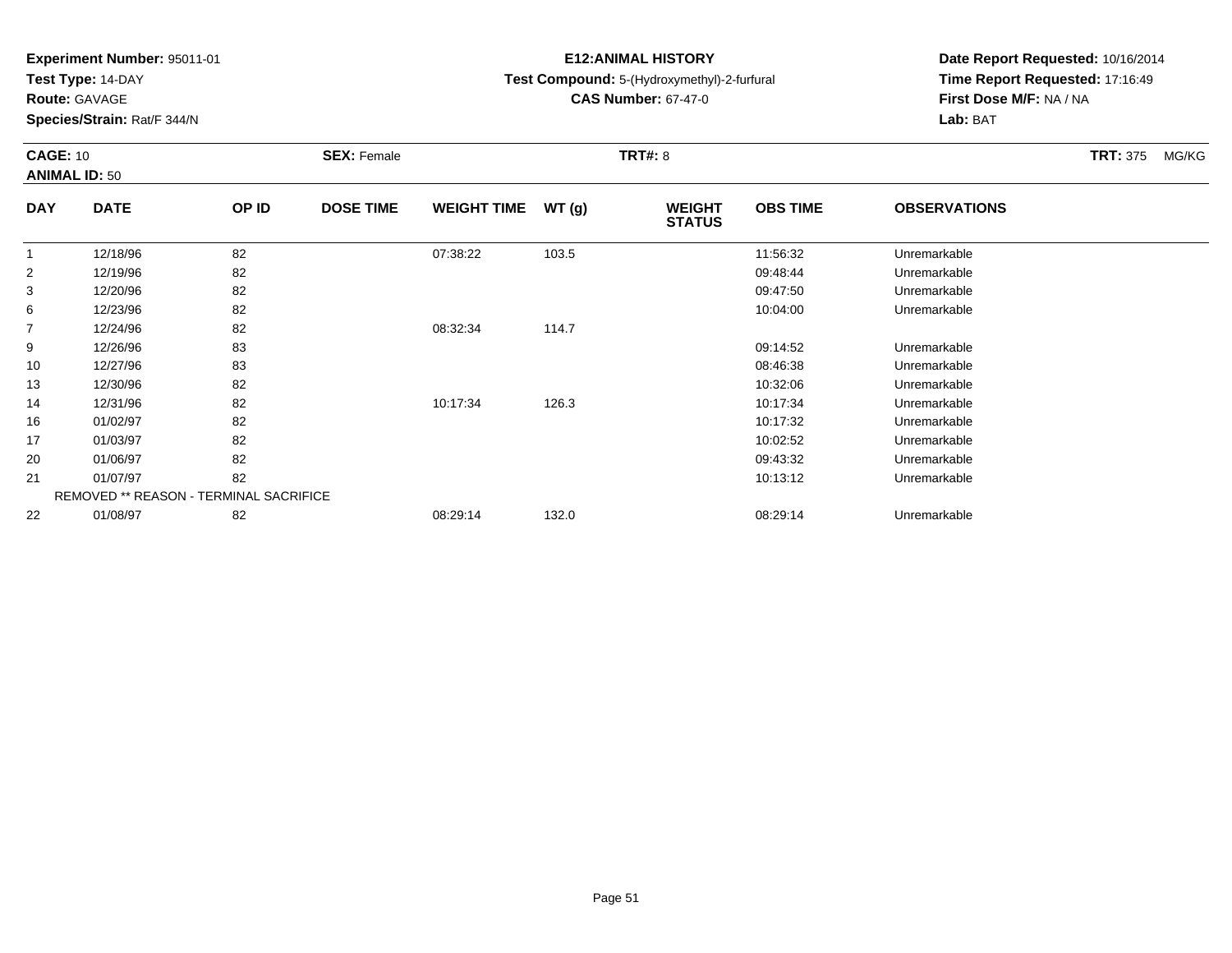**Test Type:** 14-DAY

**Route:** GAVAGE

10

13

14

16

17

20

21

22

**Species/Strain:** Rat/F 344/N

REMOVED \*\* REASON - TERMINAL SACRIFICE

# **E12:ANIMAL HISTORY**

# **Test Compound:** 5-(Hydroxymethyl)-2-furfural

**CAS Number:** 67-47-0

**Date Report Requested:** 10/16/2014**Time Report Requested:** 17:16:49**First Dose M/F:** NA / NA**Lab:** BAT

| <b>CAGE: 11</b><br><b>ANIMAL ID: 51</b> |             |       | <b>SEX: Female</b> |                    |       | <b>TRT#: 10</b>                |                 | <b>TRT: 750</b>     | MG/KG |  |
|-----------------------------------------|-------------|-------|--------------------|--------------------|-------|--------------------------------|-----------------|---------------------|-------|--|
| <b>DAY</b>                              | <b>DATE</b> | OP ID | <b>DOSE TIME</b>   | <b>WEIGHT TIME</b> | WT(q) | <b>WEIGHT</b><br><b>STATUS</b> | <b>OBS TIME</b> | <b>OBSERVATIONS</b> |       |  |
|                                         | 12/18/96    | 82    |                    | 07:42:26           | 101.1 |                                | 12:01:10        | Unremarkable        |       |  |
| $\overline{2}$                          | 12/19/96    | 82    |                    |                    |       |                                | 09:49:50        | Unremarkable        |       |  |
| 3                                       | 12/20/96    | 82    |                    |                    |       |                                | 09:49:16        | Unremarkable        |       |  |
| 6                                       | 12/23/96    | 82    |                    |                    |       |                                | 10:05:16        | Unremarkable        |       |  |
| 7                                       | 12/24/96    | 82    |                    | 08:37:58           | 112.0 |                                |                 |                     |       |  |
| 9                                       | 12/26/96    | 83    |                    |                    |       |                                | 09:17:10        | Unremarkable        |       |  |

12/27/96 <sup>83</sup> 08:48:16 Unremarkable

12/30/96 <sup>82</sup> 10:33:30 Unremarkable

12/31/96 <sup>82</sup> 10:21:06 128.5 10:21:06 Unremarkable

01/02/97 <sup>82</sup> 10:19:02 Unremarkable

01/03/97 <sup>82</sup> 10:03:48 Unremarkable

01/06/97 <sup>82</sup> 09:44:28 Unremarkable

01/07/97 <sup>82</sup> 10:14:10 Unremarkable

01/08/97 <sup>82</sup> 08:32:14 136.7 08:32:14 Unremarkable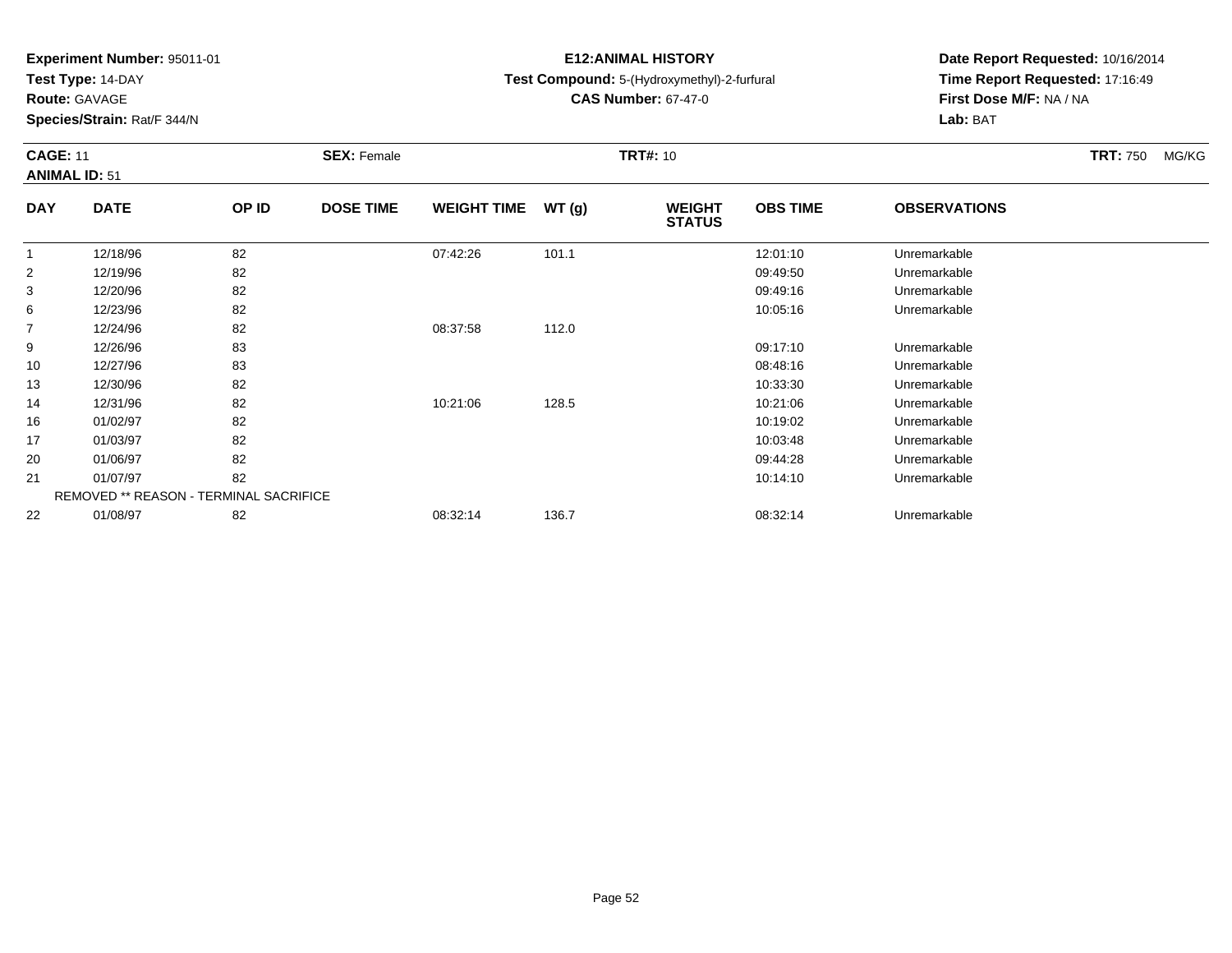**Test Type:** 14-DAY

**Route:** GAVAGE

13

14

16

17

20

21

22

**Species/Strain:** Rat/F 344/N

REMOVED \*\* REASON - TERMINAL SACRIFICE

# **E12:ANIMAL HISTORY**

# **Test Compound:** 5-(Hydroxymethyl)-2-furfural

**CAS Number:** 67-47-0

**Date Report Requested:** 10/16/2014**Time Report Requested:** 17:16:49**First Dose M/F:** NA / NA**Lab:** BAT

| <b>CAGE: 11</b><br><b>ANIMAL ID: 52</b> |             |       | <b>SEX: Female</b> |                    |       | <b>TRT#: 10</b>                |                 | <b>TRT: 750</b>     | MG/KG |  |
|-----------------------------------------|-------------|-------|--------------------|--------------------|-------|--------------------------------|-----------------|---------------------|-------|--|
| <b>DAY</b>                              | <b>DATE</b> | OP ID | <b>DOSE TIME</b>   | <b>WEIGHT TIME</b> | WT(g) | <b>WEIGHT</b><br><b>STATUS</b> | <b>OBS TIME</b> | <b>OBSERVATIONS</b> |       |  |
|                                         | 12/18/96    | 82    |                    | 07:42:26           | 106.0 |                                | 12:01:10        | Unremarkable        |       |  |
| 2                                       | 12/19/96    | 82    |                    |                    |       |                                | 09:49:50        | Unremarkable        |       |  |
| 3                                       | 12/20/96    | 82    |                    |                    |       |                                | 09:49:16        | Unremarkable        |       |  |
| 6                                       | 12/23/96    | 82    |                    |                    |       |                                | 10:05:16        | Unremarkable        |       |  |
| $\overline{7}$                          | 12/24/96    | 82    |                    | 08:37:58           | 119.0 |                                |                 |                     |       |  |
| 9                                       | 12/26/96    | 83    |                    |                    |       |                                | 09:17:10        | Unremarkable        |       |  |
| 10                                      | 12/27/96    | 83    |                    |                    |       |                                | 08:48:16        | Unremarkable        |       |  |

12/30/96 <sup>82</sup> 10:33:30 Unremarkable

12/31/96 <sup>82</sup> 10:21:06 134.2 10:21:06 Unremarkable

01/02/97 <sup>82</sup> 10:19:02 Unremarkable

01/03/97 <sup>82</sup> 10:03:48 Unremarkable

01/06/97 <sup>82</sup> 09:44:28 Unremarkable

01/07/97 <sup>82</sup> 10:14:10 Unremarkable

01/08/97 <sup>82</sup> 08:32:14 137.4 08:32:14 Unremarkable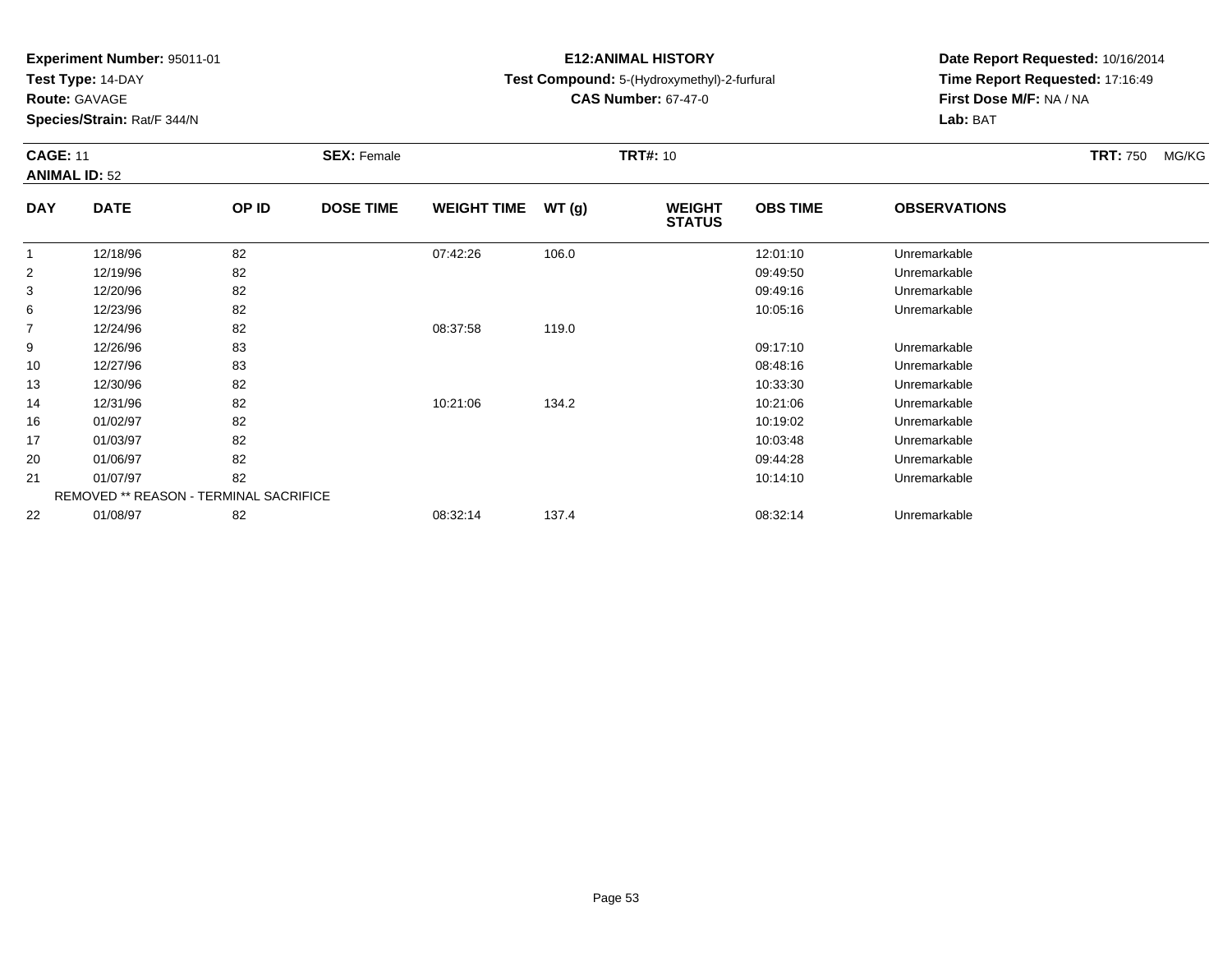**Test Type:** 14-DAY

**Route:** GAVAGE

**Species/Strain:** Rat/F 344/N

# **E12:ANIMAL HISTORY**

# **Test Compound:** 5-(Hydroxymethyl)-2-furfural

**CAS Number:** 67-47-0

**Date Report Requested:** 10/16/2014 **Time Report Requested:** 17:16:49**First Dose M/F:** NA / NA**Lab:** BAT

### **CAGE:** 11 **SEX:** Female **TRT#:** <sup>10</sup> **TRT:** 750 MG/KG**ANIMAL ID:** 53**DAY DATE OP IDDOSE TIME WEIGHT TIME WT** (g) **STATUSOBS TIME OBSERVATIONS**  $\overline{1}$  12/18/96 <sup>82</sup> 07:42:26 96.5 12:01:10 Unremarkable 212/19/96 <sup>82</sup> 09:49:50 Unremarkable

| 82<br>12/20/96<br>09:49:16<br>3<br>Unremarkable<br>82<br>10:05:16<br>Unremarkable<br>6<br>12/23/96<br>82<br>$\overline{7}$<br>12/24/96<br>08:37:58<br>112.4<br>83<br>12/26/96<br>9<br>09:17:10<br>Unremarkable<br>83<br>12/27/96<br>08:48:16<br>Unremarkable<br>10<br>82<br>13<br>12/30/96<br>10:33:30<br>Unremarkable<br>82<br>12/31/96<br>10:21:06<br>127.5<br>10:21:06<br>Unremarkable<br>14<br>82<br>16<br>01/02/97<br>10:19:02<br>Unremarkable<br>82<br>17<br>01/03/97<br>10:03:48<br>Unremarkable<br>82<br>09:44:28<br>20<br>01/06/97<br>Unremarkable<br>82<br>21<br>01/07/97<br>Unremarkable<br>10:14:10<br><b>REMOVED ** REASON - TERMINAL SACRIFICE</b> | 2  | 12/19/96 | 82 |          |       | 09:49:50 | Unremarkable |  |
|------------------------------------------------------------------------------------------------------------------------------------------------------------------------------------------------------------------------------------------------------------------------------------------------------------------------------------------------------------------------------------------------------------------------------------------------------------------------------------------------------------------------------------------------------------------------------------------------------------------------------------------------------------------|----|----------|----|----------|-------|----------|--------------|--|
|                                                                                                                                                                                                                                                                                                                                                                                                                                                                                                                                                                                                                                                                  |    |          |    |          |       |          |              |  |
|                                                                                                                                                                                                                                                                                                                                                                                                                                                                                                                                                                                                                                                                  |    |          |    |          |       |          |              |  |
|                                                                                                                                                                                                                                                                                                                                                                                                                                                                                                                                                                                                                                                                  |    |          |    |          |       |          |              |  |
|                                                                                                                                                                                                                                                                                                                                                                                                                                                                                                                                                                                                                                                                  |    |          |    |          |       |          |              |  |
|                                                                                                                                                                                                                                                                                                                                                                                                                                                                                                                                                                                                                                                                  |    |          |    |          |       |          |              |  |
|                                                                                                                                                                                                                                                                                                                                                                                                                                                                                                                                                                                                                                                                  |    |          |    |          |       |          |              |  |
|                                                                                                                                                                                                                                                                                                                                                                                                                                                                                                                                                                                                                                                                  |    |          |    |          |       |          |              |  |
|                                                                                                                                                                                                                                                                                                                                                                                                                                                                                                                                                                                                                                                                  |    |          |    |          |       |          |              |  |
|                                                                                                                                                                                                                                                                                                                                                                                                                                                                                                                                                                                                                                                                  |    |          |    |          |       |          |              |  |
|                                                                                                                                                                                                                                                                                                                                                                                                                                                                                                                                                                                                                                                                  |    |          |    |          |       |          |              |  |
|                                                                                                                                                                                                                                                                                                                                                                                                                                                                                                                                                                                                                                                                  |    |          |    |          |       |          |              |  |
|                                                                                                                                                                                                                                                                                                                                                                                                                                                                                                                                                                                                                                                                  |    |          |    |          |       |          |              |  |
|                                                                                                                                                                                                                                                                                                                                                                                                                                                                                                                                                                                                                                                                  | 22 | 01/08/97 | 82 | 08:32:14 | 142.1 | 08:32:14 | Unremarkable |  |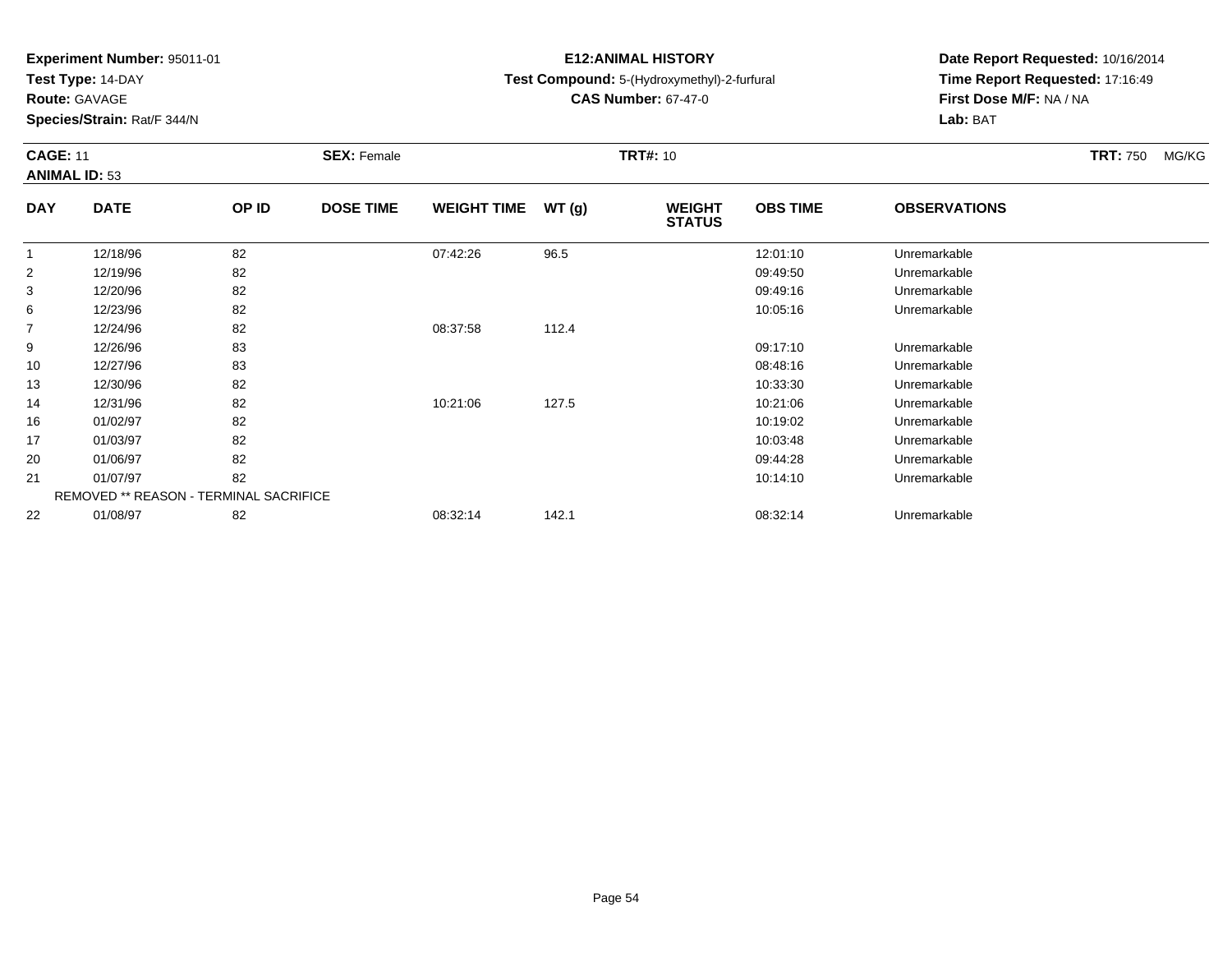**Test Type:** 14-DAY

**Route:** GAVAGE

16

17

20

21

22

**Species/Strain:** Rat/F 344/N

REMOVED \*\* REASON - TERMINAL SACRIFICE

# **E12:ANIMAL HISTORY**

# **Test Compound:** 5-(Hydroxymethyl)-2-furfural

**CAS Number:** 67-47-0

**Date Report Requested:** 10/16/2014**Time Report Requested:** 17:16:49**First Dose M/F:** NA / NA**Lab:** BAT

| <b>CAGE: 11</b><br><b>ANIMAL ID: 54</b> |             |       | <b>SEX: Female</b> |                    |       | <b>TRT#: 10</b>                | <b>TRT: 750</b> | MG/KG               |  |  |
|-----------------------------------------|-------------|-------|--------------------|--------------------|-------|--------------------------------|-----------------|---------------------|--|--|
| <b>DAY</b>                              | <b>DATE</b> | OP ID | <b>DOSE TIME</b>   | <b>WEIGHT TIME</b> | WT(g) | <b>WEIGHT</b><br><b>STATUS</b> | <b>OBS TIME</b> | <b>OBSERVATIONS</b> |  |  |
| 1                                       | 12/18/96    | 82    |                    | 07:42:26           | 108.5 |                                | 12:01:10        | Unremarkable        |  |  |
| 2                                       | 12/19/96    | 82    |                    |                    |       |                                | 09:49:50        | Unremarkable        |  |  |
| 3                                       | 12/20/96    | 82    |                    |                    |       |                                | 09:49:16        | Unremarkable        |  |  |
| 6                                       | 12/23/96    | 82    |                    |                    |       |                                | 10:05:16        | Unremarkable        |  |  |
| $\overline{7}$                          | 12/24/96    | 82    |                    | 08:37:58           | 122.9 |                                |                 |                     |  |  |
| 9                                       | 12/26/96    | 83    |                    |                    |       |                                | 09:17:10        | Unremarkable        |  |  |
| 10                                      | 12/27/96    | 83    |                    |                    |       |                                | 08:48:16        | Unremarkable        |  |  |
| 13                                      | 12/30/96    | 82    |                    |                    |       |                                | 10:33:30        | Unremarkable        |  |  |
| 14                                      | 12/31/96    | 82    |                    | 10:21:06           | 137.5 |                                | 10:21:06        | Unremarkable        |  |  |

01/02/97 <sup>82</sup> 10:19:02 Unremarkable

01/03/97 <sup>82</sup> 10:03:48 Unremarkable

01/06/97 <sup>82</sup> 09:44:28 Unremarkable

01/07/97 <sup>82</sup> 10:14:10 Unremarkable

01/08/97 <sup>82</sup> 08:32:14 146.0 08:32:14 Unremarkable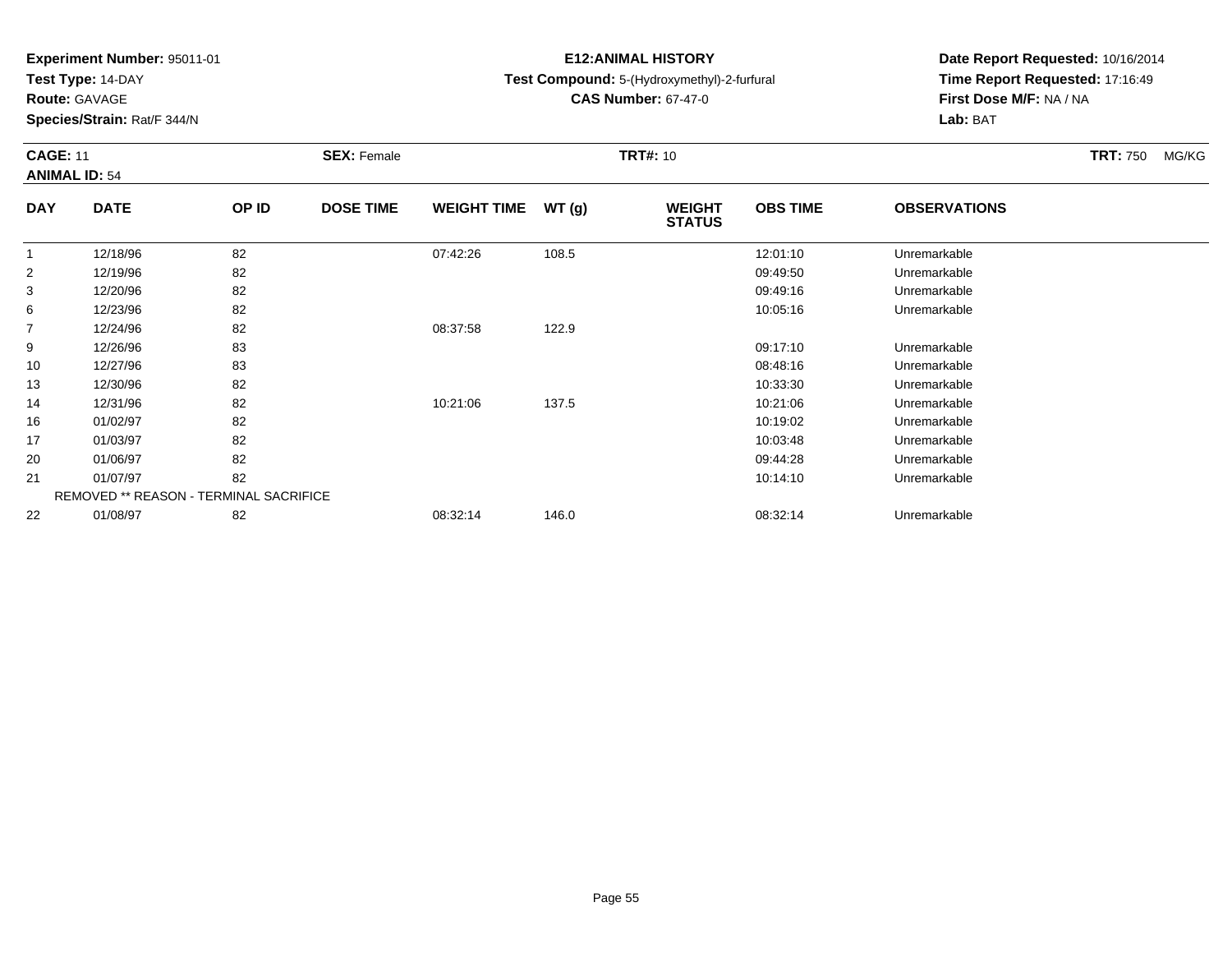**Test Type:** 14-DAY

**Route:** GAVAGE

**Species/Strain:** Rat/F 344/N

# **E12:ANIMAL HISTORY**

## **Test Compound:** 5-(Hydroxymethyl)-2-furfural

**CAS Number:** 67-47-0

**Date Report Requested:** 10/16/2014**Time Report Requested:** 17:16:49**First Dose M/F:** NA / NA**Lab:** BAT

### **CAGE:** 11 **SEX:** Female **TRT#:** <sup>10</sup> **TRT:** 750 MG/KG**ANIMAL ID:** 55**DAY DATE OP IDDOSE TIME WEIGHT TIME WT** (g) **STATUSOBS TIME OBSERVATIONS** 1 12/18/96 <sup>82</sup> 07:42:26 97.9 12:01:10 Unremarkable 2 12/19/96 <sup>82</sup> 09:49:50 Unremarkable  $\sim$ 12/20/96 <sup>82</sup> 09:49:16 Unremarkable

| J. | 12/20/90 | ٥۷                                            |          |       | <b>09.49.10</b> | Uniemarkable |  |
|----|----------|-----------------------------------------------|----------|-------|-----------------|--------------|--|
| 6  | 12/23/96 | 82                                            |          |       | 10:05:16        | Unremarkable |  |
| 7  | 12/24/96 | 82                                            | 08:37:58 | 112.2 |                 |              |  |
| 9  | 12/26/96 | 83                                            |          |       | 09:17:10        | Unremarkable |  |
| 10 | 12/27/96 | 83                                            |          |       | 08:48:16        | Unremarkable |  |
| 13 | 12/30/96 | 82                                            |          |       | 10:33:30        | Unremarkable |  |
| 14 | 12/31/96 | 82                                            | 10:21:06 | 128.2 | 10:21:06        | Unremarkable |  |
| 16 | 01/02/97 | 82                                            |          |       | 10:19:02        | Unremarkable |  |
| 17 | 01/03/97 | 82                                            |          |       | 10:03:48        | Unremarkable |  |
| 20 | 01/06/97 | 82                                            |          |       | 09:44:28        | Unremarkable |  |
| 21 | 01/07/97 | 82                                            |          |       | 10:14:10        | Unremarkable |  |
|    |          | <b>REMOVED ** REASON - TERMINAL SACRIFICE</b> |          |       |                 |              |  |
| 22 | 01/08/97 | 82                                            | 08:32:14 | 131.2 | 08:32:14        | Unremarkable |  |
|    |          |                                               |          |       |                 |              |  |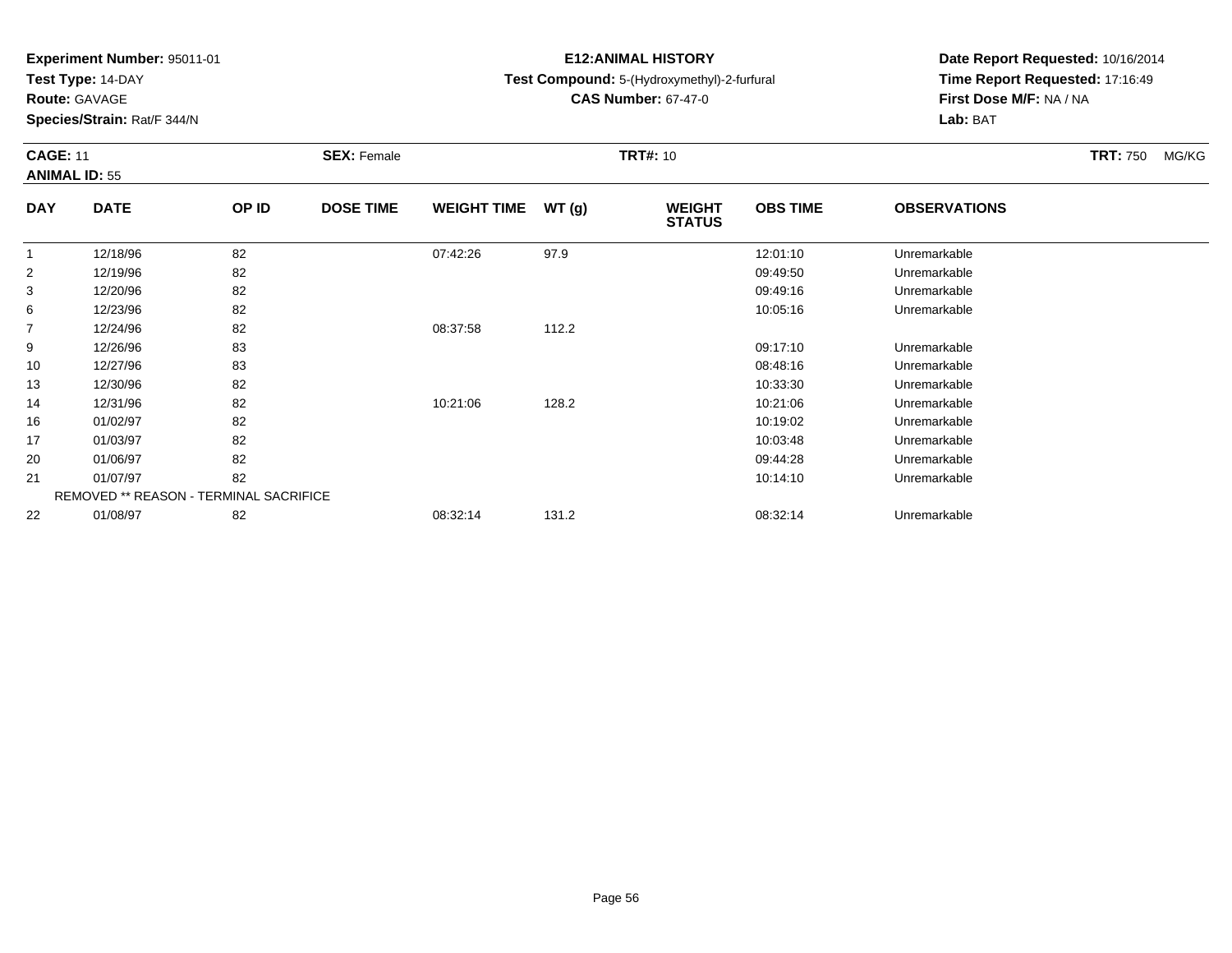**Test Type:** 14-DAY

**Route:** GAVAGE

16

17

20

21

22

**Species/Strain:** Rat/F 344/N

REMOVED \*\* REASON - TERMINAL SACRIFICE

# **E12:ANIMAL HISTORY**

## **Test Compound:** 5-(Hydroxymethyl)-2-furfural

**CAS Number:** 67-47-0

**Date Report Requested:** 10/16/2014**Time Report Requested:** 17:16:49**First Dose M/F:** NA / NA**Lab:** BAT

#### **CAGE:** 12 **SEX:** Female **TRT#:** <sup>12</sup> **TRT:** 1500 MG/KG**ANIMAL ID:** 56**DAY DATE OP ID DOSE TIME WEIGHT TIME WT (g) WEIGHT STATUSOBS TIME OBSERVATIONS** 1 12/18/96 <sup>82</sup> 07:47:06 101.9 12:02:40 Unremarkable 2 12/19/96 <sup>82</sup> 09:44:16 Unremarkable 3 12/20/96 <sup>82</sup> 09:50:40 Unremarkable 66 12/23/96 82 82 and the set of the set of the set of the set of the set of the set of the set of the set of the set of the set of the set of the set of the set of the set of the set of the set of the set of the set of the 7 12/24/96 <sup>82</sup> 08:42:38 110.7 9 12/26/96 <sup>83</sup> 09:19:48 Unremarkable 10 12/27/96 <sup>83</sup> 08:39:32 Unremarkable 13 12/30/96 <sup>82</sup> 10:27:02 Unremarkable 1412/31/96 <sup>82</sup> 10:25:46 123.0 10:25:46 Unremarkable

01/02/97 <sup>82</sup> 10:20:54 Unremarkable

01/03/97 <sup>82</sup> 09:58:40 Unremarkable

01/06/97 <sup>82</sup> 09:38:58 Unremarkable

01/07/97 <sup>82</sup> 10:15:04 Unremarkable

01/08/97 <sup>82</sup> 08:34:40 133.2 08:34:40 Unremarkable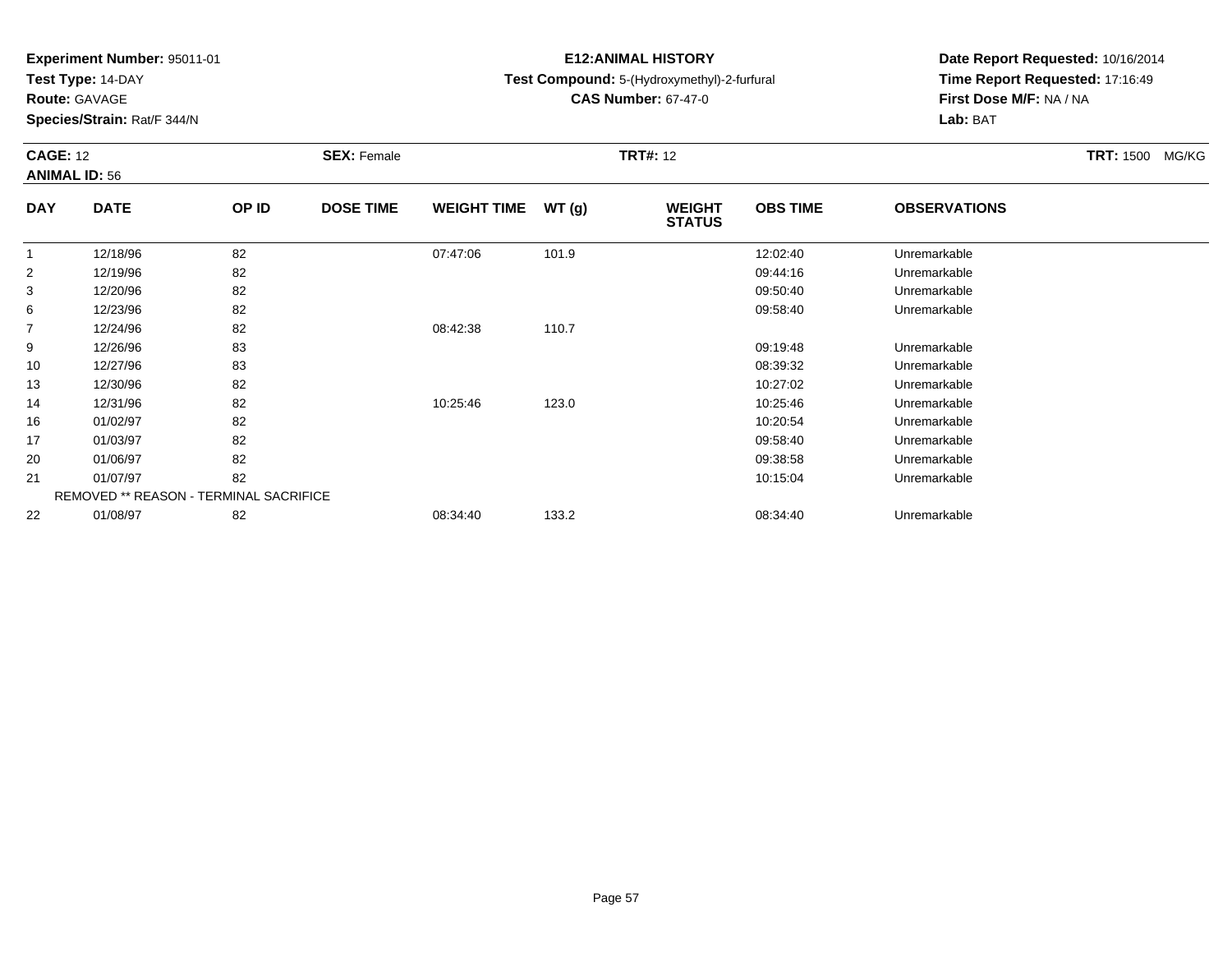**Test Type:** 14-DAY

**Route:** GAVAGE

22

**Species/Strain:** Rat/F 344/N

# **E12:ANIMAL HISTORY**

**Test Compound:** 5-(Hydroxymethyl)-2-furfural

**CAS Number:** 67-47-0

**Date Report Requested:** 10/16/2014**Time Report Requested:** 17:16:49**First Dose M/F:** NA / NA**Lab:** BAT

#### **CAGE:** 12 **SEX:** Female **TRT#:** <sup>12</sup> **TRT:** 1500 MG/KG**ANIMAL ID:** 57**DAY DATE OP IDDOSE TIME WEIGHT TIME WT** (g) **STATUSOBS TIME OBSERVATIONS** 1 12/18/96 <sup>82</sup> 07:47:06 99.7 12:02:40 Unremarkable 2 12/19/96 <sup>82</sup> 09:44:16 Unremarkable 3 12/20/96 <sup>82</sup> 09:50:40 Unremarkable 66 12/23/96 82 82 and the set of the set of the set of the set of the set of the set of the set of the set of the set of the set of the set of the set of the set of the set of the set of the set of the set of the set of the 7 12/24/96 <sup>82</sup> 08:42:38 113.7 9 12/26/96 <sup>83</sup> 09:19:48 Unremarkable 10 12/27/96 <sup>83</sup> 08:39:32 Unremarkable 13 12/30/96 <sup>82</sup> 10:27:02 Unremarkable 14 12/31/96 <sup>82</sup> 10:25:46 129.7 10:25:46 Unremarkable 16 01/02/97 <sup>82</sup> 10:20:54 Unremarkable 17 01/03/97 <sup>82</sup> 09:58:40 Unremarkable 20 01/06/97 <sup>82</sup> 09:38:58 Unremarkable 21 01/07/97 <sup>82</sup> 10:15:04 Unremarkable REMOVED \*\* REASON - TERMINAL SACRIFICE

01/08/97 <sup>82</sup> 08:34:40 137.5 08:34:40 Unremarkable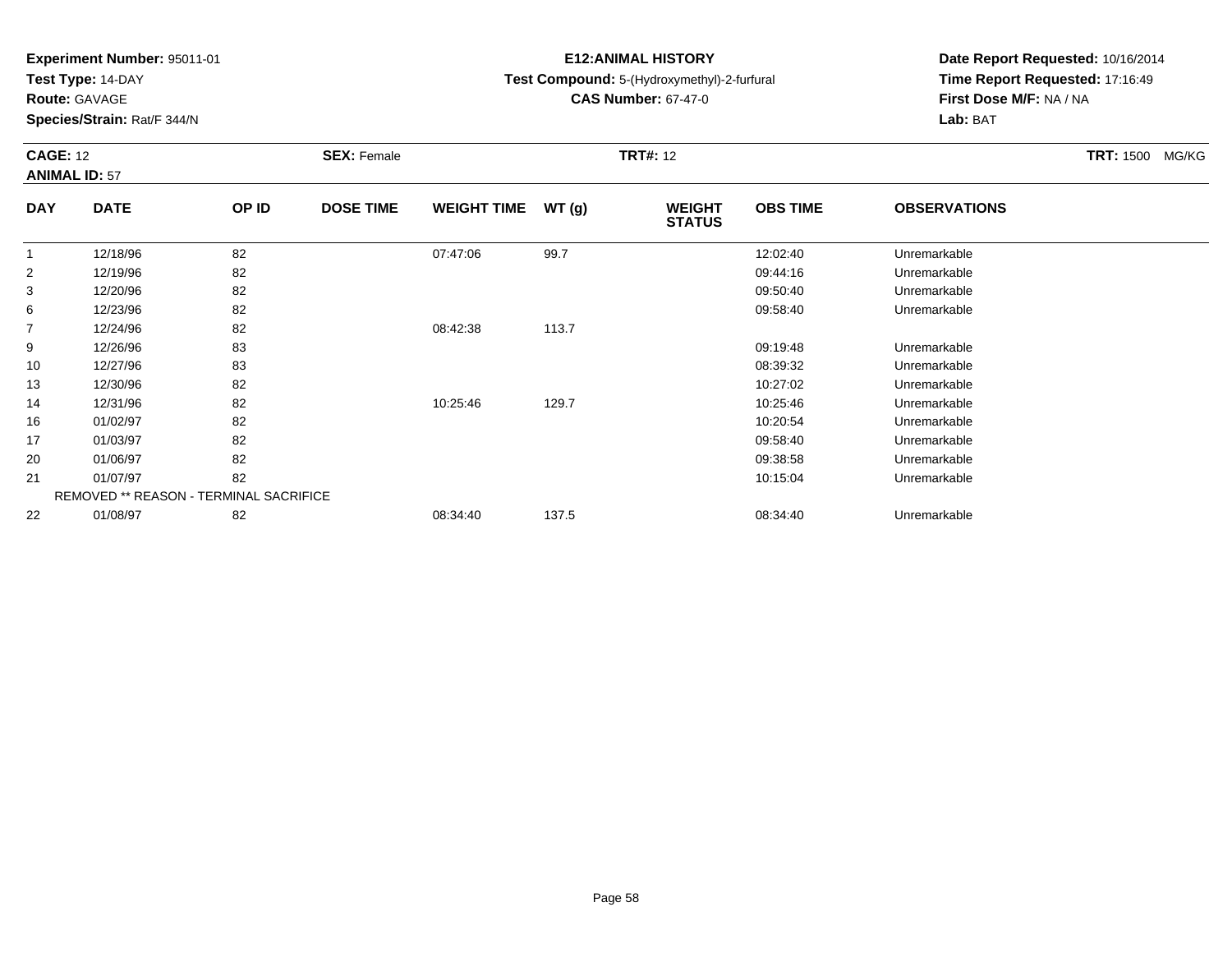**Test Type:** 14-DAY

**Route:** GAVAGE

22

**Species/Strain:** Rat/F 344/N

REMOVED \*\* REASON - TERMINAL SACRIFICE

# **E12:ANIMAL HISTORY**

## **Test Compound:** 5-(Hydroxymethyl)-2-furfural

**CAS Number:** 67-47-0

**Date Report Requested:** 10/16/2014**Time Report Requested:** 17:16:49**First Dose M/F:** NA / NA**Lab:** BAT

|                | <b>CAGE: 12</b><br><b>ANIMAL ID: 58</b> |       | <b>SEX: Female</b> |                    |       | <b>TRT#: 12</b>                | TRT: 1500 MG/KG |                     |  |
|----------------|-----------------------------------------|-------|--------------------|--------------------|-------|--------------------------------|-----------------|---------------------|--|
| <b>DAY</b>     | <b>DATE</b>                             | OP ID | <b>DOSE TIME</b>   | <b>WEIGHT TIME</b> | WT(g) | <b>WEIGHT</b><br><b>STATUS</b> | <b>OBS TIME</b> | <b>OBSERVATIONS</b> |  |
|                | 12/18/96                                | 82    |                    | 07:47:06           | 95.8  |                                | 12:02:40        | Unremarkable        |  |
| $\overline{2}$ | 12/19/96                                | 82    |                    |                    |       |                                | 09:44:16        | Unremarkable        |  |
| 3              | 12/20/96                                | 82    |                    |                    |       |                                | 09:50:40        | Unremarkable        |  |
| 6              | 12/23/96                                | 82    |                    |                    |       |                                | 09:58:40        | Unremarkable        |  |
| $\overline{7}$ | 12/24/96                                | 82    |                    | 08:42:38           | 104.6 |                                |                 |                     |  |
| 9              | 12/26/96                                | 83    |                    |                    |       |                                | 09:19:48        | Unremarkable        |  |
| 10             | 12/27/96                                | 83    |                    |                    |       |                                | 08:39:32        | Unremarkable        |  |
| 13             | 12/30/96                                | 82    |                    |                    |       |                                | 10:27:02        | Unremarkable        |  |
| 14             | 12/31/96                                | 82    |                    | 10:25:46           | 114.8 |                                | 10:25:46        | Unremarkable        |  |
| 16             | 01/02/97                                | 82    |                    |                    |       |                                | 10:20:54        | Unremarkable        |  |
| 17             | 01/03/97                                | 82    |                    |                    |       |                                | 09:58:40        | Unremarkable        |  |
| 20             | 01/06/97                                | 82    |                    |                    |       |                                | 09:38:58        | Unremarkable        |  |
| 21             | 01/07/97                                | 82    |                    |                    |       |                                | 10:15:04        | Unremarkable        |  |

01/08/97 <sup>82</sup> 08:34:40 125.8 08:34:40 Unremarkable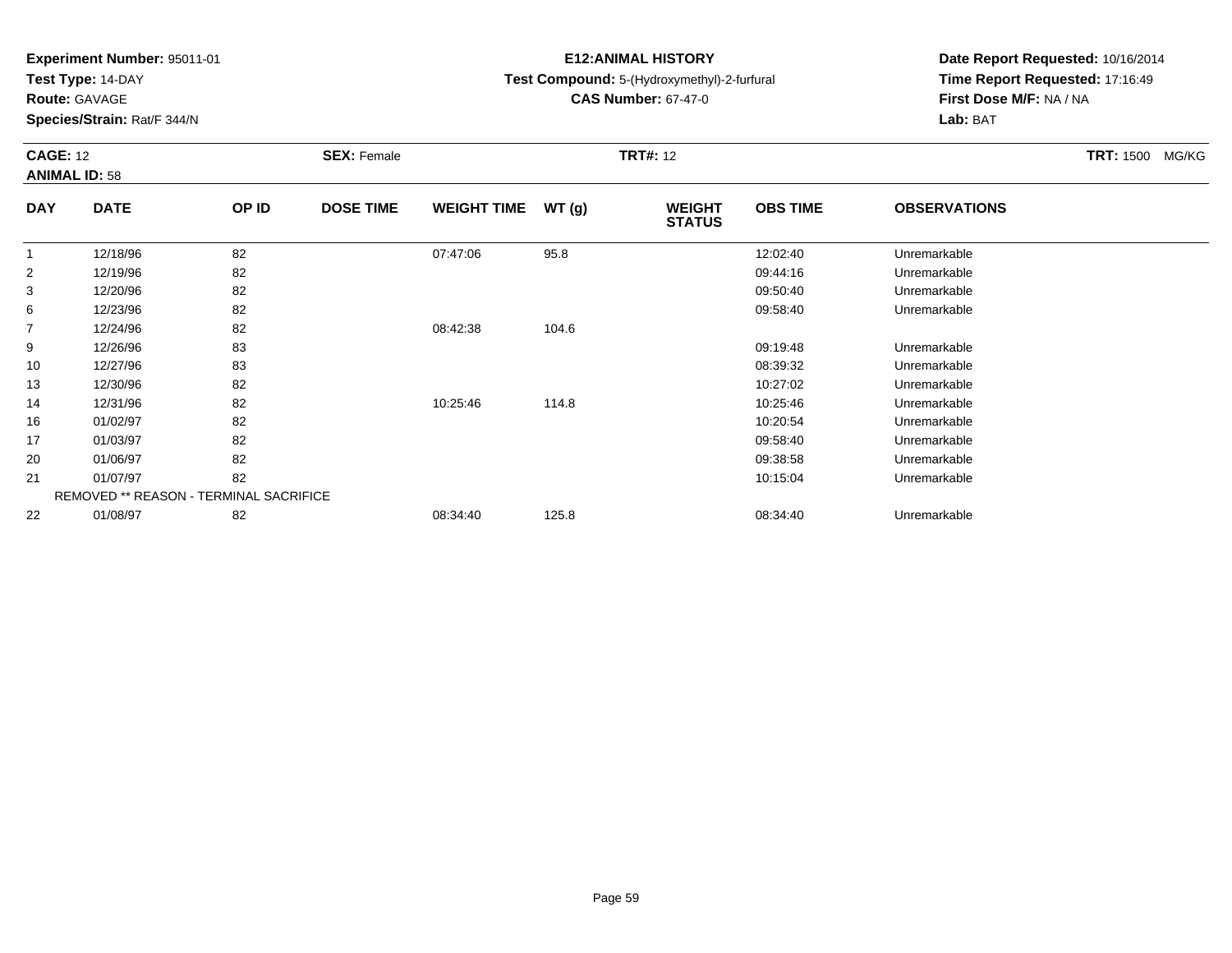**Test Type:** 14-DAY

**Route:** GAVAGE

20

21

22

**Species/Strain:** Rat/F 344/N

REMOVED \*\* REASON - TERMINAL SACRIFICE

# **E12:ANIMAL HISTORY**

## **Test Compound:** 5-(Hydroxymethyl)-2-furfural

**CAS Number:** 67-47-0

**Date Report Requested:** 10/16/2014**Time Report Requested:** 17:16:49**First Dose M/F:** NA / NA**Lab:** BAT

|            | <b>CAGE: 12</b><br><b>ANIMAL ID: 59</b> |       | <b>SEX: Female</b> |                    |       | <b>TRT#: 12</b>                | TRT: 1500 MG/KG |                     |  |
|------------|-----------------------------------------|-------|--------------------|--------------------|-------|--------------------------------|-----------------|---------------------|--|
| <b>DAY</b> | <b>DATE</b>                             | OP ID | <b>DOSE TIME</b>   | <b>WEIGHT TIME</b> | WT(g) | <b>WEIGHT</b><br><b>STATUS</b> | <b>OBS TIME</b> | <b>OBSERVATIONS</b> |  |
|            | 12/18/96                                | 82    |                    | 07:47:06           | 106.6 |                                | 12:02:40        | Unremarkable        |  |
| 2          | 12/19/96                                | 82    |                    |                    |       |                                | 09:44:16        | Unremarkable        |  |
| 3          | 12/20/96                                | 82    |                    |                    |       |                                | 09:50:40        | Unremarkable        |  |
| 6          | 12/23/96                                | 82    |                    |                    |       |                                | 09:58:40        | Unremarkable        |  |
| 7          | 12/24/96                                | 82    |                    | 08:42:38           | 115.8 |                                |                 |                     |  |
| 9          | 12/26/96                                | 83    |                    |                    |       |                                | 09:19:48        | Unremarkable        |  |
| 10         | 12/27/96                                | 83    |                    |                    |       |                                | 08:39:32        | Unremarkable        |  |
| 13         | 12/30/96                                | 82    |                    |                    |       |                                | 10:27:02        | Unremarkable        |  |
| 14         | 12/31/96                                | 82    |                    | 10:25:46           | 135.7 |                                | 10:25:46        | Unremarkable        |  |
| 16         | 01/02/97                                | 82    |                    |                    |       |                                | 10:20:54        | Unremarkable        |  |
| 17         | 01/03/97                                | 82    |                    |                    |       |                                | 09:58:40        | Unremarkable        |  |

01/06/97 <sup>82</sup> 09:38:58 Unremarkable

01/07/97 <sup>82</sup> 10:15:04 Unremarkable

01/08/97 <sup>82</sup> 08:34:40 143.5 08:34:40 Unremarkable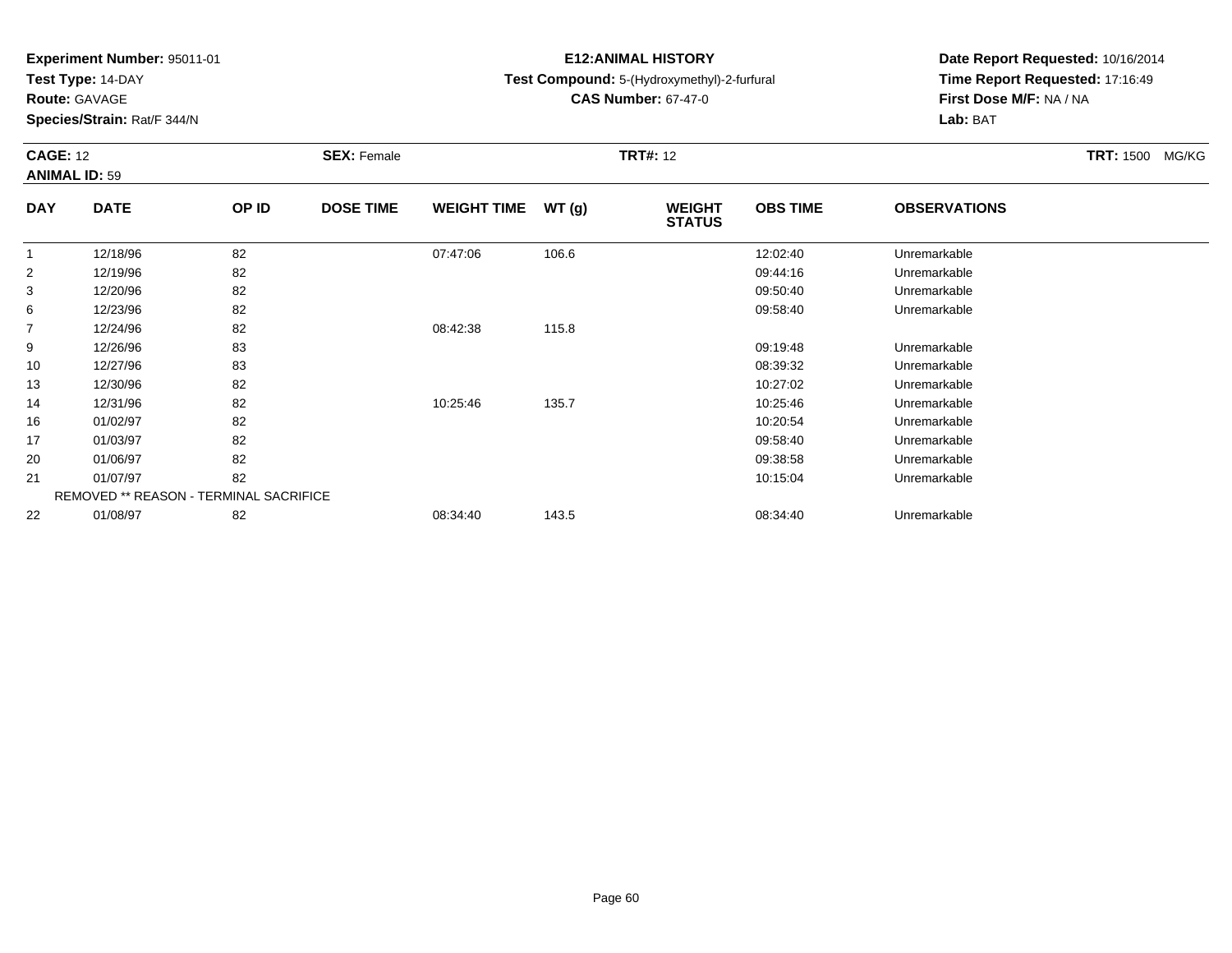**Test Type:** 14-DAY

**Route:** GAVAGE

22

**Species/Strain:** Rat/F 344/N

# **E12:ANIMAL HISTORY**

## **Test Compound:** 5-(Hydroxymethyl)-2-furfural

**CAS Number:** 67-47-0

**Date Report Requested:** 10/16/2014**Time Report Requested:** 17:16:49**First Dose M/F:** NA / NA**Lab:** BAT

| <b>CAGE: 12</b> | <b>ANIMAL ID: 60</b>                   |       | <b>SEX: Female</b> |                    |       | <b>TRT#: 12</b>                |                 | <b>TRT: 1500</b><br>MG/KG |  |
|-----------------|----------------------------------------|-------|--------------------|--------------------|-------|--------------------------------|-----------------|---------------------------|--|
| <b>DAY</b>      | <b>DATE</b>                            | OP ID | <b>DOSE TIME</b>   | <b>WEIGHT TIME</b> | WT(g) | <b>WEIGHT</b><br><b>STATUS</b> | <b>OBS TIME</b> | <b>OBSERVATIONS</b>       |  |
|                 | 12/18/96                               | 82    |                    | 07:47:06           | 97.3  |                                | 12:02:40        | Unremarkable              |  |
| $\overline{2}$  | 12/19/96                               | 82    |                    |                    |       |                                | 09:44:16        | Unremarkable              |  |
| 3               | 12/20/96                               | 82    |                    |                    |       |                                | 09:50:40        | Unremarkable              |  |
| 6               | 12/23/96                               | 82    |                    |                    |       |                                | 09:58:40        | Unremarkable              |  |
| $\overline{7}$  | 12/24/96                               | 82    |                    | 08:42:38           | 105.3 |                                |                 |                           |  |
| 9               | 12/26/96                               | 83    |                    |                    |       |                                | 09:19:48        | Unremarkable              |  |
| 10              | 12/27/96                               | 83    |                    |                    |       |                                | 08:39:32        | Unremarkable              |  |
| 13              | 12/30/96                               | 82    |                    |                    |       |                                | 10:27:02        | Unremarkable              |  |
| 14              | 12/31/96                               | 82    |                    | 10:25:46           | 121.0 |                                | 10:25:46        | Unremarkable              |  |
| 16              | 01/02/97                               | 82    |                    |                    |       |                                | 10:20:54        | Unremarkable              |  |
| 17              | 01/03/97                               | 82    |                    |                    |       |                                | 09:58:40        | Unremarkable              |  |
| 20              | 01/06/97                               | 82    |                    |                    |       |                                | 09:38:58        | Unremarkable              |  |
| 21              | 01/07/97                               | 82    |                    |                    |       |                                | 10:15:04        | Unremarkable              |  |
|                 | REMOVED ** REASON - TERMINAL SACRIFICE |       |                    |                    |       |                                |                 |                           |  |

01/08/97 <sup>82</sup> 08:34:40 131.9 08:34:40 Unremarkable